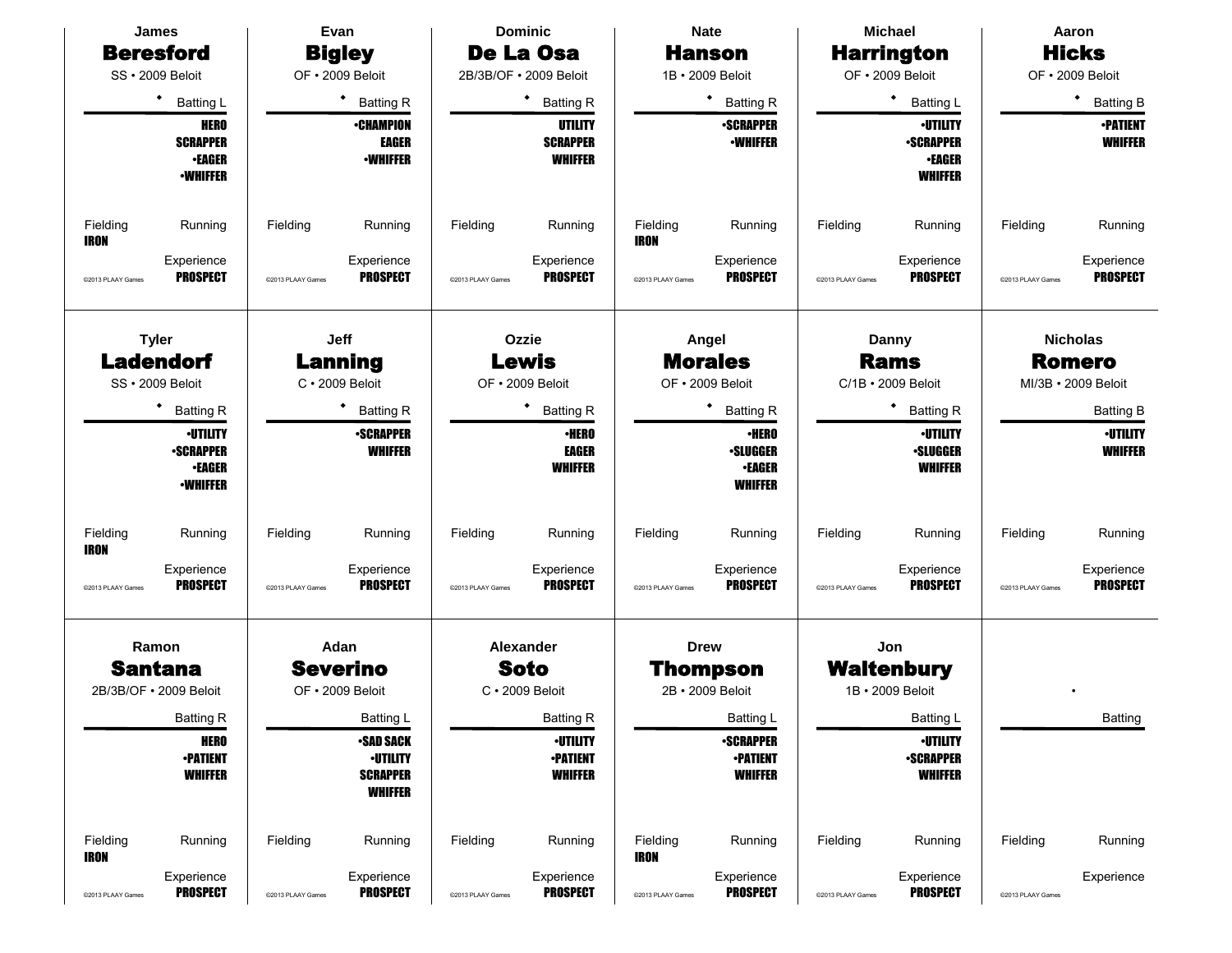|                                             |                                                                                 |                                           | <b>Brad</b><br><b>Tippett</b>                                                   |                                                  | <b>Michael</b><br><b>Allen</b>                                           |                                             | Dan<br><b>Berlind</b>                                                                  |                                               | <b>Steve</b><br><b>Blevins</b>                                           |                                   | <b>Billy</b><br><b>Bullock</b>                                                  |
|---------------------------------------------|---------------------------------------------------------------------------------|-------------------------------------------|---------------------------------------------------------------------------------|--------------------------------------------------|--------------------------------------------------------------------------|---------------------------------------------|----------------------------------------------------------------------------------------|-----------------------------------------------|--------------------------------------------------------------------------|-----------------------------------|---------------------------------------------------------------------------------|
|                                             |                                                                                 |                                           | SP · 2009 Beloit                                                                |                                                  | RP/SP · 2009 Beloit                                                      |                                             | SP/RP · 2009 Beloit                                                                    |                                               | RP · 2009 Beloit                                                         |                                   | CL · 2009 Beloit                                                                |
|                                             | <b>Batting</b>                                                                  | Pitching R <sup>+</sup> Batting R         |                                                                                 | Pitching R <sup>+</sup> Batting R                |                                                                          |                                             | Pitching R <sup>+</sup> Batting R                                                      |                                               | Pitching R <sup>+</sup> Batting R                                        | Pitching R <sup>+</sup> Batting R |                                                                                 |
|                                             |                                                                                 | STAR<br><b>FLASH</b><br><b>DB CONTROL</b> | <b>SAD SACK</b><br><b>UTILITY</b><br><b>SCRAPPER</b><br>EAGER<br><b>WHIFFER</b> | <b>WORKMAN</b><br><b>FLASH</b><br><b>CONTROL</b> | <b>SAD SACK</b><br><b>UTILITY</b><br><b>SCRAPPER</b><br>EAGER<br>WHIFFER | WORKMAN<br><b>FLASH</b><br><b>CONTROL•</b>  | <b>SAD SACK</b><br><b>UTILITY</b><br><b>SCRAPPER</b><br><b>EAGER</b><br><b>WHIFFER</b> | <b>STAR</b><br><b>FLASH</b><br><b>CONTROL</b> | <b>SAD SACK</b><br><b>UTILITY</b><br><b>SCRAPPER</b><br>EAGER<br>WHIFFER | ACE-<br><b>DB FLASH</b>           | <b>SAD SACK</b><br><b>UTILITY</b><br><b>SCRAPPER</b><br>EAGER<br><b>WHIFFER</b> |
| Fielding                                    | Running                                                                         | Fielding                                  | Running<br><b>STOIC</b>                                                         | Fielding<br>IRON                                 | Running<br><b>STOIC</b>                                                  | Fielding<br>GOLD                            | Running<br><b>STOIC</b>                                                                | Fielding<br>GOLD                              | Running<br><b>STOIC</b>                                                  | Fielding                          | Running<br><b>STOIC</b>                                                         |
| @2013 PLAAY Games                           | Experience                                                                      | @2013 PLAAY Games                         | Experience<br><b>PROSPECT</b>                                                   | @2013 PLAAY Games                                | Experience<br><b>PROSPECT</b>                                            | @2013 PLAAY Games                           | Experience<br><b>PROSPECT</b>                                                          | @2013 PLAAY Games                             | Experience<br><b>PROSPECT</b>                                            | @2013 PLAAY Games                 | Experience<br><b>PROSPECT</b>                                                   |
|                                             | <b>Bobby</b>                                                                    |                                           | Dan                                                                             | <b>Bruce</b>                                     |                                                                          |                                             | Danny                                                                                  |                                               | <b>Mike</b>                                                              |                                   | Joe                                                                             |
|                                             | <b>Lanigan</b><br>SP · 2009 Beloit                                              |                                           | <b>Osterbrock</b><br>SP · 2009 Beloit                                           |                                                  | <b>Pugh</b><br>RP · 2009 Beloit                                          |                                             | <b>Rondon</b><br>RP · 2009 Beloit                                                      |                                               | <b>Tarsi</b><br>RP/SP · 2009 Beloit                                      |                                   | <b>Testa</b><br>RP · 2009 Beloit                                                |
|                                             | Pitching R <sup>+</sup> Batting R                                               | Pitching L * Batting L                    |                                                                                 |                                                  | Pitching R <sup>+</sup> Batting R                                        |                                             | Pitching R <sup>+</sup> Batting R                                                      | Pitching L <sup>+</sup>                       | <b>Batting L</b>                                                         | Pitching L + Batting L            |                                                                                 |
| <b>WORKMAN</b><br><b>FLASH</b> •<br>CONTROL | <b>SAD SACK</b><br><b>UTILITY</b><br><b>SCRAPPER</b><br>EAGER<br><b>WHIFFER</b> | <b>WORKMAN</b><br><b>FLASH</b><br>CONTROL | <b>SAD SACK</b><br><b>UTILITY</b><br><b>SCRAPPER</b><br>EAGER<br><b>WHIFFER</b> | <b>STAR</b><br><b>FLASH</b>                      | <b>SAD SACK</b><br><b>UTILITY</b><br><b>SCRAPPER</b><br>EAGER<br>WHIFFER | <b>STRUGGLER</b><br><b>FLASH</b><br>CONTROL | <b>SAD SACK</b><br><b>UTILITY</b><br><b>SCRAPPER</b><br><b>EAGER</b><br><b>WHIFFER</b> | ACE<br><b>FLASH</b><br><b>CONTROL</b>         | <b>SAD SACK</b><br><b>UTILITY</b><br><b>SCRAPPER</b><br>EAGER<br>WHIFFER | ACE-<br><b>DB FLASH</b>           | <b>SAD SACK</b><br><b>UTILITY</b><br><b>SCRAPPER</b><br>EAGER<br><b>WHIFFER</b> |
| Fielding                                    | Running<br><b>STOIC</b>                                                         | Fielding                                  | Running<br><b>STOIC</b>                                                         | Fielding                                         | Running<br><b>STOIC</b>                                                  | Fielding                                    | Running<br><b>STOIC</b>                                                                | Fielding                                      | Running<br><b>STOIC</b>                                                  | Fielding                          | Running<br><b>STOIC</b>                                                         |
| @2013 PLAAY Games                           | Experience<br><b>PROSPECT</b>                                                   | @2013 PLAAY Games                         | Experience<br><b>PROSPECT</b>                                                   | @2013 PLAAY Games                                | Experience<br><b>PROSPECT</b>                                            | @2013 PLAAY Games                           | Experience<br>PROSPECT                                                                 | @2013 PLAAY Games                             | Experience<br>PROSPECT                                                   | @2013 PLAAY Games                 | Experience<br><b>PROSPECT</b>                                                   |
|                                             |                                                                                 | Pitching                                  | Batting                                                                         | Pitching                                         | Batting                                                                  | Pitching                                    | <b>Batting</b>                                                                         | Pitching                                      | Batting                                                                  | Pitching                          | <b>Batting</b>                                                                  |
|                                             |                                                                                 | Fielding                                  | Running                                                                         | Fielding                                         | Running                                                                  | Fielding                                    | Running                                                                                | Fielding                                      | Running                                                                  | Fielding                          | Running                                                                         |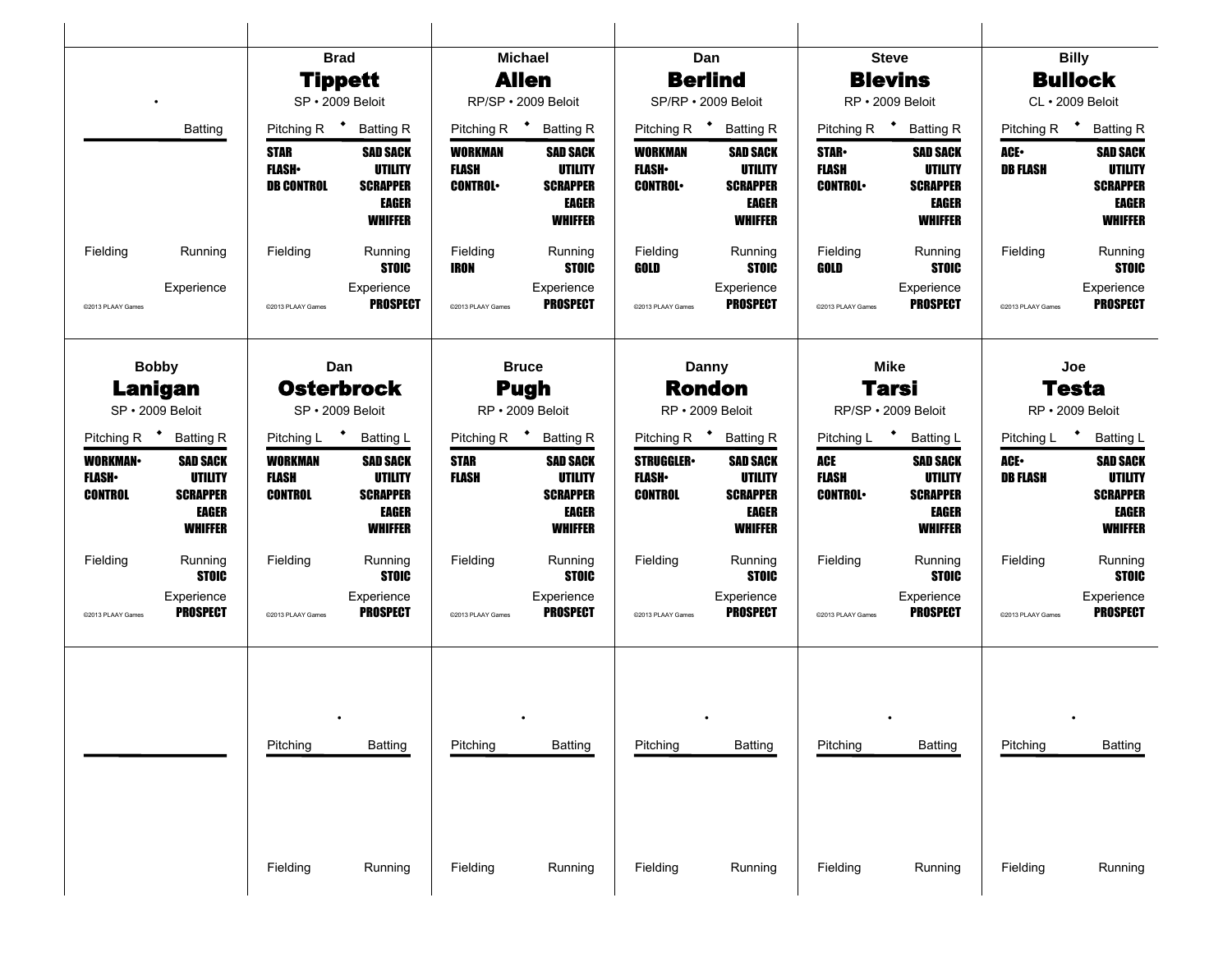| Jose                                          |                                                                  |                               | Jarrod                                                                                |                                              | <b>Chase</b>                                                                               |                               | <b>Nick</b>                                                                |                               | Fernando                                                             |                               | Shawn                                          |
|-----------------------------------------------|------------------------------------------------------------------|-------------------------------|---------------------------------------------------------------------------------------|----------------------------------------------|--------------------------------------------------------------------------------------------|-------------------------------|----------------------------------------------------------------------------|-------------------------------|----------------------------------------------------------------------|-------------------------------|------------------------------------------------|
| <b>Bonilla</b>                                |                                                                  |                               | <b>Dyson</b>                                                                          |                                              | <b>Fontaine</b>                                                                            |                               | <b>Francis</b>                                                             |                               | <b>Garcia</b>                                                        |                               | Griffin                                        |
| C · 2009 Burlington                           |                                                                  |                               | OF · 2009 Burlington                                                                  |                                              | 3B · 2009 Burlington                                                                       |                               | OF · 2009 Burlington                                                       |                               | 2B · 2009 Burlington                                                 |                               | OF · 2009 Burlington                           |
|                                               | $\bullet$<br><b>Batting R</b>                                    |                               | $\bullet$<br><b>Batting L</b>                                                         |                                              | $\bullet$<br><b>Batting L</b>                                                              |                               | ٠<br><b>Batting R</b>                                                      |                               | ٠<br><b>Batting B</b>                                                |                               | ٠<br><b>Batting R</b>                          |
|                                               | UTILITY<br><b>-SCRAPPER</b><br><b>WHIFFER</b>                    |                               | <b>HERO</b><br><b>•CHAMPION</b><br><b>SCRAPPER</b><br><b>•EAGER</b><br><b>WHIFFER</b> |                                              | <b>HERO</b><br><b>-EAGER</b><br><b>WHIFFER</b>                                             |                               | <b>•HERO</b><br><b>.SLUGGER</b><br><b>-EAGER</b><br><b>WHIFFER</b>         |                               | <b>PATIENT</b><br><b>-WHIFFER</b>                                    |                               | <b>HERO</b><br><b>•EAGER</b><br><b>WHIFFER</b> |
| Fielding<br>IRON                              | Running                                                          | Fielding                      | Running<br><b>ACTIVE</b>                                                              | Fielding<br><b>IRON</b>                      | Running<br><b>STOIC</b>                                                                    | Fielding                      | Running                                                                    | Fielding<br><b>IRON</b>       | Running<br><b>ACTIVE</b>                                             | Fielding                      | Running<br><b>STOIC</b>                        |
| @2013 PLAAY Games                             | Experience<br><b>PROSPECT</b>                                    | @2013 PLAAY Games             | Experience<br><b>PROSPECT</b>                                                         | @2013 PLAAY Games                            | Experience<br><b>PROSPECT</b>                                                              | @2013 PLAAY Games             | Experience<br><b>PROSPECT</b>                                              | @2013 PLAAY Games             | Experience<br><b>PROSPECT</b>                                        | @2013 PLAAY Games             | Experience<br><b>PROSPECT</b>                  |
| Eric<br><b>Hosmer</b><br>1B · 2009 Burlington |                                                                  |                               | <b>Antonio</b><br><b>Jimenez</b><br>2B · 2009 Burlington                              |                                              | Kyle<br><b>Martin</b><br>3B · 2009 Burlington                                              |                               | Sean<br><b>McCauley</b><br>C · 2009 Burlington                             |                               | <b>Patrick</b><br><b>Norris</b><br>OF · 2009 Burlington              |                               | Adrian<br>Ortiz<br>OF • 2009 Burlington        |
|                                               | ٠<br><b>Batting L</b>                                            |                               | ٠<br><b>Batting R</b>                                                                 |                                              | <b>Batting R</b>                                                                           |                               | <b>Batting R</b>                                                           |                               | <b>Batting B</b>                                                     |                               | <b>Batting L</b>                               |
|                                               | <b>•PATIENT</b><br><b>WHIFFER</b>                                |                               | UTILITY<br><b>EAGER</b><br><b>WHIFFER</b>                                             |                                              | <b>-SAD SACK</b><br><b>-SCRAPPER</b><br><b>WHIFFER</b>                                     |                               | <b>-UTILITY</b><br><b>-SCRAPPER</b><br><b>•WHIFFER</b>                     |                               | <b>SCRAPPER</b><br><b>-EAGER</b><br><b>WHIFFER</b>                   |                               | <b>SCRAPPER</b><br><b>EAGER</b>                |
| Fielding                                      | Running                                                          | Fielding                      | Running                                                                               | Fielding                                     | Running                                                                                    | Fielding                      | Running                                                                    | Fielding                      | Running<br><b>ACTIVE</b>                                             | Fielding                      | Running                                        |
| @2013 PLAAY Games                             | Experience<br><b>PROSPECT</b>                                    | @2013 PLAAY Games             | Experience<br><b>PROSPECT</b>                                                         | @2013 PLAAY Games                            | Experience<br><b>PROSPECT</b>                                                              | @2013 PLAAY Games             | Experience<br><b>PROSPECT</b>                                              | @2013 PLAAY Games             | Experience<br><b>PROSPECT</b>                                        | @2013 PLAAY Games             | Experience<br><b>PROSPECT</b>                  |
| <b>Salvador</b>                               |                                                                  |                               | Juan                                                                                  |                                              | Jason                                                                                      |                               | <b>Nick</b>                                                                |                               | <b>David</b>                                                         |                               |                                                |
| <b>Perez</b>                                  |                                                                  |                               | <b>Rivera</b><br>SS · 2009 Burlington                                                 |                                              | <b>Taylor</b>                                                                              |                               | <b>Van Stratten</b><br>OF · 2009 Burlington                                |                               | <b>Wood</b>                                                          |                               |                                                |
| C · 2009 Burlington                           |                                                                  |                               |                                                                                       |                                              | 3B · 2009 Burlington                                                                       |                               |                                                                            |                               | 1B/OF · 2009 Burlington                                              |                               |                                                |
|                                               | <b>Batting R</b><br><b>-SAD SACK</b><br><b>SCRAPPER</b><br>EAGER |                               | <b>Batting B</b><br><b>-UTILITY</b><br><b>•SCRAPPER</b><br>EAGER<br><b>WHIFFER</b>    |                                              | <b>Batting R</b><br>$\cdot$ HERO<br><b>-SCRAPPER</b><br><b>•PATIENT</b><br><b>-WHIFFER</b> |                               | <b>Batting R</b><br><b>•CHAMPION</b><br><b>SCRAPPER</b><br><b>-WHIFFER</b> |                               | <b>Batting L</b><br><b>•HERO</b><br><b>•EAGER</b><br><b>-WHIFFER</b> |                               | Batting                                        |
| Fielding<br>@2013 PLAAY Games                 | Running<br><b>STOIC</b><br>Experience<br><b>PROSPECT</b>         | Fielding<br>@2013 PLAAY Games | Running<br><b>•ACTIVE</b><br>Experience<br><b>PROSPECT</b>                            | Fielding<br><b>IRON</b><br>@2013 PLAAY Games | Running<br><b>•ACTIVE</b><br>Experience<br><b>PROSPECT</b>                                 | Fielding<br>@2013 PLAAY Games | Running<br><b>•ACTIVE</b><br>Experience<br><b>PROSPECT</b>                 | Fielding<br>@2013 PLAAY Games | Running<br>Experience<br><b>PROSPECT</b>                             | Fielding<br>@2013 PLAAY Games | Running<br>Experience                          |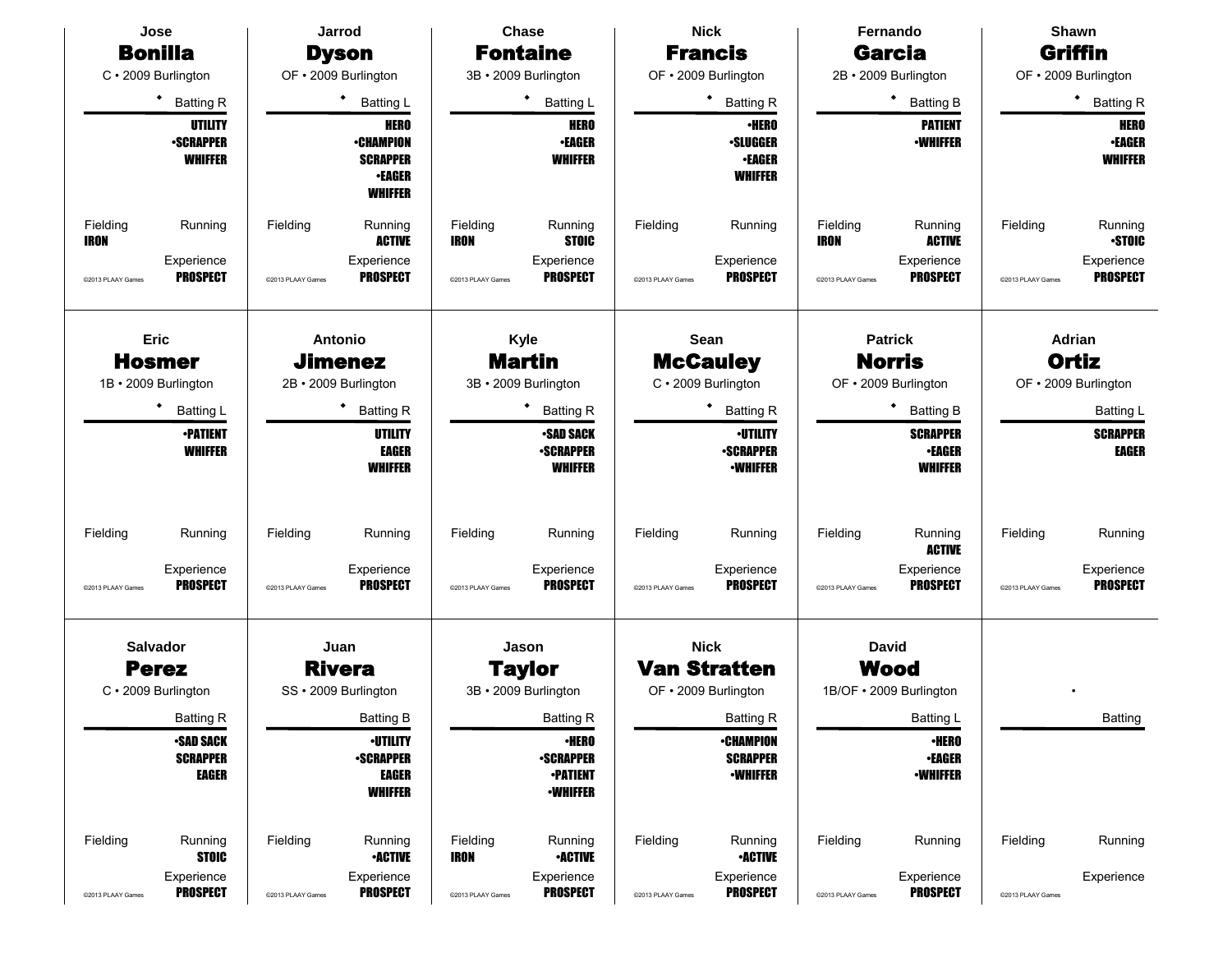|                                          |                                                                                 |                                     | James                                                                    |                                               | <b>Manauris</b>                                                                 |                                                   | <b>Barry</b>                                                             |                                                      | <b>Brian</b>                                                                    |                                   | Justin                                                                                 |
|------------------------------------------|---------------------------------------------------------------------------------|-------------------------------------|--------------------------------------------------------------------------|-----------------------------------------------|---------------------------------------------------------------------------------|---------------------------------------------------|--------------------------------------------------------------------------|------------------------------------------------------|---------------------------------------------------------------------------------|-----------------------------------|----------------------------------------------------------------------------------------|
|                                          |                                                                                 |                                     | <b>Thompson</b>                                                          |                                               | <b>Baez</b>                                                                     |                                                   | <b>Bowden</b>                                                            |                                                      | <b>Casey</b>                                                                    |                                   | <b>Garcia</b>                                                                          |
|                                          |                                                                                 |                                     | RP · 2009 Burlington                                                     |                                               | SP/RP · 2009 Burlington                                                         |                                                   | CL · 2009 Burlington                                                     |                                                      | SP · 2009 Burlington                                                            | RP · 2009 Burlington              |                                                                                        |
|                                          | Batting                                                                         |                                     | Pitching R <sup>+</sup> Batting R                                        | Pitching R $\bullet$                          | <b>Batting R</b>                                                                |                                                   | Pitching R <sup>+</sup> Batting R                                        |                                                      | Pitching R <sup>+</sup> Batting R                                               | Pitching R <sup>+</sup> Batting R |                                                                                        |
|                                          |                                                                                 | ACE.<br><b>FLASH</b><br><b>WILD</b> | <b>SAD SACK</b><br>UTILITY<br><b>SCRAPPER</b><br>EAGER<br>WHIFFER        | <b>STAR</b><br><b>FLASH</b><br><b>CONTROL</b> | <b>SAD SACK</b><br><b>UTILITY</b><br><b>SCRAPPER</b><br>EAGER<br><b>WHIFFER</b> | <b>ACE</b> •<br><b>DB FLASH</b><br><b>CONTROL</b> | <b>SAD SACK</b><br><b>UTILITY</b><br><b>SCRAPPER</b><br>EAGER<br>WHIFFER | <b>STAR</b><br><b>FLASH</b>                          | <b>SAD SACK</b><br><b>UTILITY</b><br><b>SCRAPPER</b><br>EAGER<br><b>WHIFFER</b> | FLASH<br><b>CONTROL</b>           | <b>SAD SACK</b><br><b>UTILITY</b><br><b>SCRAPPER</b><br><b>EAGER</b><br><b>WHIFFER</b> |
| Fielding                                 | Running                                                                         | Fielding                            | Running<br><b>STOIC</b>                                                  | Fielding                                      | Running<br><b>STOIC</b>                                                         | Fielding                                          | Running<br><b>STOIC</b>                                                  | Fielding                                             | Running<br><b>STOIC</b>                                                         | Fielding                          | Running<br><b>STOIC</b>                                                                |
| @2013 PLAAY Games                        | Experience                                                                      | @2013 PLAAY Games                   | Experience<br><b>PROSPECT</b>                                            | @2013 PLAAY Games                             | Experience<br><b>PROSPECT</b>                                                   | @2013 PLAAY Games                                 | Experience<br><b>PROSPECT</b>                                            | @2013 PLAAY Games                                    | Experience<br><b>PROSPECT</b>                                                   | @2013 PLAAY Games                 | Experience<br><b>PROSPECT</b>                                                          |
|                                          | <b>Blaine</b>                                                                   |                                     | <b>Ivor</b>                                                              |                                               | Mike                                                                            |                                                   | Tim                                                                      |                                                      | Sam                                                                             |                                   | <b>Derrick</b>                                                                         |
|                                          | <b>Hardy</b>                                                                    |                                     | <b>Hodgson</b>                                                           |                                               | <b>Lehmann</b>                                                                  |                                                   | <b>Melville</b>                                                          |                                                      | <b>Runion</b>                                                                   |                                   | <b>Saito</b>                                                                           |
|                                          | RP · 2009 Burlington                                                            |                                     | SP · 2009 Burlington                                                     |                                               | SP · 2009 Burlington                                                            |                                                   | SP · 2009 Burlington                                                     |                                                      | SP · 2009 Burlington                                                            | RP · 2009 Burlington              |                                                                                        |
|                                          | Pitching L * Batting L                                                          |                                     | Pitching L <sup>+</sup> Batting L                                        |                                               | Pitching R <sup>+</sup> Batting R                                               |                                                   | Pitching R <sup>+</sup> Batting R                                        |                                                      | Pitching R <sup>+</sup> Batting R                                               | Pitching L * Batting L            |                                                                                        |
| ACE<br><b>FLASH</b><br><b>DB CONTROL</b> | <b>SAD SACK</b><br><b>UTILITY</b><br><b>SCRAPPER</b><br>EAGER<br><b>WHIFFER</b> | <b>FLASH</b><br><b>CONTROL</b>      | <b>SAD SACK</b><br><b>UTILITY</b><br><b>SCRAPPER</b><br>EAGER<br>WHIFFER | <b>STRUGGLER</b><br><b>WILD</b>               | <b>SAD SACK</b><br><b>UTILITY</b><br><b>SCRAPPER</b><br>EAGER<br><b>WHIFFER</b> | <b>FLASH</b>                                      | <b>SAD SACK</b><br><b>UTILITY</b><br><b>SCRAPPER</b><br>EAGER<br>WHIFFER | <b>STRUGGLER</b><br><b>WORKMAN</b><br><b>CONTROL</b> | <b>SAD SACK</b><br><b>UTILITY</b><br><b>SCRAPPER</b><br>EAGER<br><b>WHIFFER</b> | <b>FLASH</b><br><b>CONTROL</b>    | <b>SAD SACK</b><br><b>UTILITY</b><br><b>SCRAPPER</b><br><b>EAGER</b><br><b>WHIFFER</b> |
| Fielding                                 | Running<br><b>STOIC</b>                                                         | Fielding                            | Running<br><b>STOIC</b>                                                  | Fielding                                      | Running<br><b>STOIC</b>                                                         | Fielding                                          | Running<br><b>STOIC</b>                                                  | Fielding                                             | Running<br><b>STOIC</b>                                                         | Fielding                          | Running<br><b>STOIC</b>                                                                |
| @2013 PLAAY Games                        | Experience<br><b>PROSPECT</b>                                                   | @2013 PLAAY Games                   | Experience<br><b>PROSPECT</b>                                            | @2013 PLAAY Games                             | Experience<br><b>PROSPECT</b>                                                   | @2013 PLAAY Games                                 | Experience<br>PROSPECT                                                   | @2013 PLAAY Games                                    | Experience<br><b>PROSPECT</b>                                                   | @2013 PLAAY Games                 | Experience<br><b>PROSPECT</b>                                                          |
|                                          |                                                                                 | Pitching                            | <b>Batting</b>                                                           | Pitching                                      | <b>Batting</b>                                                                  | Pitching                                          | <b>Batting</b>                                                           | Pitching                                             | <b>Batting</b>                                                                  | Pitching                          | Batting                                                                                |
|                                          |                                                                                 |                                     |                                                                          |                                               |                                                                                 |                                                   |                                                                          |                                                      |                                                                                 |                                   |                                                                                        |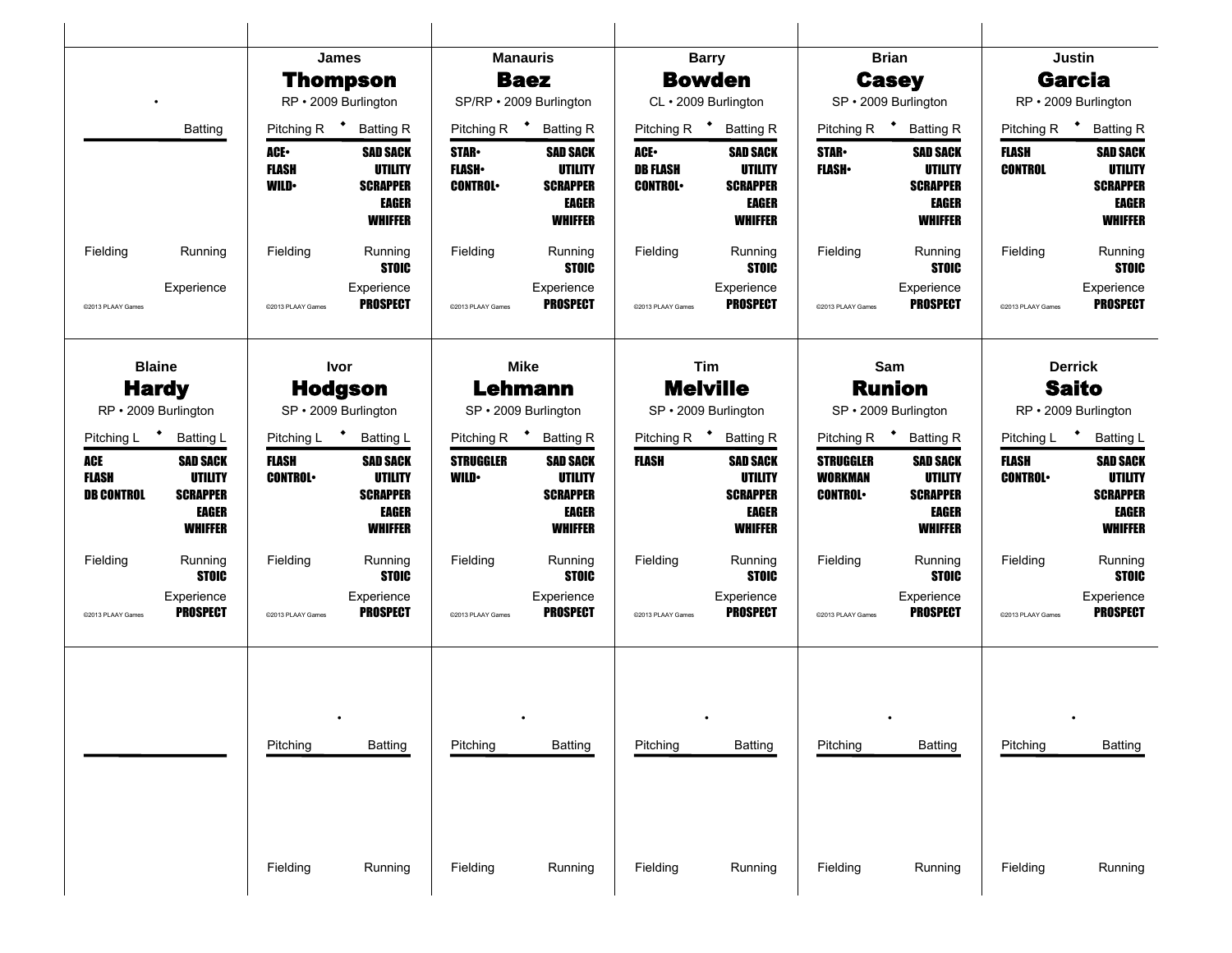| <b>Denny</b>                                       | lan                                                | Dan                                                  | Ogui                                                | <b>Shaver</b>                                       | <b>Travis</b>                                             |
|----------------------------------------------------|----------------------------------------------------|------------------------------------------------------|-----------------------------------------------------|-----------------------------------------------------|-----------------------------------------------------------|
| <b>Almonte</b>                                     | <b>Bladergoen</b>                                  | <b>Carroll</b>                                       | <b>Diaz</b>                                         | <b>Hansen</b>                                       | <b>Howell</b>                                             |
| OF · 2009 Clinton                                  | 1B · 2009 Clinton                                  | OF . 2009 Clinton                                    | MI . 2009 Clinton                                   | 3B/SS · 2009 Clinton                                | $C \cdot 2009$ Clinton                                    |
| ٠<br><b>Batting B</b>                              | Batting L                                          | ٠<br><b>Batting R</b>                                | * Batting R                                         | * Batting B                                         | ٠<br><b>Batting R</b>                                     |
| <b>•UTILITY</b>                                    | <b>-UTILITY</b>                                    | <b>UTILITY</b>                                       | UTILITY                                             | UTILITY                                             | UTILITY                                                   |
| <b>•EAGER</b><br><b>WHIFFER</b>                    | <b>SCRAPPER</b><br><b>EAGER</b>                    | <b>-SCRAPPER</b><br><b>WHIFFER</b>                   | <b>•SCRAPPER</b><br>EAGER                           | <b>SCRAPPER</b><br><b>WHIFFER</b>                   | <b>·HR KING</b><br><b>-PATIENT</b>                        |
|                                                    | <b>WHIFFER</b>                                     |                                                      | <b>•WHIFFER</b>                                     |                                                     | <b>WHIFFER</b>                                            |
| Fielding<br>Running<br>Experience                  | Fielding<br>Running<br>Experience                  | Fielding<br>Running<br><b>•ACTIVE</b><br>Experience  | Fielding<br>Running<br><b>•ACTIVE</b><br>Experience | Fielding<br>Running<br><b>•ACTIVE</b><br>Experience | Fielding<br>Running<br><b>STOIC</b><br>IRON<br>Experience |
| <b>PROSPECT</b><br>@2013 PLAAY Games               | <b>PROSPECT</b><br>@2013 PLAAY Games               | <b>PROSPECT</b><br>@2013 PLAAY Games                 | <b>PROSPECT</b><br>@2013 PLAAY Games                | <b>PROSPECT</b><br>@2013 PLAAY Games                | <b>PROSPECT</b><br>@2013 PLAAY Games                      |
| <b>Mario</b>                                       | <b>Maximo</b>                                      | <b>Steve</b>                                         | Luis                                                | <b>Blake</b>                                        | <b>Kris</b>                                               |
| <b>Martinez</b>                                    | <b>Mendez</b>                                      | <b>Moss</b>                                          | <b>Nunez</b>                                        | <b>Ochoa</b>                                        | <b>Sanchez</b>                                            |
| 3B · 2009 Clinton                                  | OF . 2009 Clinton                                  | OF . 2009 Clinton                                    | 2B · 2009 Clinton                                   | $C \cdot 2009$ Clinton                              | 1B · 2009 Clinton                                         |
| <b>Batting R</b>                                   | <b>Batting L</b>                                   | ٠<br><b>Batting R</b>                                | <b>Batting R</b>                                    | ٠<br><b>Batting R</b>                               | Batting L                                                 |
| UTILITY                                            | <b>UTILITY</b>                                     | <b>·UTILITY</b>                                      | <b>HERO</b>                                         | <b>•CHAMPION</b>                                    | <b>HERO</b>                                               |
| <b>•SCRAPPER</b>                                   | <b>•SCRAPPER</b>                                   | <b>WHIFFER</b>                                       | <b>SCRAPPER</b>                                     | <b>•EAGER</b>                                       | <b>•SLUGGER</b>                                           |
| EAGER<br><b>WHIFFER</b>                            | <b>-PATIENT</b><br><b>WHIFFER</b>                  |                                                      | <b>EAGER</b><br><b>•WHIFFER</b>                     | <b>WHIFFER</b>                                      | <b>•PATIENT</b><br><b>WHIFFER</b>                         |
|                                                    |                                                    |                                                      |                                                     |                                                     |                                                           |
| Fielding<br>Running<br><b>STOIC</b><br>IRON        | Fielding<br>Running<br><b>ACTIVE</b>               | Fielding<br>Running                                  | Fielding<br>Running<br><b>•ACTIVE</b><br>IRON       | Fielding<br>Running<br><b>STOIC</b>                 | Fielding<br>Running<br><b>STOIC</b>                       |
| Experience                                         | Experience                                         | Experience                                           | Experience                                          | Experience                                          | Experience                                                |
| <b>PROSPECT</b><br>@2013 PLAAY Games               | <b>PROSPECT</b><br>@2013 PLAAY Games               | <b>PROSPECT</b><br>@2013 PLAAY Games                 | <b>PROSPECT</b><br>@2013 PLAAY Games                | <b>PROSPECT</b><br>@2013 PLAAY Games                | <b>PROSPECT</b><br>@2013 PLAAY Games                      |
| <b>Scott</b>                                       | Kyle                                               | <b>Terry</b>                                         | Jake                                                | <b>Nate</b>                                         |                                                           |
| <b>Savastano</b>                                   | <b>Seager</b>                                      | <b>Serrano</b>                                       | <b>Shaffer</b>                                      | <b>Tenbrink</b>                                     |                                                           |
| 1B/MI/OF . 2009 Clinton                            | MI · 2009 Clinton                                  | SS/OF . 2009 Clinton                                 | OF . 2009 Clinton                                   | CI/OF . 2009 Clinton                                |                                                           |
| Batting R                                          | Batting L                                          | <b>Batting B</b>                                     | Batting L                                           | Batting L                                           | <b>Batting</b>                                            |
| <b>HERO</b>                                        | <b>•HERO</b>                                       | <b>-UTILITY</b>                                      | <b>HERO</b>                                         | <b>HERO</b>                                         |                                                           |
| <b>-SCRAPPER</b><br><b>•PATIENT</b>                | <b>•SCRAPPER</b><br><b>-PATIENT</b>                | <b>SCRAPPER</b><br><b>PATIENT</b>                    | <b>EAGER</b><br><b>-WHIFFER</b>                     | <b>WHIFFER</b>                                      |                                                           |
| <b>-WHIFFER</b>                                    | <b>-WHIFFER</b>                                    | <b>WHIFFER</b>                                       |                                                     |                                                     |                                                           |
| Fielding<br>Running                                | Fielding<br>Running                                | Fielding<br>Running<br><b>•ACTIVE</b><br><b>IRON</b> | Fielding<br>Running                                 | Fielding<br>Running<br><b>IRON</b>                  | Fielding<br>Running                                       |
| Experience<br><b>PROSPECT</b><br>@2013 PLAAY Games | Experience<br><b>PROSPECT</b><br>@2013 PLAAY Games | Experience<br><b>PROSPECT</b><br>@2013 PLAAY Games   | Experience<br><b>PROSPECT</b><br>@2013 PLAAY Games  | Experience<br><b>PROSPECT</b><br>@2013 PLAAY Games  | Experience<br>@2013 PLAAY Games                           |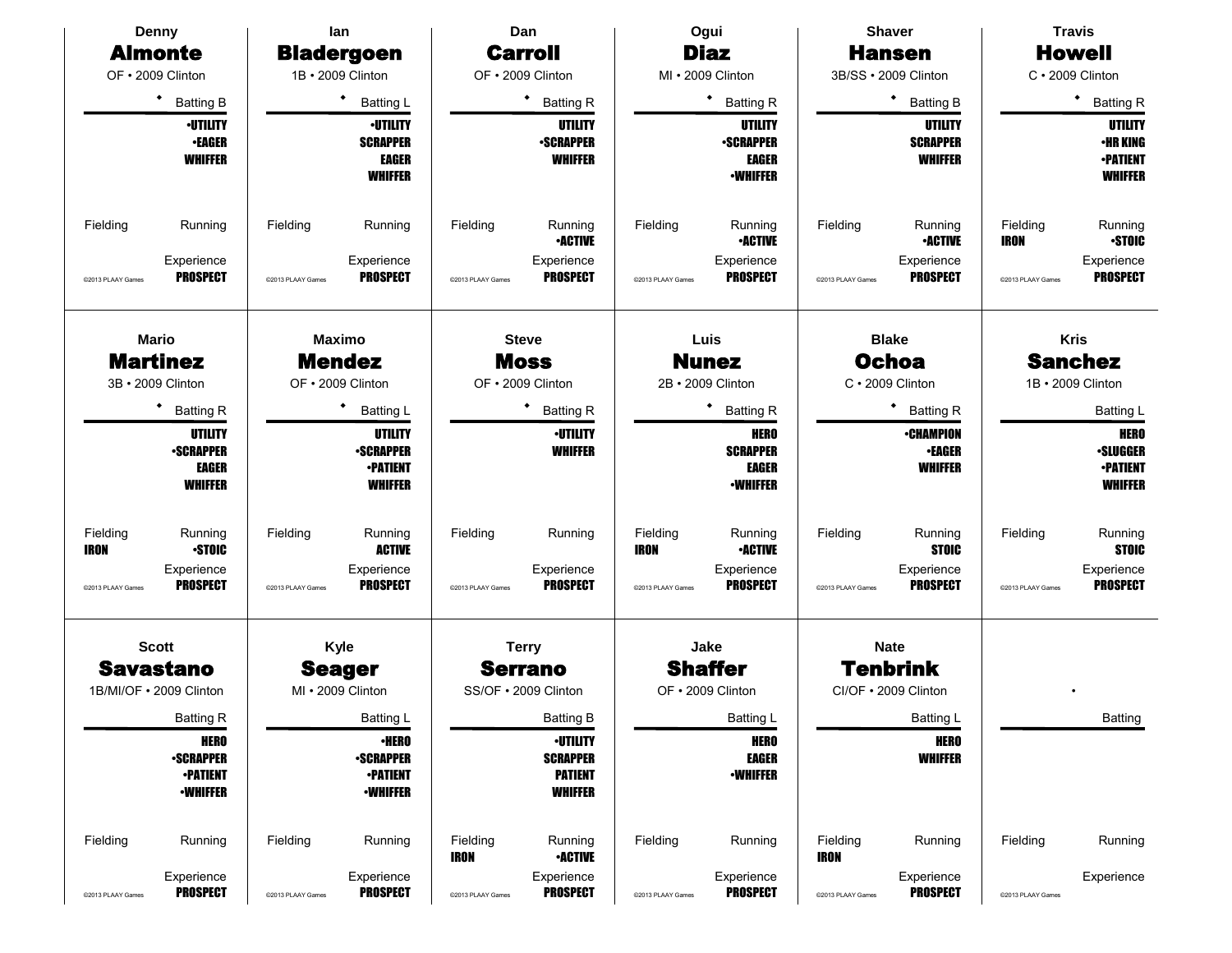|                                   |                                                                                 | <b>Alfredo</b>                                                                        | <b>Venegas</b>                                                                         |                                                                | Ruben<br><b>Flores</b>                                                                              | <b>Cheyne</b>                                                                                | <b>Hann</b>                                                                     |                                                  | Jose<br><b>Jimenez</b>                                                                              |                                                                                    | Kenn<br><b>Kasparek</b>                                                                |
|-----------------------------------|---------------------------------------------------------------------------------|---------------------------------------------------------------------------------------|----------------------------------------------------------------------------------------|----------------------------------------------------------------|-----------------------------------------------------------------------------------------------------|----------------------------------------------------------------------------------------------|---------------------------------------------------------------------------------|--------------------------------------------------|-----------------------------------------------------------------------------------------------------|------------------------------------------------------------------------------------|----------------------------------------------------------------------------------------|
|                                   |                                                                                 | SP · 2009 Clinton                                                                     |                                                                                        |                                                                | CL · 2009 Clinton                                                                                   | RP · 2009 Clinton                                                                            |                                                                                 |                                                  | RP · 2009 Clinton                                                                                   |                                                                                    | SP · 2009 Clinton                                                                      |
|                                   | Batting                                                                         | Pitching R <sup>+</sup> Batting R<br><b>WORKMAN</b><br><b>FLASH</b><br><b>CONTROL</b> | <b>SAD SACK</b><br><b>UTILITY</b><br><b>SCRAPPER</b><br><b>EAGER</b><br><b>WHIFFER</b> | Pitching R $\bullet$<br>ACE.<br><b>DB FLASH</b><br><b>WILD</b> | <b>Batting R</b><br><b>SAD SACK</b><br><b>UTILITY</b><br><b>SCRAPPER</b><br>EAGER<br><b>WHIFFER</b> | Pitching R <sup>+</sup> Batting R<br>ACE<br><b>STAR</b><br><b>FLASH</b><br><b>DB CONTROL</b> | <b>SAD SACK</b><br><b>UTILITY</b><br><b>SCRAPPER</b><br>EAGER<br><b>WHIFFER</b> | Pitching L <sup>+</sup><br><b>STAR-</b><br>FLASH | <b>Batting L</b><br><b>SAD SACK</b><br><b>UTILITY</b><br><b>SCRAPPER</b><br>EAGER<br><b>WHIFFER</b> | Pitching R <sup>+</sup> Batting R<br><b>ACE-</b><br><b>FLASH</b><br><b>CONTROL</b> | <b>SAD SACK</b><br><b>UTILITY</b><br><b>SCRAPPER</b><br><b>EAGER</b><br><b>WHIFFER</b> |
| Fielding<br>@2013 PLAAY Games     | Running<br>Experience                                                           | Fielding<br>@2013 PLAAY Games                                                         | Running<br><b>STOIC</b><br>Experience<br><b>PROSPECT</b>                               | Fielding<br>@2013 PLAAY Games                                  | Running<br><b>STOIC</b><br>Experience<br><b>PROSPECT</b>                                            | Fielding<br>@2013 PLAAY Games                                                                | Running<br><b>STOIC</b><br>Experience<br><b>PROSPECT</b>                        | Fielding<br>@2013 PLAAY Games                    | Running<br><b>STOIC</b><br>Experience<br><b>PROSPECT</b>                                            | Fielding<br>@2013 PLAAY Games                                                      | Running<br><b>STOIC</b><br>Experience<br><b>PROSPECT</b>                               |
|                                   | <b>Bobby</b><br><b>LaFromboise</b><br>SP/RP · 2009 Clinton                      | <b>Brett</b><br>SP · 2009 Clinton                                                     | Lorin                                                                                  |                                                                | <b>Blake</b><br><b>Nation</b><br>RP · 2009 Clinton                                                  | Aaron<br><b>Pribanic</b><br>SP · 2009 Clinton                                                |                                                                                 |                                                  | <b>Matt</b><br><b>Renfree</b><br>RP · 2009 Clinton                                                  |                                                                                    | <b>Derrick</b><br><b>Saito</b><br>RP · 2009 Clinton                                    |
| Pitching L <sup>+</sup> Batting L |                                                                                 | Pitching R <sup>+</sup> Batting R                                                     |                                                                                        |                                                                | Pitching R <sup>+</sup> Batting R                                                                   | Pitching R <sup>+</sup> Batting R                                                            |                                                                                 |                                                  | Pitching R <sup>+</sup> Batting R                                                                   | Pitching L <sup>+</sup> Batting L                                                  |                                                                                        |
| <b>FLASH</b><br><b>CONTROL</b>    | <b>SAD SACK</b><br><b>UTILITY</b><br><b>SCRAPPER</b><br>EAGER<br><b>WHIFFER</b> | ACE.<br><b>FLASH</b><br><b>CONTROL</b>                                                | <b>SAD SACK</b><br><b>UTILITY</b><br><b>SCRAPPER</b><br><b>EAGER</b><br><b>WHIFFER</b> | <b>STAR</b><br><b>FLASH</b><br><b>CONTROL</b>                  | <b>SAD SACK</b><br><b>UTILITY</b><br><b>SCRAPPER</b><br>EAGER<br><b>WHIFFER</b>                     | <b>STAR</b><br><b>FLASH</b><br><b>CONTROL</b>                                                | <b>SAD SACK</b><br><b>UTILITY</b><br><b>SCRAPPER</b><br>EAGER<br><b>WHIFFER</b> | ACE.<br><b>DB FLASH</b><br><b>CONTROL</b>        | <b>SAD SACK</b><br><b>UTILITY</b><br><b>SCRAPPER</b><br>EAGER<br><b>WHIFFER</b>                     | <b>FLASH</b><br><b>CONTROL</b>                                                     | <b>SAD SACK</b><br><b>UTILITY</b><br><b>SCRAPPER</b><br><b>EAGER</b><br><b>WHIFFER</b> |
| Fielding                          | Running<br><b>STOIC</b>                                                         | Fielding                                                                              | Running<br><b>STOIC</b>                                                                | Fielding                                                       | Running<br><b>STOIC</b>                                                                             | Fielding                                                                                     | Running<br><b>STOIC</b>                                                         | Fielding                                         | Running<br><b>STOIC</b>                                                                             | Fielding                                                                           | Running<br><b>STOIC</b>                                                                |
| @2013 PLAAY Games                 | Experience<br><b>PROSPECT</b>                                                   | @2013 PLAAY Games                                                                     | Experience<br><b>PROSPECT</b>                                                          | @2013 PLAAY Games                                              | Experience<br><b>PROSPECT</b>                                                                       | @2013 PLAAY Games                                                                            | Experience<br><b>PROSPECT</b>                                                   | @2013 PLAAY Games                                | Experience<br><b>PROSPECT</b>                                                                       | @2013 PLAAY Games                                                                  | Experience<br><b>PROSPECT</b>                                                          |
|                                   |                                                                                 | Pitching                                                                              | <b>Batting</b>                                                                         | Pitching                                                       | Batting                                                                                             | Pitching                                                                                     | Batting                                                                         | Pitching                                         | Batting                                                                                             | Pitching                                                                           | <b>Batting</b>                                                                         |
|                                   |                                                                                 |                                                                                       |                                                                                        |                                                                |                                                                                                     |                                                                                              |                                                                                 |                                                  |                                                                                                     |                                                                                    |                                                                                        |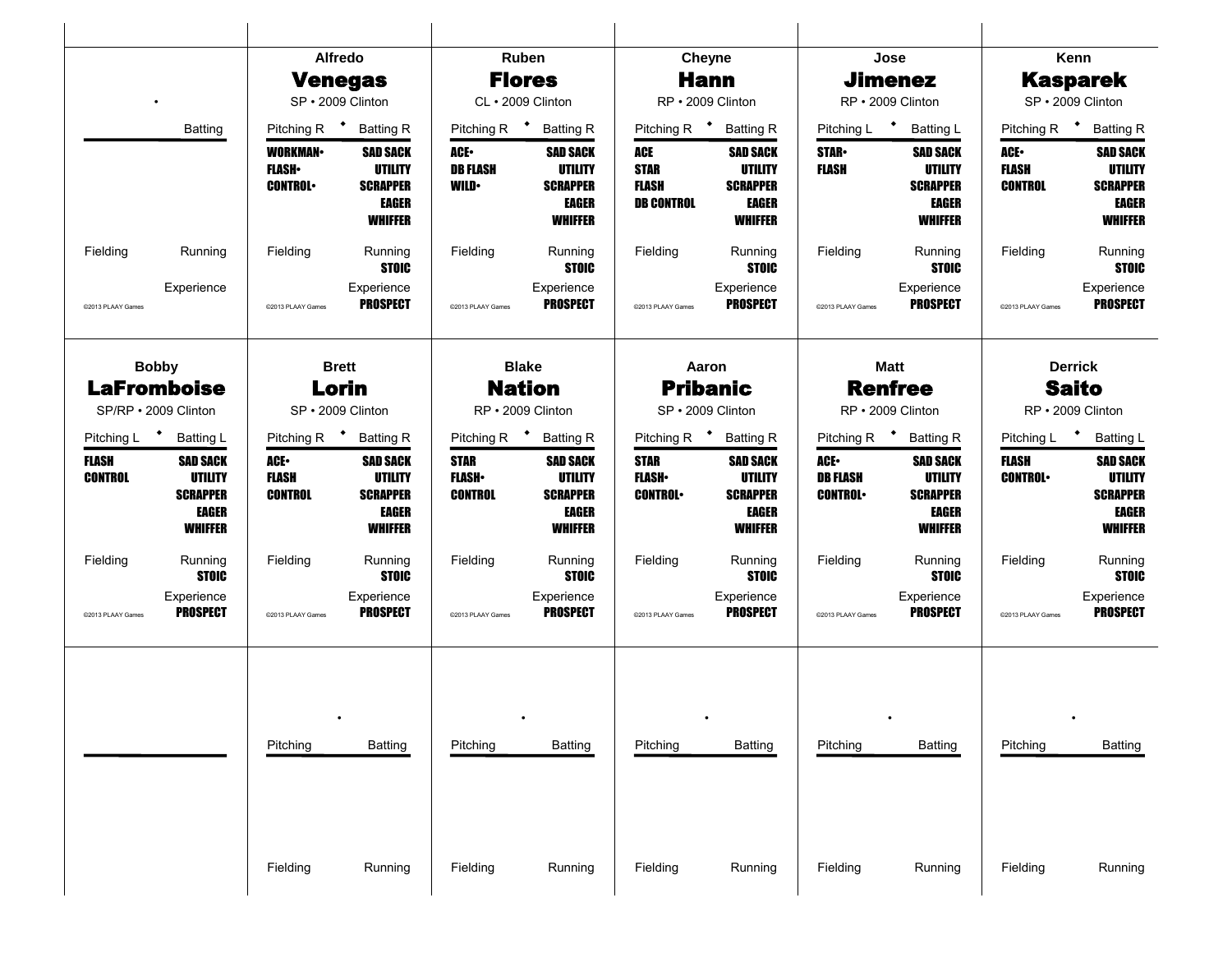|                   | Alexi                                                   |                         | <b>Tyson</b>                                         |                   | <b>Dwayne</b>                                                   |                   | <b>Beau</b>                                          |                           | Angel                                   |                   | <b>Carlos</b>                                      |
|-------------------|---------------------------------------------------------|-------------------------|------------------------------------------------------|-------------------|-----------------------------------------------------------------|-------------------|------------------------------------------------------|---------------------------|-----------------------------------------|-------------------|----------------------------------------------------|
|                   | <b>Amarista</b>                                         |                         | <b>Auer</b>                                          |                   | <b>Bailey</b>                                                   |                   | <b>Brooks</b>                                        |                           | <b>Castillo</b>                         |                   | <b>Colmenares</b>                                  |
|                   | 2B · 2009 Cedar Rapids                                  |                         | OF . 2009 Cedar Rapids                               |                   | CI/2B · 2009 Cedar Rapids                                       |                   | C · 2009 Cedar Rapids                                |                           | OF . 2009 Cedar Rapids                  |                   | CI/OF . 2009 Cedar Rapids                          |
|                   | ٠<br><b>Batting L</b>                                   |                         | ٠<br><b>Batting R</b>                                |                   | $\bullet$<br><b>Batting R</b>                                   |                   | ٠<br><b>Batting L</b>                                |                           | ٠<br><b>Batting R</b>                   |                   | <b>Batting B</b>                                   |
|                   | <b>•CHAMPION</b><br><b>•SCRAPPER</b><br><b>-WHIFFER</b> |                         | <b>•HERO</b><br><b>SCRAPPER</b><br><b>WHIFFER</b>    |                   | UTILITY<br><b>SCRAPPER</b><br><b>•PATIENT</b><br><b>WHIFFER</b> |                   | <b>•SCRAPPER</b><br><b>PATIENT</b><br><b>WHIFFER</b> |                           | <b>•EAGER</b><br><b>WHIFFER</b>         |                   | UTILITY<br><b>SCRAPPER</b><br><b>WHIFFER</b>       |
| Fielding          | Running<br><b>•ACTIVE</b>                               | Fielding                | Running<br><b>•ACTIVE</b>                            | Fielding          | Running<br><b>-ACTIVE</b>                                       | Fielding          | Running                                              | Fielding<br><b>IRON</b> • | Running<br><b>•ACTIVE</b>               | Fielding          | Running<br><b>•ACTIVE</b>                          |
| @2013 PLAAY Games | Experience<br><b>PROSPECT</b>                           | @2013 PLAAY Games       | Experience<br><b>PROSPECT</b>                        | @2013 PLAAY Games | Experience<br>PROSPECT                                          | @2013 PLAAY Games | Experience<br><b>PROSPECT</b>                        | @2013 PLAAY Games         | Experience<br><b>PROSPECT</b>           | @2013 PLAAY Games | Experience<br><b>PROSPECT</b>                      |
|                   | <b>Matthew</b>                                          |                         | Anel                                                 |                   | <b>Hector</b>                                                   |                   | Ryan                                                 |                           | Gabe                                    |                   | Jeff                                               |
|                   | <b>Crawford</b><br>OF . 2009 Cedar Rapids               |                         | <b>De Los Santos</b><br>C · 2009 Cedar Rapids        |                   | <b>Estrella</b><br>MI • 2009 Cedar Rapids                       |                   | <b>Groth</b><br>OF . 2009 Cedar Rapids               |                           | <b>Jacobo</b><br>1B · 2009 Cedar Rapids |                   | <b>Jones</b><br>OF . 2009 Cedar Rapids             |
|                   | <b>Batting B</b>                                        |                         | ٠<br><b>Batting R</b>                                |                   | <b>Batting R</b>                                                |                   | ٠<br><b>Batting L</b>                                |                           | ٠<br><b>Batting R</b>                   |                   | <b>Batting R</b>                                   |
|                   | <b>HERO</b>                                             |                         | UTILITY                                              |                   | <b>UTILITY</b>                                                  |                   | <b>SAD SACK</b>                                      |                           | <b>-EAGER</b>                           |                   | <b>UTILITY</b>                                     |
|                   | <b>SCRAPPER</b><br><b>-WHIFFER</b>                      |                         | <b>EAGER</b><br><b>WHIFFER</b>                       |                   | <b>PATIENT</b><br><b>WHIFFER</b>                                |                   | <b>•EAGER</b><br><b>WHIFFER</b>                      |                           | <b>-WHIFFER</b>                         |                   | <b>SCRAPPER</b><br><b>•EAGER</b><br><b>WHIFFER</b> |
| Fielding          | Running<br><b>•ACTIVE</b>                               | Fielding                | Running                                              | Fielding          | Running<br><b>•ACTIVE</b>                                       | Fielding          | Running                                              | Fielding                  | Running                                 | Fielding          | Running<br><b>•ACTIVE</b>                          |
| @2013 PLAAY Games | Experience<br><b>PROSPECT</b>                           | @2013 PLAAY Games       | Experience<br><b>PROSPECT</b>                        | @2013 PLAAY Games | Experience<br><b>PROSPECT</b>                                   | @2013 PLAAY Games | Experience<br><b>PROSPECT</b>                        | @2013 PLAAY Games         | Experience<br><b>PROSPECT</b>           | @2013 PLAAY Games | Experience<br><b>PROSPECT</b>                      |
|                   | Roberto                                                 |                         | <b>Darwin</b>                                        |                   | Jon                                                             |                   | <b>Mike</b>                                          |                           | Adam                                    |                   |                                                    |
|                   | <b>Lopez</b>                                            |                         | <b>Perez</b>                                         |                   | Townsend                                                        |                   | <b>Trout</b>                                         |                           | <b>Younger</b>                          |                   |                                                    |
|                   | 1B/OF . 2009 Cedar Rapids                               |                         | MI • 2009 Cedar Rapids                               |                   | 3B · 2009 Cedar Rapids                                          |                   | OF . 2009 Cedar Rapids                               |                           | 3B/SS · 2009 Cedar Rapids               |                   |                                                    |
|                   | <b>Batting R</b><br><b>•HERO</b>                        |                         | <b>Batting B</b><br><b>•HERO</b>                     |                   | <b>Batting R</b><br><b>·UTILITY</b>                             |                   | <b>Batting R</b><br><b>•HERO</b>                     |                           | <b>Batting R</b><br><b>·UTILITY</b>     |                   | <b>Batting</b>                                     |
|                   | <b>-WHIFFER</b>                                         |                         | <b>SCRAPPER</b><br><b>-PATIENT</b><br><b>WHIFFER</b> |                   | <b>•EAGER</b><br><b>WHIFFER</b>                                 |                   | <b>SCRAPPER</b><br><b>PATIENT</b><br><b>WHIFFER</b>  |                           | <b>-SCRAPPER</b><br><b>WHIFFER</b>      |                   |                                                    |
| Fielding          | Running                                                 | Fielding<br><b>IRON</b> | Running                                              | Fielding          | Running                                                         | Fielding          | Running<br><b>STOIC</b>                              | Fielding                  | Running                                 | Fielding          | Running                                            |
| @2013 PLAAY Games | Experience<br>PROSPECT                                  | @2013 PLAAY Games       | Experience<br><b>PROSPECT</b>                        | @2013 PLAAY Games | Experience<br><b>PROSPECT</b>                                   | @2013 PLAAY Games | Experience<br><b>PROSPECT</b>                        | @2013 PLAAY Games         | Experience<br><b>PROSPECT</b>           | @2013 PLAAY Games | Experience                                         |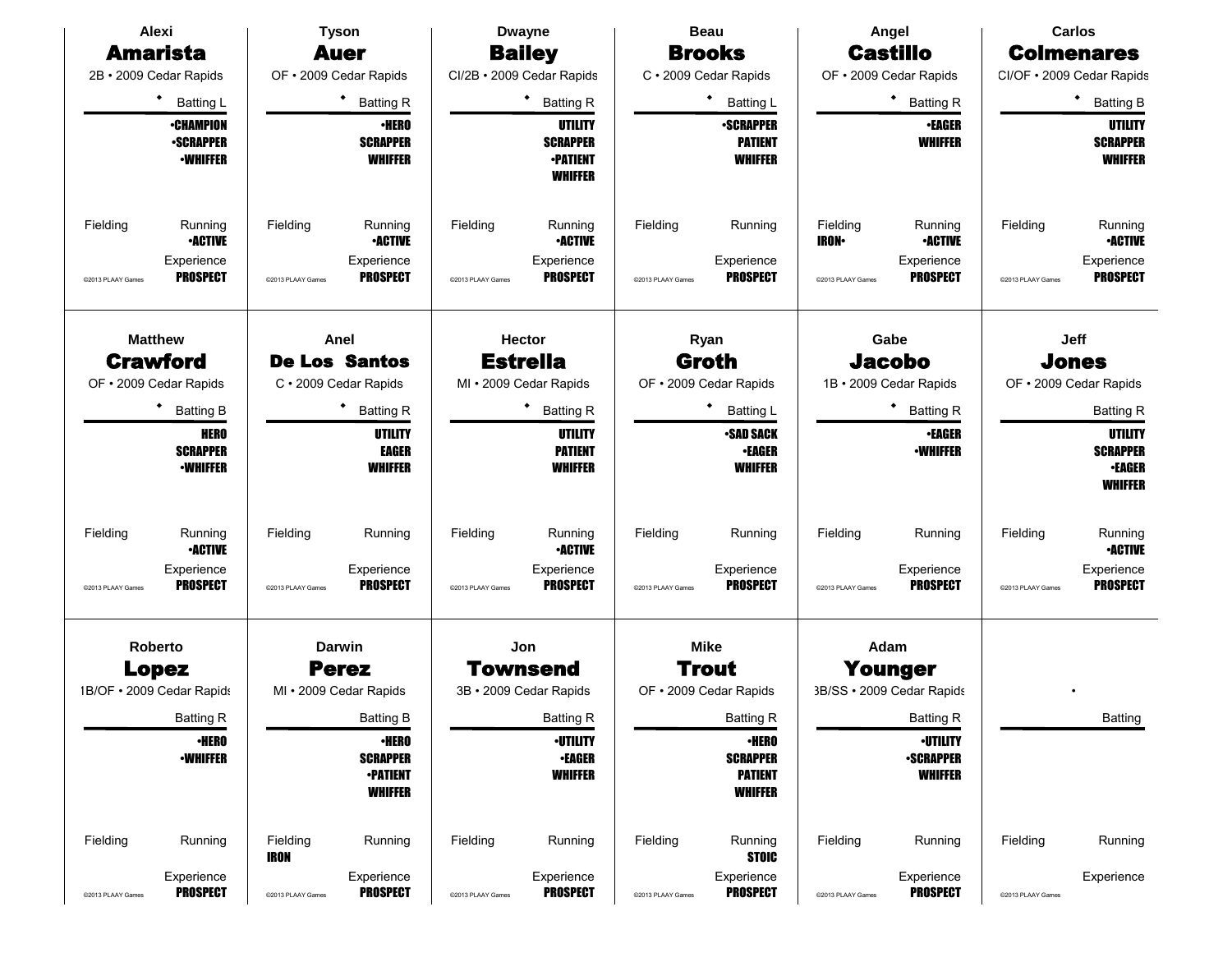|                                        |                                                                          |                                                         | Andrew                                                                          |                                               | <b>Chris</b>                                                                    |                                                    | Ryan                                                                            |                       | <b>Tyler</b>                                                                    |                                   | <b>Manny</b>                                                                           |
|----------------------------------------|--------------------------------------------------------------------------|---------------------------------------------------------|---------------------------------------------------------------------------------|-----------------------------------------------|---------------------------------------------------------------------------------|----------------------------------------------------|---------------------------------------------------------------------------------|-----------------------|---------------------------------------------------------------------------------|-----------------------------------|----------------------------------------------------------------------------------------|
|                                        |                                                                          |                                                         | <b>Taylor</b>                                                                   |                                               | <b>Armstrong</b>                                                                |                                                    | <b>Chaffee</b>                                                                  |                       | <b>Chatwood</b>                                                                 |                                   | <b>Correa</b>                                                                          |
|                                        |                                                                          |                                                         | RP · 2009 Cedar Rapids                                                          |                                               | RP · 2009 Cedar Rapids                                                          |                                                    | SP · 2009 Cedar Rapids                                                          |                       | SP · 2009 Cedar Rapids                                                          | SP · 2009 Cedar Rapids            |                                                                                        |
|                                        | <b>Batting</b>                                                           | Pitching L <sup>+</sup>                                 | <b>Batting L</b>                                                                |                                               | Pitching L <sup>+</sup> Batting L                                               |                                                    | Pitching R <sup>+</sup> Batting R                                               |                       | Pitching R <sup>+</sup> Batting R                                               | Pitching R <sup>+</sup> Batting R |                                                                                        |
|                                        |                                                                          | ACE<br><b>STAR</b><br><b>DB FLASH</b><br><b>CONTROL</b> | <b>SAD SACK</b><br>UTILITY<br><b>SCRAPPER</b><br>EAGER<br><b>WHIFFER</b>        | <b>WORKMAN</b><br><b>FLASH</b><br><b>WILD</b> | <b>SAD SACK</b><br>UTILITY<br><b>SCRAPPER</b><br>EAGER<br><b>WHIFFER</b>        | <b>WORKMAN</b><br>FLASH                            | <b>SAD SACK</b><br><b>UTILITY</b><br><b>SCRAPPER</b><br>EAGER<br>WHIFFER        | FLASH                 | <b>SAD SACK</b><br><b>UTILITY</b><br><b>SCRAPPER</b><br>EAGER<br><b>WHIFFER</b> | <b>WORKMAN-</b><br><b>CONTROL</b> | <b>SAD SACK</b><br><b>UTILITY</b><br><b>SCRAPPER</b><br>EAGER<br><b>WHIFFER</b>        |
| Fielding                               | Running                                                                  | Fielding                                                | Running<br><b>STOIC</b>                                                         | Fielding                                      | Running<br><b>STOIC</b>                                                         | Fielding                                           | Running<br><b>STOIC</b>                                                         | Fielding              | Running<br><b>STOIC</b>                                                         | Fielding                          | Running<br><b>STOIC</b>                                                                |
| @2013 PLAAY Games                      | Experience                                                               | @2013 PLAAY Games                                       | Experience<br><b>PROSPECT</b>                                                   | @2013 PLAAY Games                             | Experience<br><b>PROSPECT</b>                                                   | @2013 PLAAY Games                                  | Experience<br><b>PROSPECT</b>                                                   | @2013 PLAAY Games     | Experience<br><b>PROSPECT</b>                                                   | @2013 PLAAY Games                 | Experience<br><b>PROSPECT</b>                                                          |
|                                        | Vladimir                                                                 |                                                         | <b>Michael</b>                                                                  |                                               | Kevin                                                                           |                                                    | <b>Nick</b>                                                                     |                       | <b>Chuck</b>                                                                    |                                   | Will                                                                                   |
|                                        | <b>Veras</b>                                                             |                                                         | <b>Kohn</b>                                                                     |                                               | <b>Nabors</b>                                                                   |                                                    | <b>Pugliese</b>                                                                 |                       | <b>Scholl</b>                                                                   |                                   | <b>Smith</b>                                                                           |
|                                        | CL · 2009 Cedar Rapids                                                   |                                                         | RP · 2009 Cedar Rapids                                                          |                                               | RP · 2009 Cedar Rapids                                                          |                                                    | RP · 2009 Cedar Rapids                                                          |                       | RP · 2009 Cedar Rapids                                                          | SP · 2009 Cedar Rapids            |                                                                                        |
|                                        | Pitching R <sup>+</sup> Batting R                                        |                                                         | Pitching R <sup>+</sup> Batting R                                               |                                               | Pitching R <sup>+</sup> Batting R                                               |                                                    | Pitching R <sup>+</sup> Batting R                                               |                       | Pitching R <sup>+</sup> Batting R                                               | Pitching L <sup>+</sup>           | <b>Batting L</b>                                                                       |
| STAR<br><b>FLASH</b><br><b>CONTROL</b> | <b>SAD SACK</b><br><b>UTILITY</b><br><b>SCRAPPER</b><br>EAGER<br>WHIFFER | ACE<br><b>DB FLASH</b><br><b>CONTROL</b>                | <b>SAD SACK</b><br><b>UTILITY</b><br><b>SCRAPPER</b><br>EAGER<br><b>WHIFFER</b> | <b>STAR</b><br><b>FLASH</b><br><b>CONTROL</b> | <b>SAD SACK</b><br><b>UTILITY</b><br><b>SCRAPPER</b><br>EAGER<br><b>WHIFFER</b> | <b>ACE</b><br><b>DB FLASH</b><br><b>DB CONTROL</b> | <b>SAD SACK</b><br><b>UTILITY</b><br><b>SCRAPPER</b><br>EAGER<br><b>WHIFFER</b> | <b>STAR-</b><br>FLASH | <b>SAD SACK</b><br><b>UTILITY</b><br><b>SCRAPPER</b><br>EAGER<br><b>WHIFFER</b> | <b>FLASH</b><br><b>CONTROL</b>    | <b>SAD SACK</b><br><b>UTILITY</b><br><b>SCRAPPER</b><br><b>EAGER</b><br><b>WHIFFER</b> |
| Fielding                               | Running<br><b>STOIC</b>                                                  | Fielding                                                | Running<br><b>STOIC</b>                                                         | Fielding                                      | Running<br><b>STOIC</b>                                                         | Fielding                                           | Running<br><b>STOIC</b>                                                         | Fielding              | Running<br><b>STOIC</b>                                                         | Fielding                          | Running<br><b>STOIC</b>                                                                |
| @2013 PLAAY Games                      | Experience<br><b>PROSPECT</b>                                            | @2013 PLAAY Games                                       | Experience<br><b>PROSPECT</b>                                                   | @2013 PLAAY Games                             | Experience<br><b>PROSPECT</b>                                                   | @2013 PLAAY Games                                  | Experience<br><b>PROSPECT</b>                                                   | @2013 PLAAY Games     | Experience<br><b>PROSPECT</b>                                                   | @2013 PLAAY Games                 | Experience<br><b>PROSPECT</b>                                                          |
|                                        |                                                                          | Pitching                                                | <b>Batting</b>                                                                  | Pitching                                      | <b>Batting</b>                                                                  | Pitching                                           | <b>Batting</b>                                                                  | Pitching              | <b>Batting</b>                                                                  | Pitching                          | <b>Batting</b>                                                                         |
|                                        |                                                                          |                                                         |                                                                                 |                                               |                                                                                 |                                                    |                                                                                 |                       |                                                                                 |                                   |                                                                                        |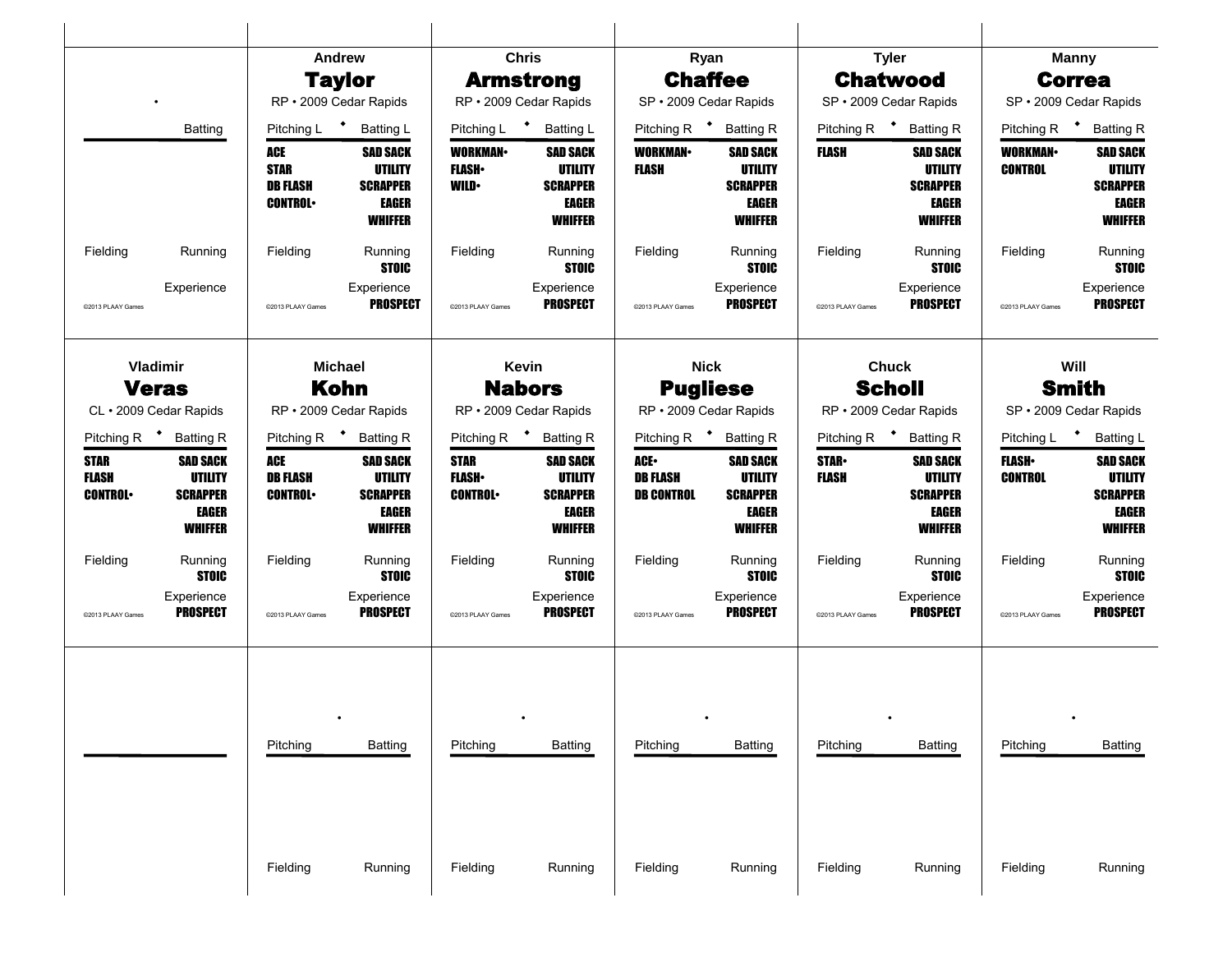| <b>Tony</b>                                                               | <b>Stephen</b>                                                                             | Kevin                                                                                    | Kyle                                                                                      | <b>Kevin</b>                                                                                | Josh                                                                      |
|---------------------------------------------------------------------------|--------------------------------------------------------------------------------------------|------------------------------------------------------------------------------------------|-------------------------------------------------------------------------------------------|---------------------------------------------------------------------------------------------|---------------------------------------------------------------------------|
| <b>Brown</b>                                                              | <b>Chapman</b>                                                                             | <b>Coddington</b>                                                                        | <b>Day</b>                                                                                | <b>Feiner</b>                                                                               | <b>Fellhauer</b>                                                          |
| OF · 2009 Dayton                                                          | OF · 2009 Dayton                                                                           | $C \cdot 2009$ Dayton                                                                    | OF · 2009 Dayton                                                                          | 2B/3B · 2009 Dayton                                                                         | OF · 2009 Dayton                                                          |
| $\bullet$<br><b>Batting L</b>                                             | <b>Batting L</b>                                                                           | ٠<br><b>Batting R</b>                                                                    | ٠<br><b>Batting L</b>                                                                     | ٠<br><b>Batting R</b>                                                                       | ٠<br><b>Batting L</b>                                                     |
| <b>EAGER</b><br><b>WHIFFER</b>                                            | UTILITY<br><b>WHIFFER</b>                                                                  | <b>•HERO</b><br><b>SCRAPPER</b><br>EAGER<br><b>•WHIFFER</b>                              | <b>•PATIENT</b><br><b>WHIFFER</b>                                                         | <b>•HERO</b><br><b>EAGER</b><br><b>-WHIFFER</b>                                             | <b>•HERO</b><br><b>•EAGER</b><br><b>-WHIFFER</b>                          |
| Fielding<br>Running<br>Experience<br><b>PROSPECT</b><br>@2013 PLAAY Games | Fielding<br>Running<br><b>ACTIVE</b><br>Experience<br><b>PROSPECT</b><br>@2013 PLAAY Games | Fielding<br>Running<br><b>IRON</b><br>Experience<br><b>PROSPECT</b><br>@2013 PLAAY Games | Fielding<br>Running<br><b>STOIC</b><br>Experience<br><b>PROSPECT</b><br>@2013 PLAAY Games | Fielding<br>Running<br><b>-ACTIVE</b><br>Experience<br><b>PROSPECT</b><br>@2013 PLAAY Games | Fielding<br>Running<br>Experience<br><b>PROSPECT</b><br>@2013 PLAAY Games |
| <b>Mike</b>                                                               | Andrew                                                                                     | Carlos                                                                                   | <b>Alex</b>                                                                               | Frank                                                                                       | Cody                                                                      |
| <b>Konstanty</b><br>1B · 2009 Dayton                                      | <b>Means</b><br>OF · 2009 Dayton                                                           | <b>Mendez</b><br>CI · 2009 Dayton                                                        | <b>Oliveras</b><br>OF · 2009 Dayton                                                       | <b>Pfister</b><br>3B · 2009 Dayton                                                          | <b>Puckett</b><br>MI · 2009 Dayton                                        |
| ٠<br><b>Batting R</b>                                                     | <b>Batting R</b>                                                                           | ٠<br><b>Batting R</b>                                                                    | <b>Batting L</b>                                                                          | <b>Batting R</b>                                                                            | <b>Batting R</b>                                                          |
| UTILITY<br><b>WHIFFER</b>                                                 | <b>•HERO</b><br><b>-SCRAPPER</b><br><b>EAGER</b><br><b>WHIFFER</b>                         | <b>•CHAMPION</b><br><b>•SCRAPPER</b><br><b>•EAGER</b>                                    | <b>•CHAMPION</b><br><b>-SCRAPPER</b><br><b>EAGER</b><br><b>WHIFFER</b>                    | UTILITY<br><b>SCRAPPER</b><br><b>EAGER</b><br><b>•WHIFFER</b>                               | <b>•HERO</b><br><b>•SLUGGER</b><br><b>•EAGER</b><br><b>WHIFFER</b>        |
| Fielding<br>Running                                                       | Fielding<br>Running<br><b>ACTIVE</b>                                                       | Fielding<br>Running<br><b>STOIC</b><br>IRON                                              | Fielding<br>Running                                                                       | Fielding<br>Running<br><b>STOIC</b>                                                         | Fielding<br>Running<br><b>IRON</b>                                        |
| Experience<br><b>PROSPECT</b><br>@2013 PLAAY Games                        | Experience<br><b>PROSPECT</b><br>@2013 PLAAY Games                                         | Experience<br><b>PROSPECT</b><br>@2013 PLAAY Games                                       | Experience<br><b>PROSPECT</b><br>@2013 PLAAY Games                                        | Experience<br><b>PROSPECT</b><br>@2013 PLAAY Games                                          | Experience<br><b>PROSPECT</b><br>@2013 PLAAY Games                        |
| <b>Miguel</b><br><b>Rojas</b>                                             | Dave<br><b>Sappelt</b>                                                                     | <b>Humberto</b><br><b>Sosa</b>                                                           | Jordan<br><b>Wideman</b>                                                                  | <b>Byron</b><br><b>Wiles</b>                                                                |                                                                           |
| SS · 2009 Dayton                                                          | OF . 2009 Dayton                                                                           | 1B · 2009 Dayton                                                                         | $C \cdot 2009$ Dayton                                                                     | OF . 2009 Dayton                                                                            |                                                                           |
| <b>Batting R</b>                                                          | Batting <sub>R</sub>                                                                       | <b>Batting R</b>                                                                         | <b>Batting R</b>                                                                          | Batting L                                                                                   | <b>Batting</b>                                                            |
| <b>•HERO</b><br><b>-SCRAPPER</b><br><b>-EAGER</b>                         | <b>•HERO</b><br><b>-SCRAPPER</b><br><b>•EAGER</b><br><b>-WHIFFER</b>                       | <b>-SCRAPPER</b><br><b>-WHIFFER</b>                                                      | •SAD SACK<br><b>-UTILITY</b><br><b>SCRAPPER</b><br><b>-WHIFFER</b>                        | ∙HERO<br><b>PATIENT</b><br><b>WHIFFER</b>                                                   |                                                                           |
| Fielding<br>Running                                                       | Fielding<br>Running<br><b>-ACTIVE</b>                                                      | Fielding<br>Running<br><b>STOIC</b>                                                      | Fielding<br>Running<br><b>STOIC</b>                                                       | Fielding<br>Running                                                                         | Fielding<br>Running                                                       |
| Experience<br><b>PROSPECT</b><br>@2013 PLAAY Games                        | Experience<br><b>PROSPECT</b><br>@2013 PLAAY Games                                         | Experience<br><b>PROSPECT</b><br>@2013 PLAAY Games                                       | Experience<br><b>PROSPECT</b><br>@2013 PLAAY Games                                        | Experience<br><b>PROSPECT</b><br>@2013 PLAAY Games                                          | Experience<br>@2013 PLAAY Games                                           |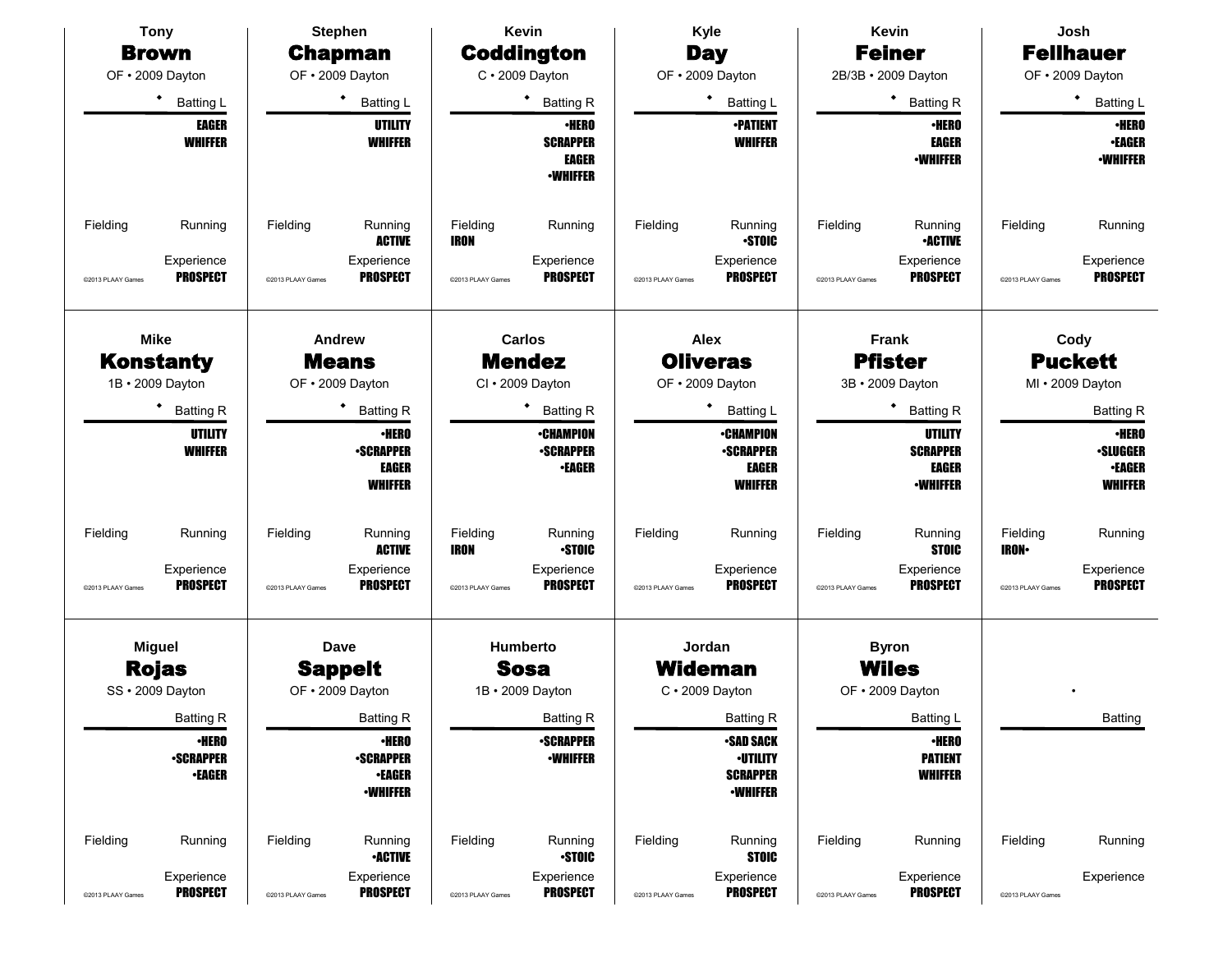|                                                                                    |                                                                                 | J.C.<br><b>Sulbaran</b>                                                               |                                                                          | Andrew                                                                   | <b>Bowman</b>                                                                                       |                                                       | Oscar<br><b>Castro</b>                                                                                                      |                                                                          | <b>Matt</b><br><b>Fairel</b>                                                                                         |                                                                                    | <b>Scott</b><br><b>Gaffney</b>                                                                                       |
|------------------------------------------------------------------------------------|---------------------------------------------------------------------------------|---------------------------------------------------------------------------------------|--------------------------------------------------------------------------|--------------------------------------------------------------------------|-----------------------------------------------------------------------------------------------------|-------------------------------------------------------|-----------------------------------------------------------------------------------------------------------------------------|--------------------------------------------------------------------------|----------------------------------------------------------------------------------------------------------------------|------------------------------------------------------------------------------------|----------------------------------------------------------------------------------------------------------------------|
|                                                                                    |                                                                                 | SP · 2009 Dayton                                                                      |                                                                          | RP · 2009 Dayton                                                         |                                                                                                     |                                                       | SP/RP · 2009 Dayton                                                                                                         |                                                                          | RP · 2009 Dayton                                                                                                     |                                                                                    | RP · 2009 Dayton                                                                                                     |
|                                                                                    | Batting                                                                         | Pitching R <sup>+</sup> Batting R<br>WORKMAN<br><b>FLASH</b>                          | <b>SAD SACK</b><br>UTILITY<br><b>SCRAPPER</b><br>EAGER<br><b>WHIFFER</b> | Pitching L <sup>+</sup><br><b>WORKMAN</b><br><b>FLASH</b><br><b>WILD</b> | <b>Batting L</b><br><b>SAD SACK</b><br><b>UTILITY</b><br><b>SCRAPPER</b><br>EAGER<br><b>WHIFFER</b> | <b>STRUGGLER</b><br><b>WORKMAN-</b><br><b>CONTROL</b> | Pitching R <sup>+</sup> Batting R<br><b>SAD SACK</b><br><b>UTILITY</b><br><b>SCRAPPER</b><br><b>EAGER</b><br><b>WHIFFER</b> | Pitching L <sup>+</sup><br><b>STAR</b><br><b>FLASH</b><br><b>CONTROL</b> | <b>Batting L</b><br><b>SAD SACK</b><br><b>UTILITY</b><br><b>SCRAPPER</b><br>EAGER<br><b>WHIFFER</b>                  | FLASH<br><b>CONTROL</b>                                                            | Pitching R <sup>+</sup> Batting R<br><b>SAD SACK</b><br><b>UTILITY</b><br><b>SCRAPPER</b><br>EAGER<br><b>WHIFFER</b> |
| Fielding<br>@2013 PLAAY Games                                                      | Running<br>Experience                                                           | Fielding<br>@2013 PLAAY Games                                                         | Running<br><b>STOIC</b><br>Experience<br><b>PROSPECT</b>                 | Fielding<br>@2013 PLAAY Games                                            | Running<br>STOIC<br>Experience<br><b>PROSPECT</b>                                                   | Fielding<br>@2013 PLAAY Games                         | Running<br><b>STOIC</b><br>Experience<br><b>PROSPECT</b>                                                                    | Fielding<br>@2013 PLAAY Games                                            | Running<br><b>STOIC</b><br>Experience<br><b>PROSPECT</b>                                                             | Fielding<br>@2013 PLAAY Games                                                      | Running<br><b>STOIC</b><br>Experience<br><b>PROSPECT</b>                                                             |
| Jordan<br><b>Hotchkiss</b><br>RP · 2009 Dayton                                     |                                                                                 | <b>Mark</b><br><b>James</b><br>RP · 2009 Dayton                                       |                                                                          | <b>Janke</b><br>SP · 2009 Dayton                                         | Lance                                                                                               |                                                       | <b>Curtis</b><br><b>Partch</b><br>SP · 2009 Dayton                                                                          |                                                                          | Josh<br><b>Ravin</b><br>SP · 2009 Dayton                                                                             |                                                                                    | <b>Ezequiel</b><br><b>Infante</b><br>RP/SP · 2009 Dayton                                                             |
| Pitching R <sup>+</sup> Batting R<br><b>ACE-</b><br><b>FLASH</b><br><b>CONTROL</b> | <b>SAD SACK</b><br><b>UTILITY</b><br><b>SCRAPPER</b><br>EAGER<br><b>WHIFFER</b> | Pitching R <sup>+</sup> Batting R<br><b>WORKMAN</b><br><b>FLASH</b><br><b>CONTROL</b> | <b>SAD SACK</b><br><b>UTILITY</b><br><b>SCRAPPER</b><br>EAGER<br>WHIFFER | Pitching R <sup>+</sup> Batting R<br><b>FLASH</b><br><b>CONTROL</b>      | <b>SAD SACK</b><br><b>UTILITY</b><br><b>SCRAPPER</b><br>EAGER<br>WHIFFER                            | <b>WORKMAN</b><br><b>FLASH</b><br><b>CONTROL</b>      | Pitching R <sup>+</sup> Batting R<br><b>SAD SACK</b><br><b>UTILITY</b><br><b>SCRAPPER</b><br>EAGER<br>WHIFFER               | <b>STAR</b><br><b>FLASH</b> •                                            | Pitching R <sup>+</sup> Batting R<br><b>SAD SACK</b><br><b>UTILITY</b><br><b>SCRAPPER</b><br>EAGER<br><b>WHIFFER</b> | Pitching R <b>*</b> Batting R<br><b>STAR-</b><br><b>FLASH</b><br><b>DB CONTROL</b> | <b>SAD SACK</b><br><b>UTILITY</b><br><b>SCRAPPER</b><br>EAGER<br><b>WHIFFER</b>                                      |
| Fielding<br>@2013 PLAAY Games                                                      | Running<br><b>STOIC</b><br>Experience<br><b>PROSPECT</b>                        | Fielding<br>@2013 PLAAY Games                                                         | Running<br><b>STOIC</b><br>Experience<br><b>PROSPECT</b>                 | Fielding<br>@2013 PLAAY Games                                            | Running<br><b>STOIC</b><br>Experience<br><b>PROSPECT</b>                                            | Fielding<br>@2013 PLAAY Games                         | Running<br><b>STOIC</b><br>Experience<br><b>PROSPECT</b>                                                                    | Fielding<br>@2013 PLAAY Games                                            | Running<br><b>STOIC</b><br>Experience<br><b>PROSPECT</b>                                                             | Fielding<br>@2013 PLAAY Games                                                      | Running<br><b>STOIC</b><br>Experience<br><b>PROSPECT</b>                                                             |
|                                                                                    |                                                                                 | Pitching                                                                              | <b>Batting</b>                                                           | Pitching                                                                 | <b>Batting</b>                                                                                      | Pitching                                              | <b>Batting</b>                                                                                                              | Pitching                                                                 | <b>Batting</b>                                                                                                       | Pitching                                                                           | Batting                                                                                                              |
|                                                                                    |                                                                                 |                                                                                       |                                                                          |                                                                          |                                                                                                     |                                                       |                                                                                                                             |                                                                          |                                                                                                                      |                                                                                    |                                                                                                                      |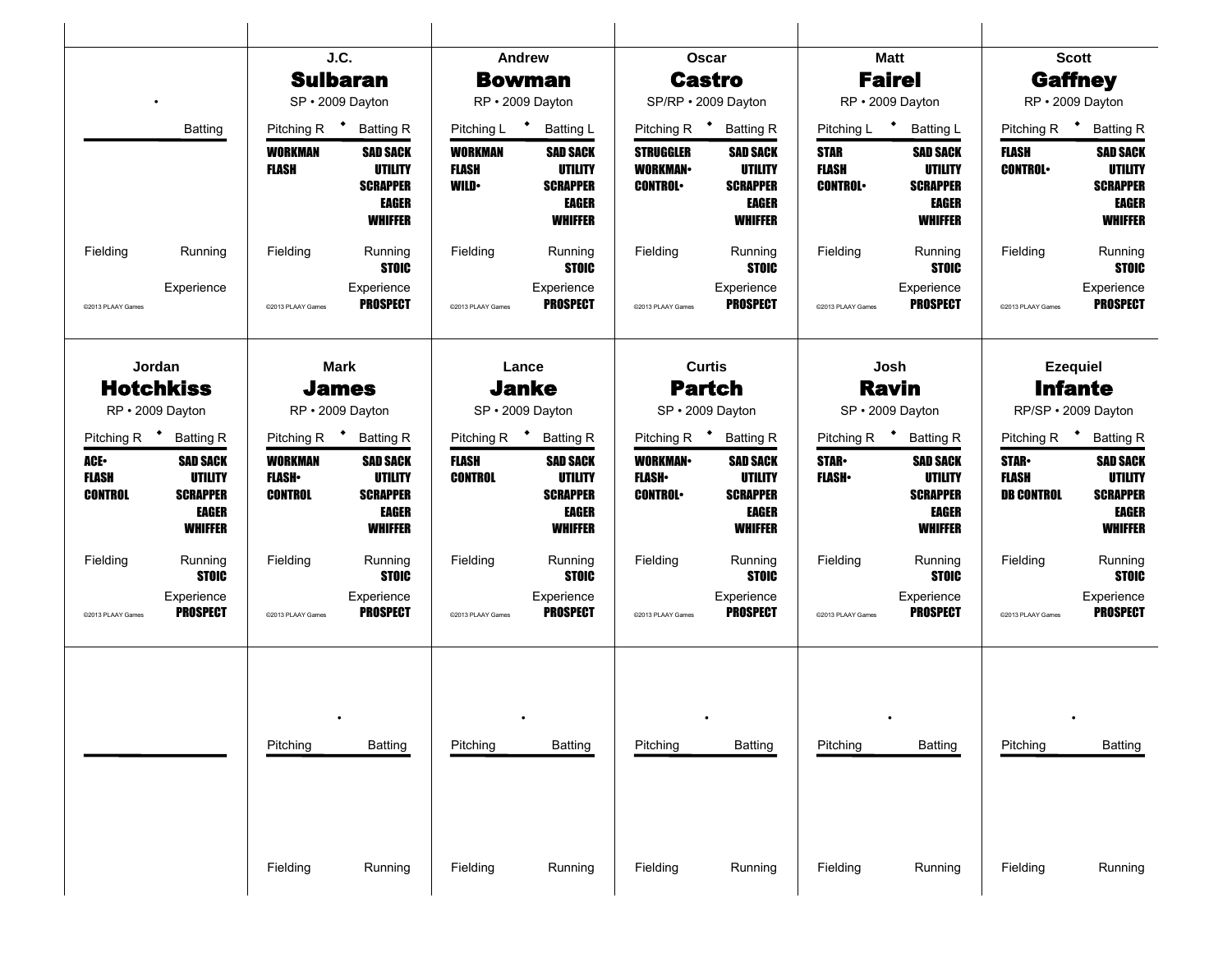|                   | <b>Justin</b>                                                            |                   | <b>Sawyer</b>                                         |                   | Yefri                                               |                   | <b>Matt</b>                                                               |                           | <b>Drew</b>                                                           |                         | <b>James</b>                                                         |
|-------------------|--------------------------------------------------------------------------|-------------------|-------------------------------------------------------|-------------------|-----------------------------------------------------|-------------------|---------------------------------------------------------------------------|---------------------------|-----------------------------------------------------------------------|-------------------------|----------------------------------------------------------------------|
|                   | <b>Baum</b>                                                              |                   | <b>Carroll</b>                                        |                   | <b>Carvajal</b>                                     |                   | <b>Clark</b>                                                              |                           | <b>Cumberland</b>                                                     |                         | <b>Darnell</b>                                                       |
|                   | CI · 2009 Fort Wayne                                                     |                   | OF . 2009 Fort Wayne                                  |                   | OF . 2009 Fort Wayne                                |                   | 1B · 2009 Fort Wayne                                                      |                           | SS · 2009 Fort Wayne                                                  |                         | 3B · 2009 Fort Wayne                                                 |
|                   | ٠<br><b>Batting R</b>                                                    |                   | ٠<br>Batting L                                        |                   | ٠<br><b>Batting R</b>                               |                   | <b>Batting L</b>                                                          |                           | ٠<br><b>Batting L</b>                                                 |                         | ٠<br><b>Batting R</b>                                                |
|                   | <b>•SAD SACK</b><br><b>SCRAPPER</b><br><b>•PATIENT</b><br><b>WHIFFER</b> |                   | <b>•CHAMPION</b><br><b>•PATIENT</b><br><b>WHIFFER</b> |                   | <b>SCRAPPER</b><br><b>•EAGER</b><br><b>-WHIFFER</b> |                   | <b>·HERO</b><br><b>·SLUGGER</b><br><b>•PATIENT</b><br><b>WHIFFER</b>      |                           | <b>HERO</b><br><b>-SCRAPPER</b><br><b>-PATIENT</b><br><b>-WHIFFER</b> |                         | <b>•HERO</b><br><b>•CHAMPION</b><br><b>PATIENT</b><br><b>WHIFFER</b> |
| Fielding          | Running<br><b>STOIC</b>                                                  | Fielding          | Running<br><b>•ACTIVE</b>                             | Fielding          | Running<br><b>STOIC</b>                             | Fielding          | Running<br><b>STOIC</b>                                                   | Fielding<br><b>IRON</b> • | Running<br><b>•ACTIVE</b>                                             | Fielding<br><b>IRON</b> | Running                                                              |
| @2013 PLAAY Games | Experience<br><b>PROSPECT</b>                                            | @2013 PLAAY Games | Experience<br><b>PROSPECT</b>                         | @2013 PLAAY Games | Experience<br><b>PROSPECT</b>                       | @2013 PLAAY Games | Experience<br><b>PROSPECT</b>                                             | @2013 PLAAY Games         | Experience<br><b>PROSPECT</b>                                         | @2013 PLAAY Games       | Experience<br><b>PROSPECT</b>                                        |
|                   | Jaff                                                                     |                   | <b>Brayden</b>                                        |                   | Allan                                               |                   | Cole                                                                      |                           | Kevin                                                                 |                         | <b>Robert</b>                                                        |
|                   | <b>Decker</b><br>OF . 2009 Fort Wayne                                    |                   | <b>Drake</b><br>3B · 2009 Fort Wayne                  |                   | <b>Dykstra</b><br>1B · 2009 Fort Wayne              |                   | <b>Figueroa</b><br>MI . 2009 Fort Wayne                                   |                           | <b>Hansen</b><br>MI . 2009 Fort Wayne                                 |                         | Lara<br>C · 2009 Fort Wayne                                          |
|                   | <b>Batting L</b>                                                         |                   | <b>Batting R</b>                                      |                   | <b>Batting L</b>                                    |                   | <b>Batting L</b>                                                          |                           | ٠<br><b>Batting R</b>                                                 |                         | <b>Batting R</b>                                                     |
|                   | <b>HERO</b><br><b>•SLUGGER</b><br><b>PATIENT</b><br><b>WHIFFER</b>       |                   | <b>-UTILITY</b><br><b>HR KING</b><br><b>•WHIFFER</b>  |                   | <b>·UTILITY</b><br><b>PATIENT</b><br><b>WHIFFER</b> |                   | <b>•CHAMPION</b><br><b>SCRAPPER</b><br><b>•PATIENT</b><br><b>-WHIFFER</b> |                           | <b>SCRAPPER</b><br><b>•EAGER</b><br><b>-WHIFFER</b>                   |                         | <b>UTILITY</b><br><b>-SCRAPPER</b><br><b>WHIFFER</b>                 |
| Fielding          | Running                                                                  | Fielding          | Running<br><b>STOIC</b>                               | Fielding          | Running<br><b>STOIC</b>                             | Fielding          | Running<br><b>-ACTIVE</b>                                                 | Fielding                  | Running<br><b>STOIC</b>                                               | Fielding                | Running<br><b>STOIC</b>                                              |
| @2013 PLAAY Games | Experience<br><b>PROSPECT</b>                                            | @2013 PLAAY Games | Experience<br><b>PROSPECT</b>                         | @2013 PLAAY Games | Experience<br><b>PROSPECT</b>                       | @2013 PLAAY Games | Experience<br><b>PROSPECT</b>                                             | @2013 PLAAY Games         | Experience<br><b>PROSPECT</b>                                         | @2013 PLAAY Games       | Experience<br><b>PROSPECT</b>                                        |
|                   | Dan                                                                      |                   | <b>Blake</b>                                          |                   | Jeudy                                               |                   | Adam                                                                      |                           |                                                                       |                         |                                                                      |
|                   | <b>Robertson</b>                                                         |                   | <b>Tekotte</b>                                        |                   | <b>Valdez</b>                                       |                   | <b>Zornes</b>                                                             |                           |                                                                       |                         |                                                                      |
|                   | OF • 2009 Fort Wayne                                                     |                   | OF • 2009 Fort Wayne                                  |                   | 2B · 2009 Fort Wayne                                |                   | C · 2009 Fort Wayne                                                       |                           |                                                                       |                         |                                                                      |
|                   | <b>Batting R</b>                                                         |                   | Batting L                                             |                   | <b>Batting R</b>                                    |                   | <b>Batting R</b>                                                          |                           | Batting                                                               |                         | <b>Batting</b>                                                       |
|                   | <b>HERO</b><br><b>-SCRAPPER</b>                                          |                   | <b>•PATIENT</b><br><b>-WHIFFER</b>                    |                   | <b>UTILITY</b><br><b>SCRAPPER</b><br><b>WHIFFER</b> |                   | <b>•SAD SACK</b><br><b>·SLUGGER</b><br><b>•PATIENT</b><br><b>WHIFFER</b>  |                           |                                                                       |                         |                                                                      |
| Fielding          | Running<br><b>•ACTIVE</b>                                                | Fielding          | Running<br><b>•ACTIVE</b>                             | Fielding          | Running<br><b>-ACTIVE</b>                           | Fielding          | Running<br><b>STOIC</b>                                                   | Fielding                  | Running                                                               | Fielding                | Running                                                              |
| @2013 PLAAY Games | Experience<br><b>PROSPECT</b>                                            | @2013 PLAAY Games | Experience<br><b>PROSPECT</b>                         | @2013 PLAAY Games | Experience<br><b>PROSPECT</b>                       | @2013 PLAAY Games | Experience<br><b>PROSPECT</b>                                             | @2013 PLAAY Games         | Experience                                                            | @2013 PLAAY Games       | Experience                                                           |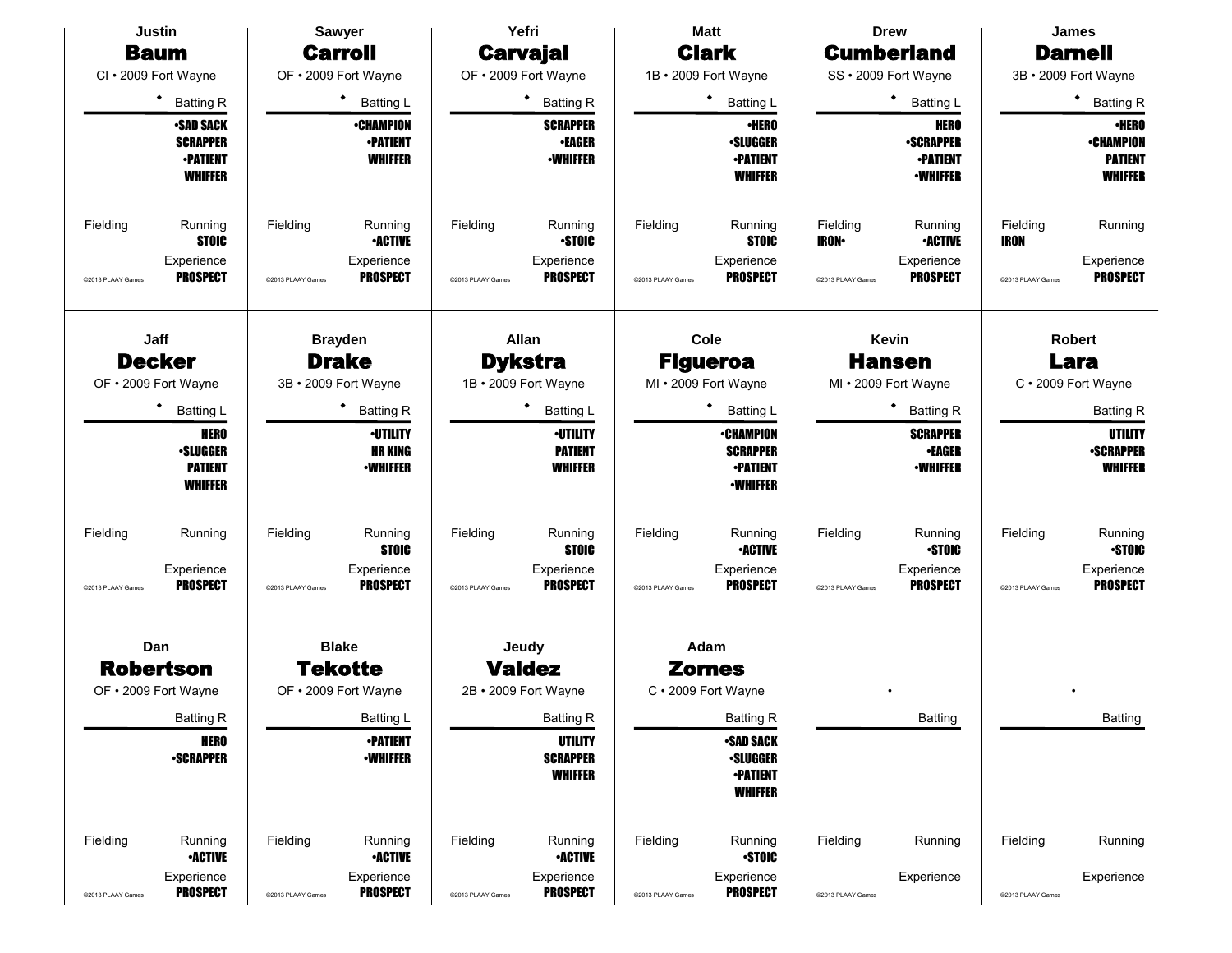|                                                  |                                                                          |                                           | <b>Mike</b>                                                                     | Anthony                               |                                                                          |                                                            | <b>Brad</b>                                                                            |                                        | Simon                                                                           |                                                      | <b>Erik</b>                                                                     |
|--------------------------------------------------|--------------------------------------------------------------------------|-------------------------------------------|---------------------------------------------------------------------------------|---------------------------------------|--------------------------------------------------------------------------|------------------------------------------------------------|----------------------------------------------------------------------------------------|----------------------------------------|---------------------------------------------------------------------------------|------------------------------------------------------|---------------------------------------------------------------------------------|
|                                                  |                                                                          |                                           | <b>Watt</b>                                                                     | <b>Bass</b>                           |                                                                          |                                                            | <b>Brach</b>                                                                           |                                        | <b>Castro</b>                                                                   |                                                      | <b>Davis</b>                                                                    |
|                                                  |                                                                          |                                           | SP/RP · 2009 Fort Wayne                                                         | SP · 2009 Fort Wayne                  |                                                                          |                                                            | CL · 2009 Fort Wayne                                                                   |                                        | SP · 2009 Fort Wayne                                                            | SP/RP · 2009 Fort Wayne                              |                                                                                 |
|                                                  | <b>Batting</b>                                                           | Pitching L <sup>+</sup>                   | <b>Batting L</b>                                                                | Pitching R $\bullet$                  | <b>Batting R</b>                                                         | Pitching R $\bullet$                                       | <b>Batting R</b>                                                                       |                                        | Pitching R <sup>+</sup> Batting R                                               | Pitching R <sup>+</sup>                              | <b>Batting R</b>                                                                |
|                                                  |                                                                          | <b>FLASH</b> •<br><b>CONTROL</b>          | <b>SAD SACK</b><br>UTILITY<br><b>SCRAPPER</b><br>EAGER<br><b>WHIFFER</b>        | ACE<br><b>FLASH</b><br><b>CONTROL</b> | <b>SAD SACK</b><br>UTILITY<br><b>SCRAPPER</b><br>EAGER<br>WHIFFER        | ACE<br><b>STAR</b><br><b>DB FLASH</b><br><b>DB CONTROL</b> | <b>SAD SACK</b><br><b>UTILITY</b><br><b>SCRAPPER</b><br><b>EAGER</b><br><b>WHIFFER</b> | <b>STAR</b><br>FLASH<br><b>CONTROL</b> | <b>SAD SACK</b><br><b>UTILITY</b><br><b>SCRAPPER</b><br>EAGER<br>WHIFFER        | <b>STAR</b><br><b>FLASH</b><br><b>CONTROL</b>        | <b>SAD SACK</b><br><b>UTILITY</b><br><b>SCRAPPER</b><br>EAGER<br><b>WHIFFER</b> |
| Fielding                                         | Running                                                                  | Fielding                                  | Running<br><b>STOIC</b>                                                         | Fielding                              | Running<br><b>STOIC</b>                                                  | Fielding                                                   | Running<br><b>STOIC</b>                                                                | Fielding                               | Running<br><b>STOIC</b>                                                         | Fielding                                             | Running<br><b>STOIC</b>                                                         |
| @2013 PLAAY Games                                | Experience                                                               | @2013 PLAAY Games                         | Experience<br><b>PROSPECT</b>                                                   | @2013 PLAAY Games                     | Experience<br><b>PROSPECT</b>                                            | @2013 PLAAY Games                                          | Experience<br><b>PROSPECT</b>                                                          | @2013 PLAAY Games                      | Experience<br><b>PROSPECT</b>                                                   | @2013 PLAAY Games                                    | Experience<br><b>PROSPECT</b>                                                   |
|                                                  | <b>Alexis</b>                                                            |                                           | Rob                                                                             | <b>Stiven</b>                         |                                                                          |                                                            | Eduardo                                                                                |                                        | <b>Nick</b>                                                                     |                                                      | <b>Nick</b>                                                                     |
|                                                  | <b>Lara</b>                                                              |                                           | <b>Musgrave</b>                                                                 | <b>Osuna</b>                          |                                                                          |                                                            | <b>Perez</b>                                                                           |                                        | <b>Schmidt</b>                                                                  |                                                      | <b>Schumacher</b>                                                               |
|                                                  | RP · 2009 Fort Wayne                                                     |                                           | RP · 2009 Fort Wayne                                                            | SP · 2009 Fort Wayne                  |                                                                          |                                                            | RP · 2009 Fort Wayne                                                                   |                                        | SP · 2009 Fort Wayne                                                            |                                                      | RP · 2009 Fort Wayne                                                            |
|                                                  | Pitching R <sup>+</sup> Batting R                                        | Pitching L <sup>+</sup>                   | <b>Batting L</b>                                                                | Pitching R $\bullet$                  | <b>Batting R</b>                                                         | Pitching R $\bullet$                                       | <b>Batting R</b>                                                                       | Pitching L <sup>+</sup>                | <b>Batting L</b>                                                                |                                                      | Pitching R <b>*</b> Batting R                                                   |
| <b>STAR</b><br><b>DB FLASH</b><br><b>CONTROL</b> | <b>SAD SACK</b><br><b>UTILITY</b><br><b>SCRAPPER</b><br>EAGER<br>WHIFFER | WORKMAN<br><b>FLASH</b><br><b>CONTROL</b> | <b>SAD SACK</b><br><b>UTILITY</b><br><b>SCRAPPER</b><br>EAGER<br><b>WHIFFER</b> | <b>WORKMAN</b><br><b>FLASH</b>        | <b>SAD SACK</b><br><b>UTILITY</b><br><b>SCRAPPER</b><br>EAGER<br>WHIFFER | <b>WORKMAN-</b><br>FLASH<br><b>CONTROL</b>                 | <b>SAD SACK</b><br><b>UTILITY</b><br><b>SCRAPPER</b><br><b>EAGER</b><br><b>WHIFFER</b> | <b>STAR</b><br><b>FLASH</b>            | <b>SAD SACK</b><br>UTILITY<br><b>SCRAPPER</b><br><b>EAGER</b><br><b>WHIFFER</b> | ACE<br><b>STAR</b><br><b>FLASH</b><br><b>CONTROL</b> | <b>SAD SACK</b><br><b>UTILITY</b><br><b>SCRAPPER</b><br>EAGER<br><b>WHIFFER</b> |
| Fielding                                         | Running<br><b>STOIC</b>                                                  | Fielding                                  | Running<br><b>STOIC</b>                                                         | Fielding                              | Running<br><b>STOIC</b>                                                  | Fielding                                                   | Running<br><b>STOIC</b>                                                                | Fielding                               | Running<br><b>STOIC</b>                                                         | Fielding                                             | Running<br><b>STOIC</b>                                                         |
| @2013 PLAAY Games                                | Experience<br><b>PROSPECT</b>                                            | @2013 PLAAY Games                         | Experience<br><b>PROSPECT</b>                                                   | @2013 PLAAY Games                     | Experience<br><b>PROSPECT</b>                                            | @2013 PLAAY Games                                          | Experience<br><b>PROSPECT</b>                                                          | @2013 PLAAY Games                      | Experience<br><b>PROSPECT</b>                                                   | @2013 PLAAY Games                                    | Experience<br><b>PROSPECT</b>                                                   |
|                                                  |                                                                          | Pitching                                  | <b>Batting</b>                                                                  | Pitching                              | <b>Batting</b>                                                           | Pitching                                                   | <b>Batting</b>                                                                         | Pitching                               | <b>Batting</b>                                                                  | Pitching                                             | <b>Batting</b>                                                                  |
|                                                  |                                                                          |                                           |                                                                                 |                                       |                                                                          |                                                            |                                                                                        |                                        |                                                                                 |                                                      |                                                                                 |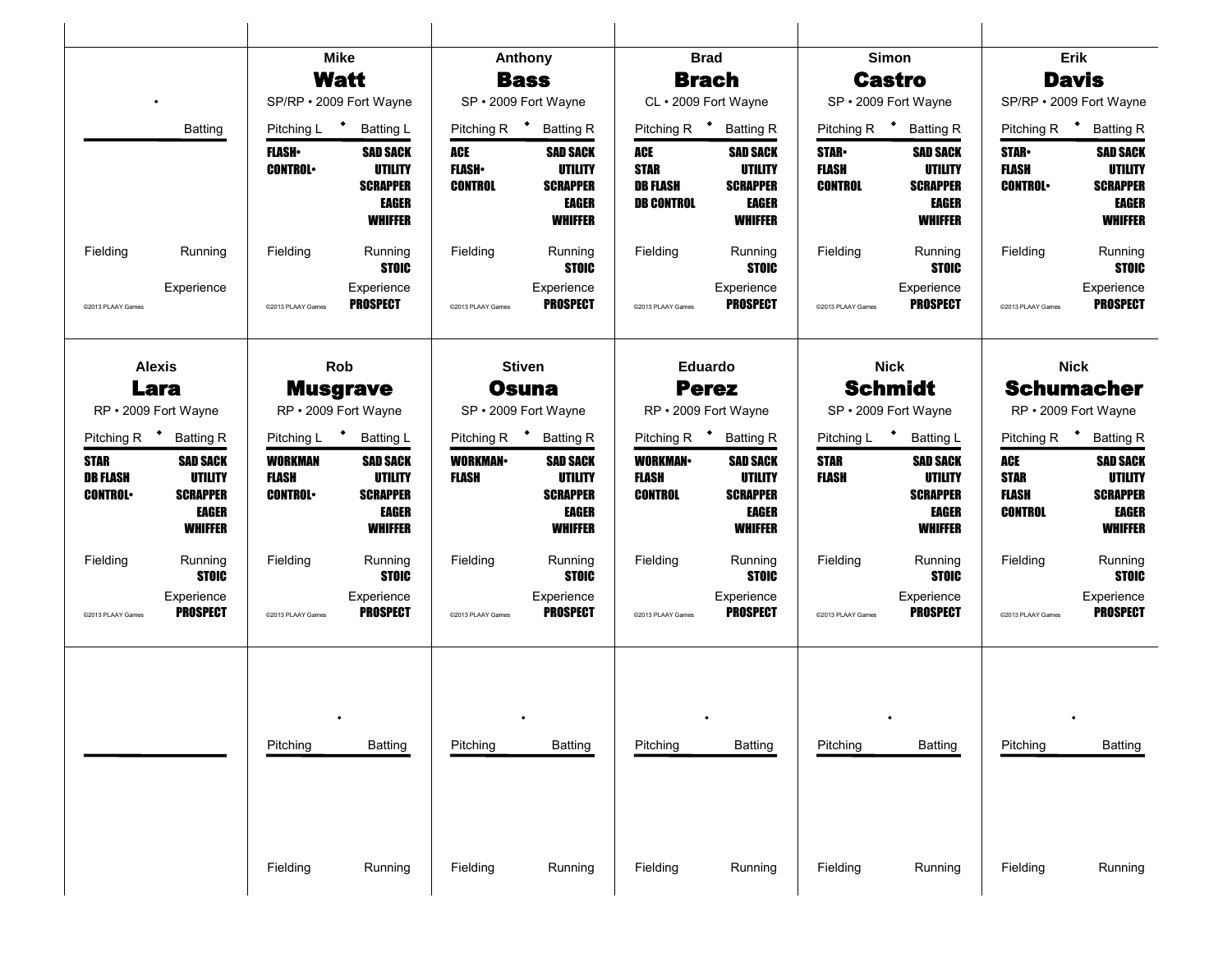|                   | Joe                                                                                   |                                                 | <b>Nick</b>                                                                                                                             |                                           | Parker                                           |                                                 | <b>Tony</b>                                                                             |                   | <b>Austin</b>                                                            |                                                            | <b>Dee</b>                             |  |
|-------------------|---------------------------------------------------------------------------------------|-------------------------------------------------|-----------------------------------------------------------------------------------------------------------------------------------------|-------------------------------------------|--------------------------------------------------|-------------------------------------------------|-----------------------------------------------------------------------------------------|-------------------|--------------------------------------------------------------------------|------------------------------------------------------------|----------------------------------------|--|
|                   | <b>Becker</b>                                                                         |                                                 | <b>Buss</b>                                                                                                                             |                                           | <b>Dalton</b>                                    |                                                 | <b>Delmonico</b>                                                                        |                   | <b>Gallagher</b>                                                         |                                                            | <b>Gordon</b>                          |  |
|                   | MI • 2009 Great Lakes                                                                 |                                                 | OF . 2009 Great Lakes                                                                                                                   |                                           | MI/3B · 2009 Great Lakes                         |                                                 | C/1B · 2009 Great Lakes                                                                 |                   | 1B · 2009 Great Lakes                                                    |                                                            | SS · 2009 Great Lakes                  |  |
|                   | ٠<br><b>Batting R</b>                                                                 |                                                 | ٠<br><b>Batting L</b>                                                                                                                   |                                           | ٠<br><b>Batting R</b>                            |                                                 | <b>Batting R</b>                                                                        |                   | ٠<br><b>Batting L</b>                                                    |                                                            | ٠<br><b>Batting L</b>                  |  |
|                   | <b>•HERO</b><br><b>-CHAMPION</b><br><b>WHIFFER</b>                                    |                                                 | <b>EAGER</b><br><b>-SAD SACK</b><br><b>-WHIFFER</b><br><b>-UTILITY</b><br><b>SCRAPPER</b><br><b>•EAGER</b><br><b>WHIFFER</b><br>Running |                                           | <b>HERO</b><br><b>•PATIENT</b><br><b>WHIFFER</b> |                                                 | <b>•SCRAPPER</b><br><b>-WHIFFER</b>                                                     |                   | <b>•CHAMPION</b><br><b>•SCRAPPER</b><br><b>•EAGER</b><br><b>•WHIFFER</b> |                                                            |                                        |  |
| Fielding          | Running<br><b>STOIC</b>                                                               | Fielding                                        | Running                                                                                                                                 | Fielding                                  | <b>STOIC</b>                                     | Fielding                                        | Running                                                                                 | Fielding          | Running<br><b>STOIC</b>                                                  | Fielding<br><b>IRON</b>                                    | Running<br><b>ACTIVE</b>               |  |
| @2013 PLAAY Games | Experience<br><b>PROSPECT</b>                                                         | @2013 PLAAY Games                               | Experience<br><b>PROSPECT</b>                                                                                                           | @2013 PLAAY Games                         | Experience<br><b>PROSPECT</b>                    | @2013 PLAAY Games                               | Experience<br><b>PROSPECT</b>                                                           | @2013 PLAAY Games | Experience<br><b>PROSPECT</b>                                            | @2013 PLAAY Games                                          | Experience<br><b>PROSPECT</b>          |  |
|                   | Anthony<br><b>Hatch</b><br>3B · 2009 Great Lakes                                      | Esteban<br><b>Lopez</b><br>C · 2009 Great Lakes |                                                                                                                                         |                                           | Jaime<br><b>Pedroza</b><br>2B · 2009 Great Lakes | Kyle<br><b>Russell</b><br>OF . 2009 Great Lakes |                                                                                         |                   | Jerry<br><b>Sands</b><br>1B · 2009 Great Lakes                           | <b>Alfredo</b><br><b>Silverio</b><br>OF • 2009 Great Lakes |                                        |  |
|                   | ٠<br><b>Batting L</b>                                                                 |                                                 |                                                                                                                                         | ٠<br><b>Batting R</b><br><b>Batting B</b> |                                                  |                                                 | Batting L                                                                               |                   | <b>Batting R</b>                                                         |                                                            | ٠<br><b>Batting R</b>                  |  |
|                   | <b>HERO</b><br><b>-WHIFFER</b>                                                        |                                                 | <b>UTILITY</b><br><b>WHIFFER</b>                                                                                                        |                                           | <b>-PATIENT</b><br><b>WHIFFER</b>                |                                                 | <b>·HERO</b><br><b>·SLUGGER</b><br><b>•HR KING</b><br><b>•PATIENT</b><br><b>WHIFFER</b> |                   | <b>•HR KING</b><br><b>-PATIENT</b><br><b>WHIFFER</b>                     |                                                            | <b>HERO</b><br>EAGER<br><b>WHIFFER</b> |  |
| Fielding          | Running                                                                               | Fielding                                        | Running<br><b>STOIC</b>                                                                                                                 | Fielding<br>IRON                          | Running<br><b>•ACTIVE</b>                        | Fielding                                        | Running<br><b>•ACTIVE</b>                                                               | Fielding          | Running<br><b>STOIC</b>                                                  | Fielding                                                   | Running<br><b>STOIC</b>                |  |
| @2013 PLAAY Games | Experience<br><b>PROSPECT</b>                                                         | @2013 PLAAY Games                               | Experience<br><b>PROSPECT</b>                                                                                                           | @2013 PLAAY Games                         | Experience<br><b>PROSPECT</b>                    | @2013 PLAAY Games                               | Experience<br><b>PROSPECT</b>                                                           | @2013 PLAAY Games | Experience<br><b>PROSPECT</b>                                            | @2013 PLAAY Games                                          | Experience<br><b>PROSPECT</b>          |  |
|                   | Angelo<br><b>Songco</b>                                                               |                                                 | <b>Travis</b><br><b>Vetters</b>                                                                                                         |                                           | <b>Matt</b><br><b>Wallach</b>                    |                                                 |                                                                                         |                   |                                                                          |                                                            |                                        |  |
|                   | OF • 2009 Great Lakes                                                                 |                                                 | OF • 2009 Great Lakes                                                                                                                   |                                           | C/1B · 2009 Great Lakes                          |                                                 |                                                                                         |                   |                                                                          |                                                            |                                        |  |
|                   | Batting L<br><b>•SAD SACK</b><br><b>UTILITY</b><br><b>-SCRAPPER</b><br><b>WHIFFER</b> |                                                 | <b>Batting R</b><br><b>•UTILITY</b><br><b>-SCRAPPER</b><br><b>WHIFFER</b>                                                               |                                           | Batting L<br><b>•SCRAPPER</b><br><b>•WHIFFER</b> |                                                 | Batting                                                                                 |                   | Batting                                                                  |                                                            | Batting                                |  |
| Fielding          | Running<br><b>STOIC</b>                                                               | Fielding                                        | Running<br><b>STOIC</b>                                                                                                                 | Fielding                                  | Running<br><b>STOIC</b>                          | Fielding                                        | Running                                                                                 | Fielding          | Running                                                                  | Fielding                                                   | Running                                |  |
| @2013 PLAAY Games | Experience<br><b>PROSPECT</b>                                                         | @2013 PLAAY Games                               | Experience<br><b>PROSPECT</b>                                                                                                           | @2013 PLAAY Games                         | Experience<br><b>PROSPECT</b>                    | @2013 PLAAY Games                               | Experience                                                                              | @2013 PLAAY Games | Experience                                                               | @2013 PLAAY Games                                          | Experience                             |  |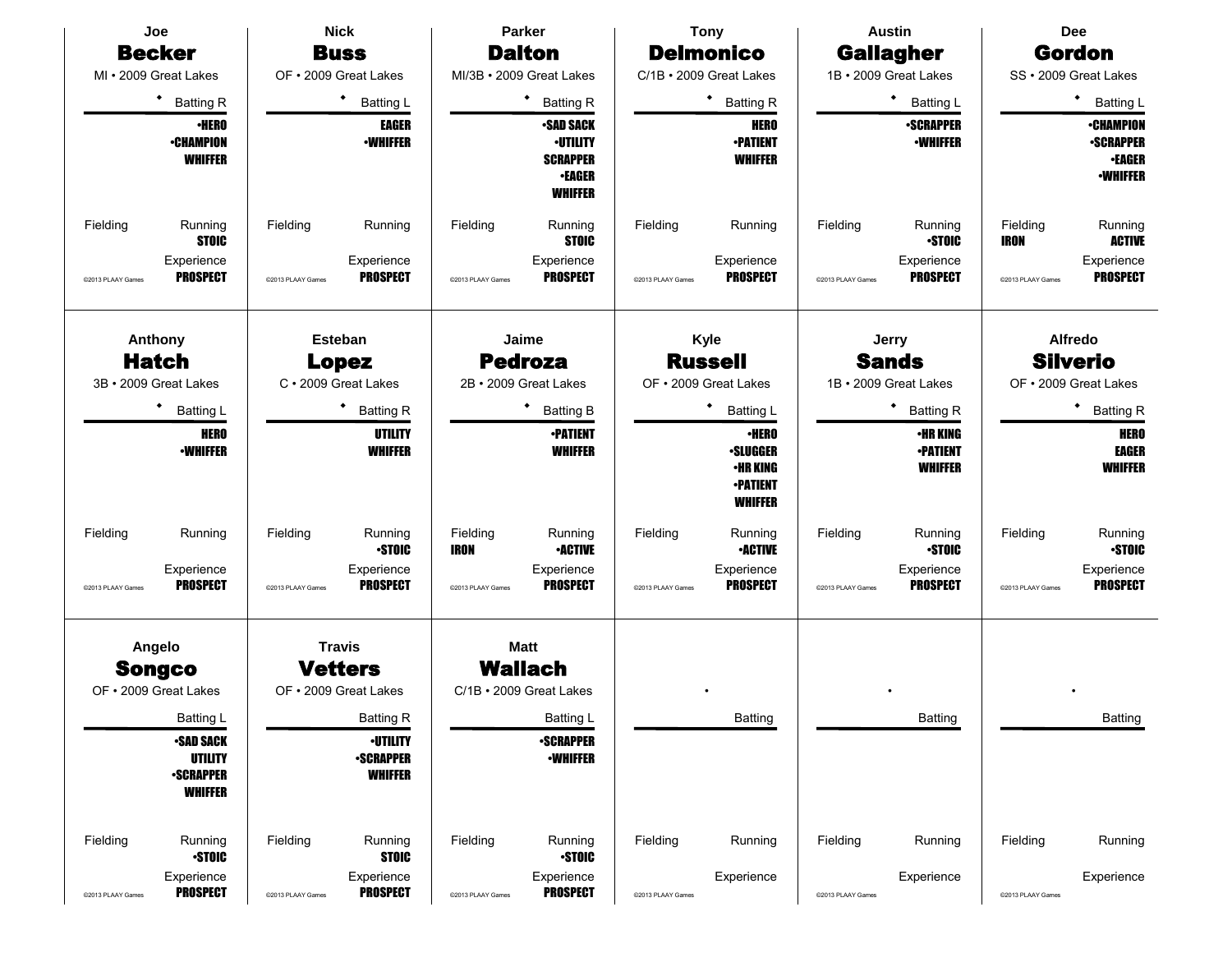| Cole                                                    |                                                                                     |                                                                                                                                                    | Josh                                                                            |                                                      | Geison                                                                                 |                                                | <b>Bobby</b>                                                                           |                                                  | <b>Nathan</b>                                                                   |                                               | Luis                                                                            |
|---------------------------------------------------------|-------------------------------------------------------------------------------------|----------------------------------------------------------------------------------------------------------------------------------------------------|---------------------------------------------------------------------------------|------------------------------------------------------|----------------------------------------------------------------------------------------|------------------------------------------------|----------------------------------------------------------------------------------------|--------------------------------------------------|---------------------------------------------------------------------------------|-----------------------------------------------|---------------------------------------------------------------------------------|
| <b>St. Clair</b>                                        |                                                                                     |                                                                                                                                                    | <b>Walter</b>                                                                   |                                                      | <b>Aquasviva</b>                                                                       |                                                | <b>Blevins</b>                                                                         |                                                  | <b>Ecvaldi</b>                                                                  |                                               | <b>Garcia</b>                                                                   |
| CL · 2009 Great Lakes                                   |                                                                                     |                                                                                                                                                    | SP/RP · 2009 Great Lakes                                                        |                                                      | RP/SP · 2009 Great Lakes                                                               |                                                | SP · 2009 Great Lakes                                                                  |                                                  | SP/RP · 2009 Great Lakes                                                        |                                               | RP · 2009 Great Lakes                                                           |
| Pitching L <sup>+</sup>                                 | <b>Batting L</b>                                                                    | Pitching R <sup>+</sup>                                                                                                                            | <b>Batting R</b>                                                                |                                                      | Pitching L * Batting L                                                                 |                                                | Pitching R <sup>+</sup> Batting R                                                      |                                                  | Pitching R <sup>+</sup> Batting R                                               |                                               | Pitching R <b>*</b> Batting R                                                   |
| ACE.<br><b>DB FLASH</b><br><b>CONTROL</b>               | <b>SAD SACK</b><br><b>UTILITY</b><br><b>SCRAPPER</b><br>EAGER<br><b>WHIFFER</b>     | <b>SAD SACK</b><br><b>STAR</b> •<br><b>FLASH</b><br><b>UTILITY</b><br><b>SCRAPPER</b><br>EAGER<br><b>WHIFFER</b><br>Running<br>Fielding<br>Running |                                                                                 | ACE<br><b>STAR</b><br><b>FLASH</b><br><b>CONTROL</b> | <b>SAD SACK</b><br><b>UTILITY</b><br><b>SCRAPPER</b><br><b>EAGER</b><br><b>WHIFFER</b> | <b>FLASH</b><br><b>CONTROL</b>                 | <b>SAD SACK</b><br><b>UTILITY</b><br><b>SCRAPPER</b><br><b>EAGER</b><br><b>WHIFFER</b> | <b>STAR</b><br><b>FLASH</b>                      | <b>SAD SACK</b><br><b>UTILITY</b><br><b>SCRAPPER</b><br>EAGER<br><b>WHIFFER</b> | <b>STAR</b><br><b>FLASH</b><br><b>CONTROL</b> | <b>SAD SACK</b><br><b>UTILITY</b><br><b>SCRAPPER</b><br>EAGER<br><b>WHIFFER</b> |
| Fielding                                                | <b>STOIC</b>                                                                        |                                                                                                                                                    | <b>STOIC</b>                                                                    | Fielding<br>IRON                                     | Running<br><b>STOIC</b>                                                                | Fielding                                       | Running<br><b>STOIC</b>                                                                | Fielding                                         | Running<br><b>STOIC</b>                                                         | Fielding                                      | Running<br><b>STOIC</b>                                                         |
| @2013 PLAAY Games                                       | Experience<br><b>PROSPECT</b>                                                       | @2013 PLAAY Games                                                                                                                                  | Experience<br><b>PROSPECT</b>                                                   | @2013 PLAAY Games                                    | Experience<br><b>PROSPECT</b>                                                          | @2013 PLAAY Games                              | Experience<br><b>PROSPECT</b>                                                          | @2013 PLAAY Games                                | Experience<br><b>PROSPECT</b>                                                   | @2013 PLAAY Games                             | Experience<br><b>PROSPECT</b>                                                   |
|                                                         | Javy<br>Ethan                                                                       |                                                                                                                                                    |                                                                                 | Justin                                               |                                                                                        | Jordan                                         |                                                                                        | Jon Michael                                      |                                                                                 | <b>Steve</b>                                  |                                                                                 |
|                                                         | <b>Martin</b><br><b>Guerra</b><br>SP/RP · 2009 Great Lakes<br>CL · 2009 Great Lakes |                                                                                                                                                    |                                                                                 | <b>Miller</b><br>SP · 2009 Great Lakes               |                                                                                        | <b>Pratt</b><br>RP · 2009 Great Lakes          |                                                                                        | <b>Redding</b><br>SP · 2009 Great Lakes          |                                                                                 | <b>Smith</b><br>RP · 2009 Great Lakes         |                                                                                 |
| Pitching R <sup>+</sup> Batting R                       |                                                                                     |                                                                                                                                                    | Pitching R <sup>+</sup> Batting R                                               | Pitching R <sup>+</sup> Batting R                    |                                                                                        | Pitching R <sup>+</sup> Batting R              |                                                                                        | Pitching R <sup>+</sup> Batting R                |                                                                                 | Pitching R <sup>+</sup> Batting R             |                                                                                 |
| ACE<br><b>STAR</b><br><b>DB FLASH</b><br><b>CONTROL</b> | <b>SAD SACK</b><br>UTILITY<br><b>SCRAPPER</b><br>EAGER<br><b>WHIFFER</b>            | <b>FLASH</b><br><b>WILD</b>                                                                                                                        | <b>SAD SACK</b><br><b>UTILITY</b><br><b>SCRAPPER</b><br>EAGER<br><b>WHIFFER</b> | <b>WORKMAN-</b><br><b>CONTROL</b>                    | <b>SAD SACK</b><br><b>UTILITY</b><br><b>SCRAPPER</b><br><b>EAGER</b><br><b>WHIFFER</b> | <b>WORKMAN-</b><br><b>FLASH</b><br><b>WILD</b> | <b>SAD SACK</b><br><b>UTILITY</b><br><b>SCRAPPER</b><br><b>EAGER</b><br><b>WHIFFER</b> | <b>WORKMAN</b><br><b>FLASH</b><br><b>CONTROL</b> | <b>SAD SACK</b><br><b>UTILITY</b><br><b>SCRAPPER</b><br>EAGER<br>WHIFFER        | ACE-<br><b>FLASH</b><br><b>CONTROL</b>        | <b>SAD SACK</b><br>UTILITY<br><b>SCRAPPER</b><br><b>EAGER</b><br><b>WHIFFER</b> |
| Fielding                                                | Running<br><b>STOIC</b>                                                             | Fielding                                                                                                                                           | Running<br><b>STOIC</b>                                                         | Fielding                                             | Running<br><b>STOIC</b>                                                                | Fielding                                       | Running<br><b>STOIC</b>                                                                | Fielding<br><b>IRON</b>                          | Running<br><b>STOIC</b>                                                         | Fielding                                      | Running<br><b>STOIC</b>                                                         |
| @2013 PLAAY Games                                       | Experience<br><b>PROSPECT</b>                                                       | @2013 PLAAY Games                                                                                                                                  | Experience<br><b>PROSPECT</b>                                                   | @2013 PLAAY Games                                    | Experience<br><b>PROSPECT</b>                                                          | @2013 PLAAY Games                              | Experience<br><b>PROSPECT</b>                                                          | @2013 PLAAY Games                                | Experience<br><b>PROSPECT</b>                                                   | @2013 PLAAY Games                             | Experience<br><b>PROSPECT</b>                                                   |
|                                                         |                                                                                     |                                                                                                                                                    |                                                                                 |                                                      |                                                                                        |                                                |                                                                                        |                                                  |                                                                                 |                                               |                                                                                 |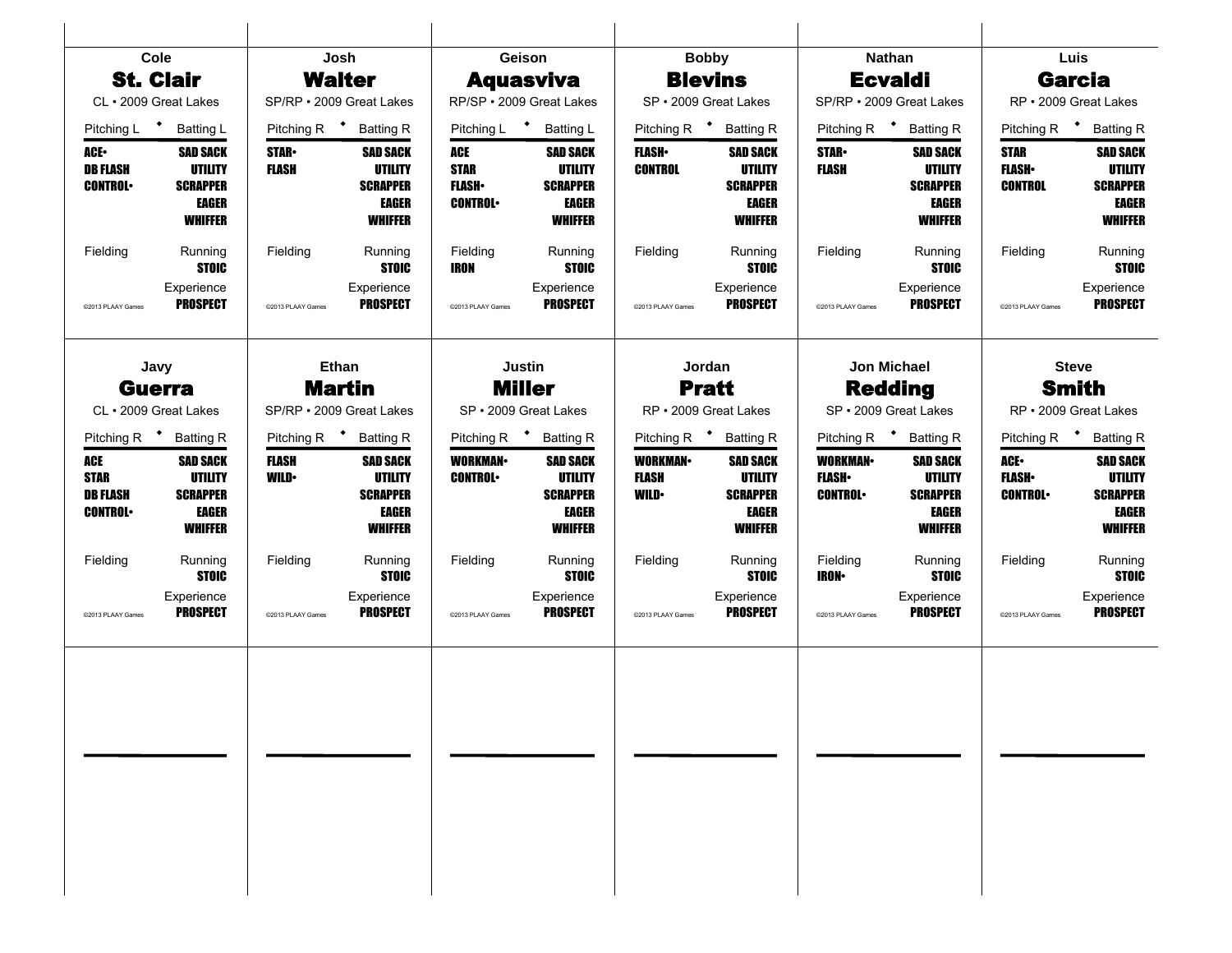|                   | <b>Carlos</b>                                  |                                  | Jeremy                        |                       | <b>Chris</b>                        |                       | Jason                             |                   | <b>Dusty</b>                        |                   | Grant                             |             |  |  |
|-------------------|------------------------------------------------|----------------------------------|-------------------------------|-----------------------|-------------------------------------|-----------------------|-----------------------------------|-------------------|-------------------------------------|-------------------|-----------------------------------|-------------|--|--|
|                   | <b>Arrieche</b>                                |                                  | <b>Barfield</b>               |                       | <b>Berroa</b>                       |                       | <b>Christian</b>                  |                   | <b>Coleman</b>                      |                   | <b>Desme</b>                      |             |  |  |
|                   | 3/3B/OF . 2009 Kane Coun                       |                                  | OF . 2009 Kane County         |                       | OF . 2009 Kane County               |                       | 3B · 2009 Kane County             |                   | SS · 2009 Kane County               |                   | OF . 2009 Kane County             |             |  |  |
|                   | ٠<br><b>Batting R</b>                          |                                  | <b>Batting R</b>              |                       | <b>Batting R</b>                    |                       | <b>Batting L</b>                  |                   | <b>Batting R</b>                    |                   | ٠<br><b>Batting R</b>             |             |  |  |
|                   | <b>-SAD SACK</b>                               |                                  | <b>·HERO</b>                  |                       | UTILITY                             |                       | <b>•HERO</b>                      |                   | <b>WHIFFER</b>                      |                   | <b>•HERO</b>                      |             |  |  |
|                   | <b>•UTILITY</b><br><b>SCRAPPER</b>             |                                  | <b>WHIFFER</b>                |                       | <b>SCRAPPER</b><br>WHIFFER          |                       | <b>•PATIENT</b><br><b>WHIFFER</b> |                   |                                     |                   | <b>•SLUGGER</b><br><b>WHIFFER</b> |             |  |  |
|                   | EAGER                                          |                                  |                               |                       |                                     |                       |                                   |                   |                                     |                   |                                   |             |  |  |
|                   | <b>WHIFFER</b>                                 |                                  |                               |                       |                                     |                       |                                   |                   |                                     |                   |                                   |             |  |  |
| Fielding          | Running                                        | Fielding                         | Running                       | Fielding              | Running                             | Fielding              | Running                           | Fielding          | Running                             | Fielding          | Running                           |             |  |  |
|                   | <b>STOIC</b>                                   |                                  | <b>STOIC</b>                  |                       | <b>•ACTIVE</b>                      |                       | <b>•ACTIVE</b>                    | <b>IRON</b>       | <b>•ACTIVE</b>                      |                   | <b>ACTIVE</b>                     |             |  |  |
| @2013 PLAAY Games | Experience<br><b>PROSPECT</b>                  | @2013 PLAAY Games                | Experience<br><b>PROSPECT</b> | @2013 PLAAY Games     | Experience<br><b>PROSPECT</b>       | @2013 PLAAY Games     | Experience<br><b>PROSPECT</b>     | @2013 PLAAY Games | Experience<br><b>PROSPECT</b>       | @2013 PLAAY Games | Experience<br><b>PROSPECT</b>     |             |  |  |
|                   | Leonardo                                       |                                  | <b>Franklin</b>               |                       |                                     |                       |                                   |                   |                                     |                   | <b>Mitch</b>                      | <b>Nino</b> |  |  |
|                   | Gil                                            |                                  | <b>Hernandez</b>              |                       | <b>Steve</b><br><b>Kleen</b>        |                       | <b>Tyler</b><br><b>Ladendorf</b>  |                   | <b>LeVier</b>                       | Leyja             |                                   |             |  |  |
|                   | MI . 2009 Kane County<br>OF . 2009 Kane County |                                  |                               | 1B · 2009 Kane County |                                     | SS · 2009 Kane County |                                   |                   | OF . 2009 Kane County               |                   | 2B · 2009 Kane County             |             |  |  |
|                   | ٠<br><b>Batting R</b>                          |                                  | <b>Batting R</b>              |                       | <b>Batting R</b>                    |                       | ٠<br><b>Batting R</b>             | <b>Batting L</b>  |                                     | <b>Batting R</b>  |                                   |             |  |  |
|                   | <b>•HERO</b>                                   |                                  | <b>·UTILITY</b>               |                       | <b>HERO</b>                         |                       | <b>-UTILITY</b>                   |                   | <b>EAGER</b>                        |                   | <b>•UTILITY</b>                   |             |  |  |
|                   | <b>SCRAPPER</b>                                |                                  | <b>•SCRAPPER</b>              |                       | <b>•WHIFFER</b>                     |                       | <b>-SCRAPPER</b>                  |                   | <b>WHIFFER</b>                      |                   | <b>•SCRAPPER</b>                  |             |  |  |
|                   | <b>•EAGER</b><br><b>WHIFFER</b>                |                                  | EAGER<br><b>WHIFFER</b>       |                       |                                     |                       | <b>•EAGER</b><br><b>-WHIFFER</b>  |                   |                                     |                   | <b>WHIFFER</b>                    |             |  |  |
|                   |                                                |                                  |                               |                       |                                     |                       |                                   |                   |                                     |                   |                                   |             |  |  |
| Fielding          | Running                                        | Fielding                         | Running                       | Fielding              | Running                             | Fielding              | Running                           | Fielding          | Running                             | Fielding          | Running                           |             |  |  |
|                   | <b>•ACTIVE</b>                                 |                                  | <b>STOIC</b>                  |                       |                                     | <b>IRON</b>           |                                   |                   |                                     | <b>IRON</b>       | <b>•ACTIVE</b>                    |             |  |  |
| @2013 PLAAY Games | Experience<br><b>PROSPECT</b>                  | @2013 PLAAY Games                | Experience<br><b>PROSPECT</b> | @2013 PLAAY Games     | Experience<br><b>PROSPECT</b>       | @2013 PLAAY Games     | Experience<br><b>PROSPECT</b>     | @2013 PLAAY Games | Experience<br><b>PROSPECT</b>       | @2013 PLAAY Games | Experience<br><b>PROSPECT</b>     |             |  |  |
|                   | <b>Dusty</b>                                   |                                  | Juan                          |                       | <b>Petey</b>                        |                       | <b>Stephen</b>                    |                   | <b>Matt</b>                         |                   | <b>Mike</b>                       |             |  |  |
|                   | <b>Napolean</b>                                |                                  | <b>Nunez</b>                  |                       | <b>Paramore</b>                     |                       | <b>Parker</b>                     |                   | <b>Ray</b>                          |                   | <b>Spina</b>                      |             |  |  |
|                   | C/1B · 2009 Kane County                        |                                  | C · 2009 Kane County          |                       | C · 2009 Kane County                |                       | 1B · 2009 Kane County             |                   | 2B · 2009 Kane County               |                   | 3B · 2009 Kane County             |             |  |  |
|                   | Batting L                                      |                                  | <b>Batting R</b>              |                       | Batting R                           |                       | Batting L                         |                   | Batting B                           |                   | Batting R                         |             |  |  |
|                   | UTILITY                                        |                                  | <b>·UTILITY</b>               |                       | <b>•UTILITY</b>                     |                       | <b>WHIFFER</b>                    |                   | <b>·UTILITY</b>                     |                   | <b>•SLUGGER</b>                   |             |  |  |
|                   | <b>SCRAPPER</b><br><b>PATIENT</b>              | <b>-SCRAPPER</b><br><b>EAGER</b> |                               |                       | <b>-SCRAPPER</b><br><b>-PATIENT</b> |                       |                                   |                   | <b>-SCRAPPER</b><br><b>-PATIENT</b> |                   | <b>•PATIENT</b><br><b>WHIFFER</b> |             |  |  |
|                   | <b>WHIFFER</b>                                 | <b>WHIFFER</b>                   |                               |                       | <b>•WHIFFER</b>                     |                       |                                   |                   | <b>WHIFFER</b>                      |                   |                                   |             |  |  |
| Fielding          | Running                                        | Fielding                         | Running                       | Fielding              | Running                             | Fielding              | Running                           | Fielding          | Running                             | Fielding          | Running                           |             |  |  |
|                   | <b>STOIC</b>                                   | <b>IRON</b>                      | <b>STOIC</b>                  |                       | <b>STOIC</b>                        |                       | <b>STOIC</b>                      |                   |                                     |                   | <b>STOIC</b>                      |             |  |  |
| @2013 PLAAY Games | Experience<br><b>PROSPECT</b>                  | @2013 PLAAY Games                | Experience<br><b>PROSPECT</b> | @2013 PLAAY Games     | Experience<br><b>PROSPECT</b>       | @2013 PLAAY Games     | Experience<br><b>PROSPECT</b>     | @2013 PLAAY Games | Experience<br><b>PROSPECT</b>       | @2013 PLAAY Games | Experience<br><b>PROSPECT</b>     |             |  |  |
|                   |                                                |                                  |                               |                       |                                     |                       |                                   |                   |                                     |                   |                                   |             |  |  |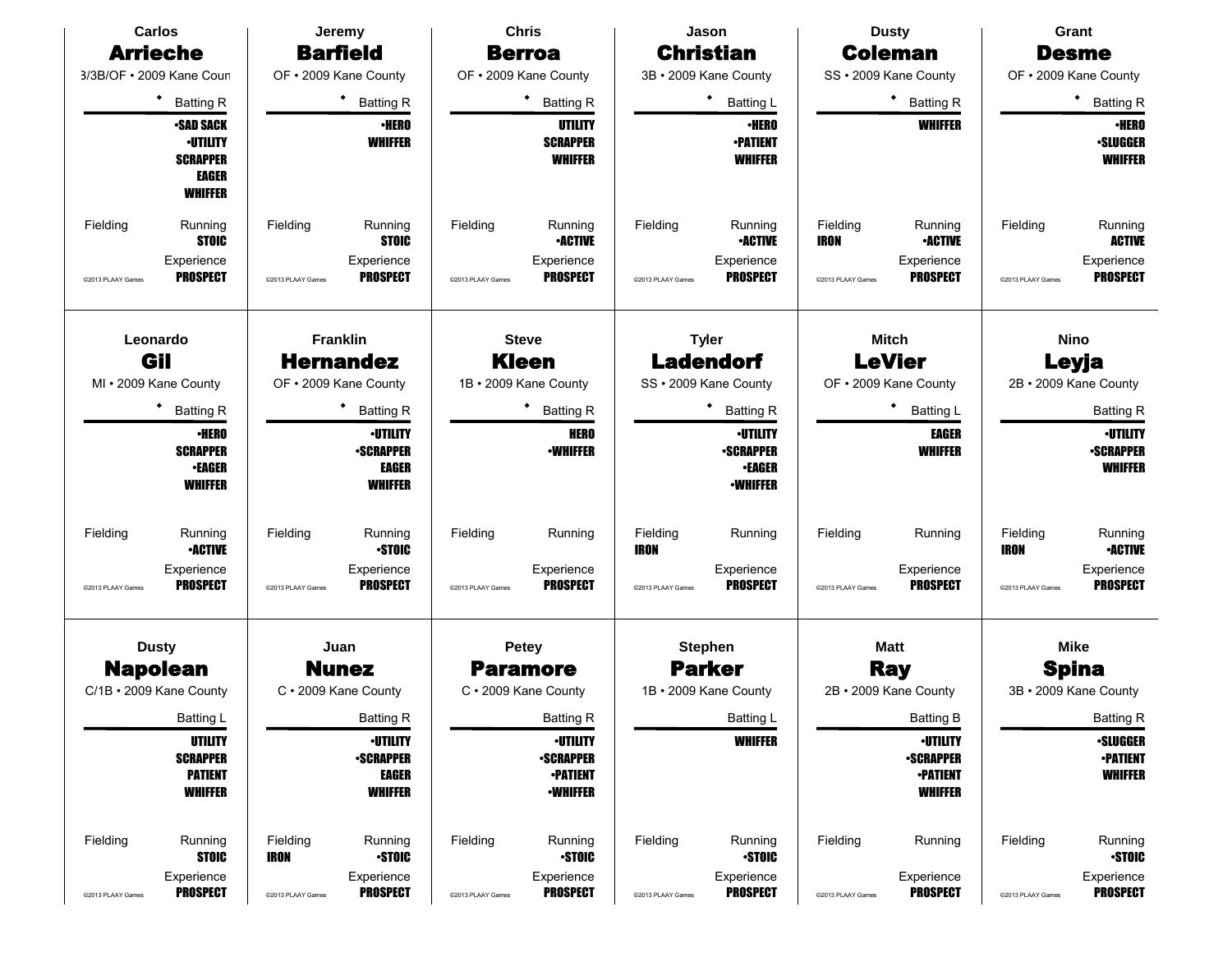|                                    | <b>David</b>                                                                    |                                                            | <b>Mickey</b>                                                                          |                                                      | <b>Trey</b>                                                                            |                                               | Anthony                                                                         |                                                                                                                                    | <b>Scott</b>                                                                    |                                        | Pedro                                                                           |
|------------------------------------|---------------------------------------------------------------------------------|------------------------------------------------------------|----------------------------------------------------------------------------------------|------------------------------------------------------|----------------------------------------------------------------------------------------|-----------------------------------------------|---------------------------------------------------------------------------------|------------------------------------------------------------------------------------------------------------------------------------|---------------------------------------------------------------------------------|----------------------------------------|---------------------------------------------------------------------------------|
|                                    | Thomas                                                                          |                                                            | <b>Storey</b>                                                                          |                                                      | <b>Barham</b>                                                                          |                                               | <b>Capra</b>                                                                    |                                                                                                                                    | <b>Deal</b>                                                                     |                                        | <b>Figueroa</b>                                                                 |
|                                    | OF . 2009 Kane County                                                           | CL · 2009 Kane County                                      |                                                                                        | RP · 2009 Kane County                                |                                                                                        |                                               | SP · 2009 Kane County                                                           |                                                                                                                                    | RP · 2009 Kane County                                                           |                                        | SP · 2009 Kane County                                                           |
|                                    | * Batting B                                                                     | Pitching R <sup>+</sup>                                    | <b>Batting R</b>                                                                       | Pitching L * Batting L                               |                                                                                        | Pitching L <sup>+</sup>                       | <b>Batting L</b>                                                                |                                                                                                                                    | Pitching R <sup>+</sup> Batting R                                               |                                        | Pitching L * Batting L                                                          |
|                                    | <b>·HERO</b><br><b>•WHIFFER</b>                                                 | ACE<br><b>STAR</b><br><b>DB FLASH</b><br><b>DB CONTROL</b> | <b>SAD SACK</b><br><b>UTILITY</b><br><b>SCRAPPER</b><br><b>EAGER</b><br><b>WHIFFER</b> | ACE<br><b>STAR</b><br><b>FLASH</b><br><b>CONTROL</b> | <b>SAD SACK</b><br><b>UTILITY</b><br><b>SCRAPPER</b><br><b>EAGER</b><br><b>WHIFFER</b> | <b>STAR</b><br><b>FLASH</b><br><b>CONTROL</b> | <b>SAD SACK</b><br><b>UTILITY</b><br><b>SCRAPPER</b><br>EAGER<br><b>WHIFFER</b> | <b>SAD SACK</b><br><b>STAR</b><br><b>UTILITY</b><br><b>FLASH</b> •<br><b>CONTROL</b><br><b>SCRAPPER</b><br>EAGER<br><b>WHIFFER</b> |                                                                                 | <b>STAR</b><br>FLASH<br><b>CONTROL</b> | <b>SAD SACK</b><br><b>UTILITY</b><br><b>SCRAPPER</b><br>EAGER<br><b>WHIFFER</b> |
| Fielding<br>@2013 PLAAY Games      | Running<br><b>•ACTIVE</b><br>Experience<br><b>PROSPECT</b>                      | Fielding<br>@2013 PLAAY Games                              | Running<br><b>STOIC</b><br>Experience<br><b>PROSPECT</b>                               | Fielding<br>@2013 PLAAY Games                        | Running<br><b>STOIC</b><br>Experience<br><b>PROSPECT</b>                               | Fielding<br>@2013 PLAAY Games                 | Running<br><b>STOIC</b><br>Experience<br><b>PROSPECT</b>                        | Fielding<br>@2013 PLAAY Games                                                                                                      | Running<br><b>STOIC</b><br>Experience<br><b>PROSPECT</b>                        | Fielding<br>@2013 PLAAY Games          | Running<br><b>STOIC</b><br>Experience<br><b>PROSPECT</b>                        |
|                                    | <b>Matthew</b><br><b>Fitts</b><br>RP/SP · 2009 Kane County                      | <b>Haviland</b><br>SP · 2009 Kane County                   | Shawn                                                                                  | SP · 2009 Kane County                                | <b>Mathieu LeBlanc</b><br><b>Poirier</b>                                               |                                               | Justin<br><b>Murray</b><br>RP · 2009 Kane County                                |                                                                                                                                    | Josue<br><b>Selenis</b><br>RP · 2009 Kane County                                |                                        | Kenny<br><b>Smalley</b><br>SP/RP · 2009 Kane County                             |
| Pitching R <sup>+</sup> Batting R  |                                                                                 | Pitching R <sup>+</sup><br><b>Batting R</b>                |                                                                                        | Pitching R <sup>+</sup> Batting R                    |                                                                                        | Pitching R <sup>+</sup> Batting R             |                                                                                 | Pitching R <sup>+</sup> Batting R                                                                                                  |                                                                                 | Pitching R <sup>+</sup> Batting R      |                                                                                 |
| <b>STRUGGLER</b><br><b>FLASH</b> • | <b>SAD SACK</b><br><b>UTILITY</b><br><b>SCRAPPER</b><br>EAGER<br><b>WHIFFER</b> | <b>WORKMAN-</b><br><b>FLASH</b> •<br><b>CONTROL</b>        | <b>SAD SACK</b><br><b>UTILITY</b><br><b>SCRAPPER</b><br>EAGER<br><b>WHIFFER</b>        | <b>FLASH</b> •<br><b>CONTROL</b>                     | <b>SAD SACK</b><br><b>UTILITY</b><br><b>SCRAPPER</b><br>EAGER<br><b>WHIFFER</b>        | <b>STAR</b><br><b>FLASH</b><br><b>CONTROL</b> | <b>SAD SACK</b><br>UTILITY<br><b>SCRAPPER</b><br>EAGER<br>WHIFFER               | <b>STAR-</b><br>FLASH<br><b>CONTROL</b>                                                                                            | <b>SAD SACK</b><br><b>UTILITY</b><br><b>SCRAPPER</b><br>EAGER<br><b>WHIFFER</b> | ACE-<br>FLASH                          | <b>SAD SACK</b><br>UTILITY<br><b>SCRAPPER</b><br>EAGER<br><b>WHIFFER</b>        |
| Fielding                           | Running<br><b>STOIC</b>                                                         | Fielding                                                   | Running<br><b>STOIC</b>                                                                | Fielding                                             | Running<br><b>STOIC</b>                                                                | Fielding                                      | Running<br><b>STOIC</b>                                                         | Fielding                                                                                                                           | Running<br><b>STOIC</b>                                                         | Fielding                               | Running<br><b>STOIC</b>                                                         |
| @2013 PLAAY Games                  | Experience<br><b>PROSPECT</b>                                                   | @2013 PLAAY Games                                          | Experience<br><b>PROSPECT</b>                                                          | @2013 PLAAY Games                                    | Experience<br><b>PROSPECT</b>                                                          | @2013 PLAAY Games                             | Experience<br><b>PROSPECT</b>                                                   | @2013 PLAAY Games                                                                                                                  | Experience<br><b>PROSPECT</b>                                                   | @2013 PLAAY Games                      | Experience<br><b>PROSPECT</b>                                                   |
| Pitching R                         | <b>Batting R</b>                                                                | Pitching                                                   | <b>Batting</b>                                                                         | Pitching                                             | <b>Batting</b>                                                                         | Pitching                                      | <b>Batting</b>                                                                  | Pitching                                                                                                                           | <b>Batting</b>                                                                  | Pitching                               | Batting                                                                         |
|                                    |                                                                                 |                                                            |                                                                                        |                                                      |                                                                                        |                                               |                                                                                 |                                                                                                                                    |                                                                                 |                                        |                                                                                 |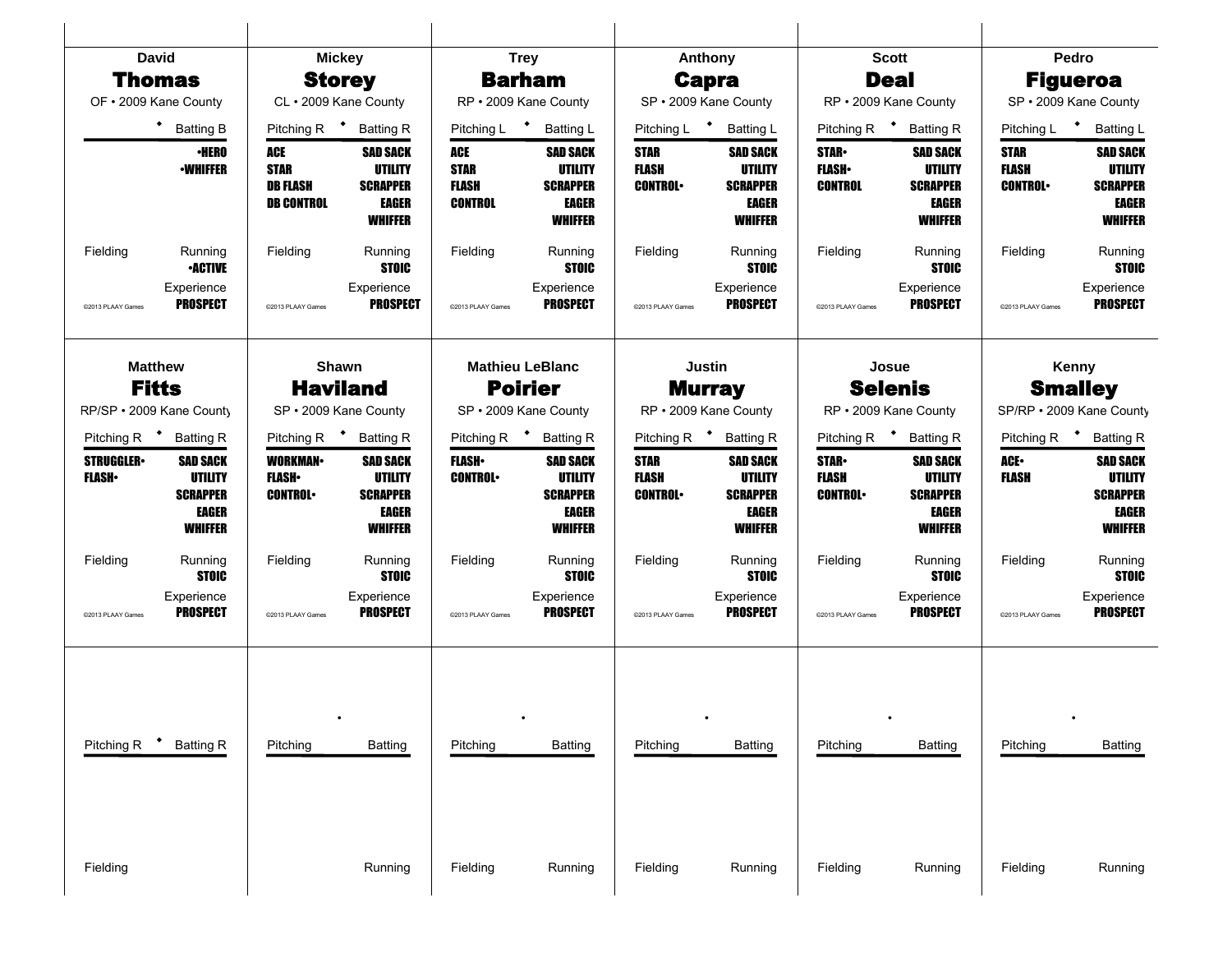| <b>Markus</b>                         | Johermyn                                | John                                 | <b>Chris</b>                                         | Luis                                 | <b>Balbino</b>                                                 |  |  |
|---------------------------------------|-----------------------------------------|--------------------------------------|------------------------------------------------------|--------------------------------------|----------------------------------------------------------------|--|--|
| <b>Brisker</b>                        | <b>Chavez</b>                           | <b>Del Campo</b>                     | <b>Emanuele</b>                                      | <b>Fernandez</b>                     | <b>Fuenmayor</b>                                               |  |  |
| OF • 2009 Lansing                     | OF · 2009 Lansing                       | 2B • 2009 Lansing                    | OF · 2009 Lansing                                    | MI/3B · 2009 Lansing                 | CI · 2009 Lansing                                              |  |  |
| ٠<br><b>Batting R</b>                 | <b>Batting R</b>                        | ٠<br><b>Batting B</b>                | ٠<br><b>Batting R</b>                                | <b>Batting R</b>                     | ٠<br><b>Batting R</b>                                          |  |  |
| <b>SAD SACK</b>                       | <b>HERO</b>                             | UTILITY                              | <b>•HERO</b>                                         | <b>·UTILITY</b>                      | <b>•HERO</b>                                                   |  |  |
| <b>-UTILITY</b><br><b>SCRAPPER</b>    | <b><i>•HR KING</i></b><br><b>•EAGER</b> | <b>SCRAPPER</b><br><b>EAGER</b>      | <b>-EAGER</b><br><b>WHIFFER</b>                      | <b>-SCRAPPER</b><br>EAGER            | <b>EAGER</b><br><b>WHIFFER</b>                                 |  |  |
| <b>WHIFFER</b>                        | <b>WHIFFER</b>                          | <b>-WHIFFER</b>                      |                                                      | <b>WHIFFER</b>                       |                                                                |  |  |
|                                       |                                         |                                      |                                                      |                                      |                                                                |  |  |
| Fielding<br>Running<br><b>ACTIVE</b>  | Fielding<br>Running                     | Fielding<br>Running<br><b>STOIC</b>  | Fielding<br>Running<br><b>IRON</b><br><b>•ACTIVE</b> | Fielding<br>Running                  | Fielding<br>Running<br><b>IRON</b><br><b>STOIC</b>             |  |  |
| Experience                            | Experience                              | Experience                           | Experience                                           | Experience                           | Experience                                                     |  |  |
| <b>PROSPECT</b><br>@2013 PLAAY Games  | <b>PROSPECT</b><br>@2013 PLAAY Games    | <b>PROSPECT</b><br>@2013 PLAAY Games | <b>PROSPECT</b><br>@2013 PLAAY Games                 | <b>PROSPECT</b><br>@2013 PLAAY Games | <b>PROSPECT</b><br>@2013 PLAAY Games                           |  |  |
| Ryan                                  | <b>Chris</b>                            | A.J.                                 | <b>Justin</b>                                        | <b>Mike</b>                          | <b>Tyler</b>                                                   |  |  |
| Goins                                 | <b>House</b>                            | <b>Jimenez</b>                       | <b>McClanahan</b>                                    | <b>McDade</b>                        | <b>Pastornicky</b>                                             |  |  |
| SS · 2009 Lansing                     | $C \cdot 2009$ Lansing                  | $C \cdot 2009$ Lansing               | 1B/2B · 2009 Lansing                                 | 1B · 2009 Lansing                    | SS · 2009 Lansing                                              |  |  |
| ٠<br><b>Batting L</b>                 | <b>Batting L</b>                        | ٠<br><b>Batting R</b>                | <b>Batting R</b>                                     | <b>Batting B</b>                     | ٠<br><b>Batting R</b>                                          |  |  |
| <b>•SAD SACK</b>                      | UTILITY                                 | <b>•HERO</b>                         | <b>•HERO</b>                                         | <b>•HERO</b>                         | <b>•HERO</b>                                                   |  |  |
| <b>SCRAPPER</b>                       | <b>SCRAPPER</b>                         | <b>•SCRAPPER</b>                     | <b>•EAGER</b>                                        | <b>·SLUGGER</b>                      | <b>SCRAPPER</b>                                                |  |  |
| <b>WHIFFER</b>                        | EAGER<br><b>WHIFFER</b>                 | <b>EAGER</b><br><b>WHIFFER</b>       | <b>WHIFFER</b>                                       | <b>•EAGER</b><br><b>WHIFFER</b>      |                                                                |  |  |
|                                       |                                         |                                      |                                                      |                                      |                                                                |  |  |
| Fielding<br>Running                   | Fielding<br>Running<br><b>STOIC</b>     | Fielding<br>Running<br>IRON          | Fielding<br>Running                                  | Fielding<br>Running<br><b>STOIC</b>  | Fielding<br>Running<br><b>ACTIVE</b><br>IRON                   |  |  |
| Experience                            | Experience                              | Experience                           | Experience                                           | Experience                           | Experience                                                     |  |  |
| <b>PROSPECT</b><br>@2013 PLAAY Games  | <b>PROSPECT</b><br>@2013 PLAAY Games    | <b>PROSPECT</b><br>@2013 PLAAY Games | <b>PROSPECT</b><br>@2013 PLAAY Games                 | <b>PROSPECT</b><br>@2013 PLAAY Games | <b>PROSPECT</b><br>@2013 PLAAY Games                           |  |  |
| Welinton                              | <b>Mark</b>                             | Jon                                  | <b>Brian</b>                                         | Kenny                                | <b>Chase</b>                                                   |  |  |
| <b>Ramirez</b>                        | <b>Sobolewski</b>                       | <b>Talley</b>                        | <b>Van Kirk</b>                                      | Wilson                               | <b>Lirette</b>                                                 |  |  |
| OF • 2009 Lansing                     | 3B • 2009 Lansing                       | $C \cdot 2009$ Lansing               | OF • 2009 Lansing                                    | OF • 2009 Lansing                    | SP/RP · 2009 Lansing                                           |  |  |
| <b>Batting R</b>                      | <b>Batting R</b>                        | Batting L                            | <b>Batting R</b>                                     | <b>Batting R</b>                     | Pitching R <sup>+</sup> Batting R                              |  |  |
| <b>•CHAMPION</b>                      | <b>•SCRAPPER</b>                        | <b>•UTILITY</b>                      | <b>•HERO</b>                                         | UTILITY                              | <b>STRUGGLER</b><br><b>SAD SACK</b>                            |  |  |
| <b>•SCRAPPER</b><br>EAGER             | <b>WHIFFER</b>                          | <b>SCRAPPER</b><br><b>WHIFFER</b>    | <b>•SLUGGER</b><br><b>-PATIENT</b>                   | <b>-SCRAPPER</b><br><b>WHIFFER</b>   | <b>FLASH</b> •<br>UTILITY<br><b>CONTROL</b><br><b>SCRAPPER</b> |  |  |
| <b>WHIFFER</b>                        |                                         |                                      | <b>WHIFFER</b>                                       |                                      | <b>EAGER</b><br><b>WHIFFER</b>                                 |  |  |
| Fielding<br>Running<br><b>•ACTIVE</b> | Fielding<br>Running<br><b>IRON</b>      | Fielding<br>Running<br><b>STOIC</b>  | Fielding<br>Running                                  | Fielding<br>Running<br><b>ACTIVE</b> | Fielding<br>Running<br><b>STOIC</b>                            |  |  |
| Experience                            | Experience                              | Experience                           | Experience                                           | Experience                           | Experience                                                     |  |  |
| <b>PROSPECT</b><br>@2013 PLAAY Games  | <b>PROSPECT</b><br>@2013 PLAAY Games    | <b>PROSPECT</b><br>@2013 PLAAY Games | <b>PROSPECT</b><br>@2013 PLAAY Games                 | <b>PROSPECT</b><br>@2013 PLAAY Games | <b>PROSPECT</b><br>@2013 PLAAY Games                           |  |  |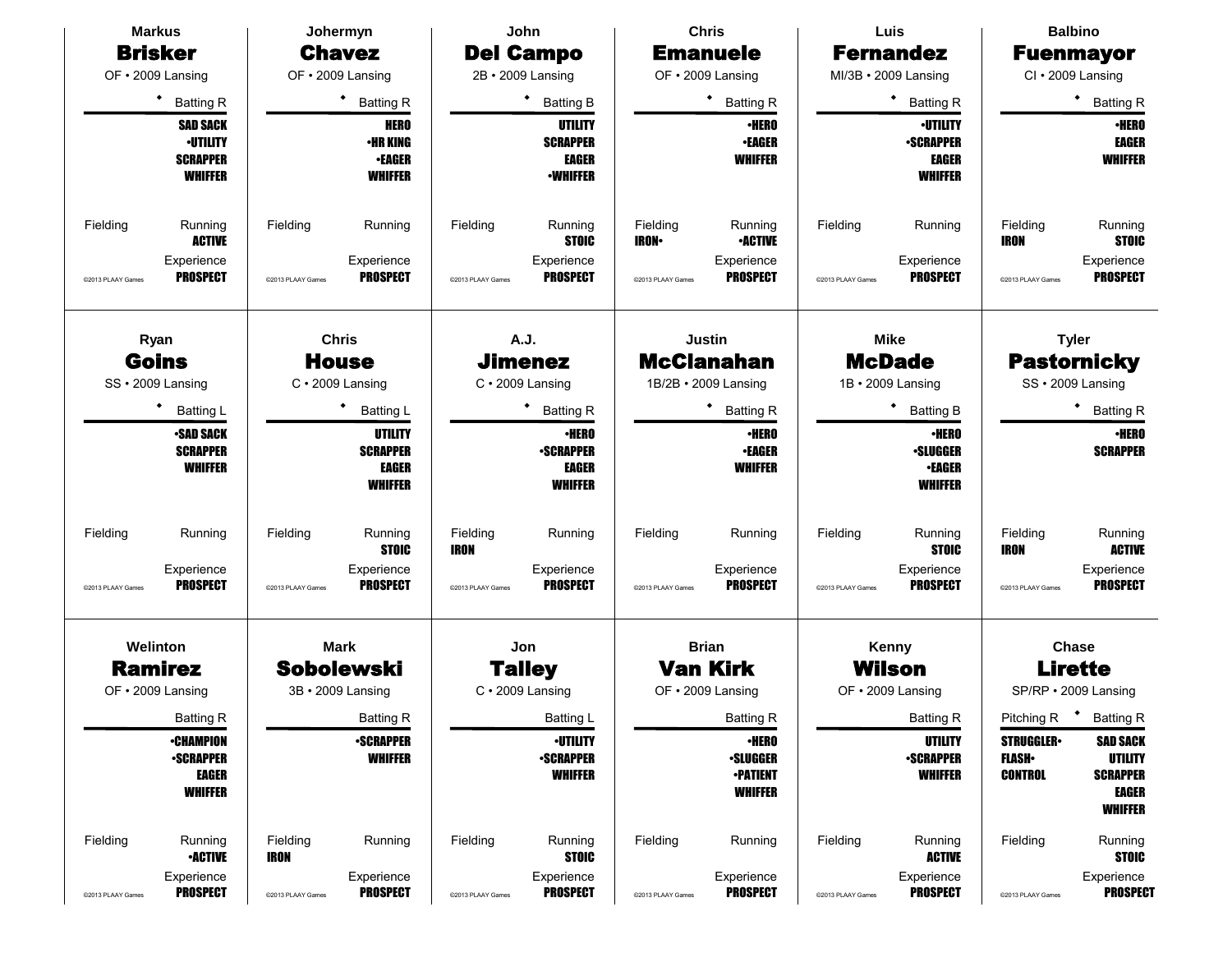| Yorman                                          |                                                                                 |                                                      |                                                                                 |                                                    | Henderson                                                                       |                                                  | John                                                                                   |                                                      | <b>Dustin</b>                                                                   |                                                      | Chad                                                                     |
|-------------------------------------------------|---------------------------------------------------------------------------------|------------------------------------------------------|---------------------------------------------------------------------------------|----------------------------------------------------|---------------------------------------------------------------------------------|--------------------------------------------------|----------------------------------------------------------------------------------------|------------------------------------------------------|---------------------------------------------------------------------------------|------------------------------------------------------|--------------------------------------------------------------------------|
| <b>Mayora</b>                                   |                                                                                 |                                                      |                                                                                 |                                                    | <b>Alvarez</b>                                                                  |                                                  | <b>Anderson</b>                                                                        |                                                      | <b>Antolin</b>                                                                  |                                                      | <b>Beck</b>                                                              |
| RP · 2009 Lansing                               |                                                                                 |                                                      |                                                                                 |                                                    | SP · 2009 Lansing                                                               |                                                  | SP · 2009 Lansing                                                                      |                                                      | RP · 2009 Lansing                                                               |                                                      | SP · 2009 Lansing                                                        |
| Pitching R * Batting R                          |                                                                                 |                                                      | <b>Batting</b>                                                                  | Pitching R $\bullet$                               | <b>Batting R</b>                                                                |                                                  | Pitching L * Batting L                                                                 | Pitching R $\bullet$                                 | <b>Batting R</b>                                                                |                                                      | Pitching R <sup>+</sup> Batting R                                        |
| FLASH<br><b>CONTROL</b>                         | <b>SAD SACK</b><br><b>UTILITY</b><br><b>SCRAPPER</b><br>EAGER<br><b>WHIFFER</b> |                                                      |                                                                                 | <b>STAR</b> •<br><b>FLASH</b><br><b>DB CONTROL</b> | <b>SAD SACK</b><br><b>UTILITY</b><br><b>SCRAPPER</b><br>EAGER<br><b>WHIFFER</b> | <b>WORKMAN</b><br><b>FLASH</b><br><b>CONTROL</b> | <b>SAD SACK</b><br><b>UTILITY</b><br><b>SCRAPPER</b><br><b>EAGER</b><br><b>WHIFFER</b> | <b>WORKMAN</b><br><b>FLASH</b> •<br><b>CONTROL</b>   | <b>SAD SACK</b><br><b>UTILITY</b><br><b>SCRAPPER</b><br>EAGER<br><b>WHIFFER</b> | <b>STRUGGLER</b><br><b>FLASH</b><br><b>CONTROL</b>   | <b>SAD SACK</b><br><b>UTILITY</b><br><b>SCRAPPER</b><br>EAGER<br>WHIFFER |
| Fielding                                        | Running<br><b>STOIC</b>                                                         | Fielding                                             | Running                                                                         | Fielding                                           | Running<br><b>STOIC</b>                                                         | Fielding                                         | Running<br><b>STOIC</b>                                                                | Fielding                                             | Running<br><b>STOIC</b>                                                         | Fielding                                             | Running<br><b>STOIC</b>                                                  |
| @2013 PLAAY Games                               | Experience<br><b>PROSPECT</b>                                                   | @2013 PLAAY Games                                    | Experience                                                                      | @2013 PLAAY Games                                  | Experience<br><b>PROSPECT</b>                                                   | @2013 PLAAY Games                                | Experience<br><b>PROSPECT</b>                                                          | @2013 PLAAY Games                                    | Experience<br><b>PROSPECT</b>                                                   | @2013 PLAAY Games                                    | Experience<br><b>PROSPECT</b>                                            |
| Joel                                            |                                                                                 |                                                      | Jonas                                                                           |                                                    | <b>Matt</b>                                                                     |                                                  | Frank                                                                                  |                                                      | <b>Chuck</b>                                                                    |                                                      | Ryan                                                                     |
| <b>Carreno</b><br>SP · 2009 Lansing             |                                                                                 |                                                      | <b>Cuotto</b><br>RP · 2009 Lansing                                              | <b>Daly</b><br>CL · 2009 Lansing                   |                                                                                 | <b>Gailey</b><br>RP · 2009 Lansing               |                                                                                        | <b>Huggins</b><br>SP · 2009 Lansing                  |                                                                                 |                                                      | <b>Koch</b><br>RP · 2009 Lansing                                         |
| Pitching R <sup>+</sup> Batting R               |                                                                                 |                                                      | Pitching R <b>*</b> Batting R                                                   |                                                    | Pitching R <b>*</b> Batting R                                                   | Pitching L * Batting L                           |                                                                                        | Pitching L * Batting L                               |                                                                                 |                                                      | Pitching R <b>*</b> Batting R                                            |
| <b>STAR</b><br><b>FLASH</b> •<br><b>CONTROL</b> | <b>SAD SACK</b><br><b>UTILITY</b><br><b>SCRAPPER</b><br>EAGER<br><b>WHIFFER</b> | <b>STRUGGLER</b><br><b>FLASH</b> •<br><b>CONTROL</b> | <b>SAD SACK</b><br><b>UTILITY</b><br><b>SCRAPPER</b><br><b>EAGER</b><br>WHIFFER | ACE<br><b>FLASH</b><br><b>CONTROL</b>              | <b>SAD SACK</b><br><b>UTILITY</b><br><b>SCRAPPER</b><br>EAGER<br><b>WHIFFER</b> | <b>ACE</b><br><b>FLASH</b><br><b>CONTROL</b>     | <b>SAD SACK</b><br>UTILITY<br><b>SCRAPPER</b><br>EAGER<br><b>WHIFFER</b>               | ACE<br><b>STAR</b><br><b>FLASH</b><br><b>CONTROL</b> | <b>SAD SACK</b><br>UTILITY<br><b>SCRAPPER</b><br>EAGER<br><b>WHIFFER</b>        | <b>STRUGGLER</b><br><b>WORKMAN</b><br><b>CONTROL</b> | <b>SAD SACK</b><br>UTILITY<br><b>SCRAPPER</b><br>EAGER<br><b>WHIFFER</b> |
| Fielding                                        | Running<br><b>STOIC</b>                                                         | Fielding                                             | Running<br><b>STOIC</b>                                                         | Fielding<br><b>IRON-</b>                           | Running<br><b>STOIC</b>                                                         | Fielding                                         | Running<br><b>STOIC</b>                                                                | Fielding                                             | Running<br><b>STOIC</b>                                                         | Fielding                                             | Running<br><b>STOIC</b>                                                  |
| @2013 PLAAY Games                               | Experience<br><b>PROSPECT</b>                                                   | @2013 PLAAY Games                                    | Experience<br><b>PROSPECT</b>                                                   | @2013 PLAAY Games                                  | Experience<br><b>PROSPECT</b>                                                   | @2013 PLAAY Games                                | Experience<br><b>PROSPECT</b>                                                          | @2013 PLAAY Games                                    | Experience<br><b>PROSPECT</b>                                                   | @2013 PLAAY Games                                    | Experience<br><b>PROSPECT</b>                                            |
|                                                 |                                                                                 |                                                      |                                                                                 | Pitching<br>Fielding                               | <b>Batting</b><br>Running                                                       | Pitching<br>Fielding                             | <b>Batting</b><br>Running                                                              | Pitching                                             | <b>Batting</b><br>Running                                                       | Pitching<br>Fielding                                 | <b>Batting</b>                                                           |
|                                                 |                                                                                 |                                                      |                                                                                 |                                                    |                                                                                 |                                                  |                                                                                        | Fielding                                             |                                                                                 |                                                      | Running                                                                  |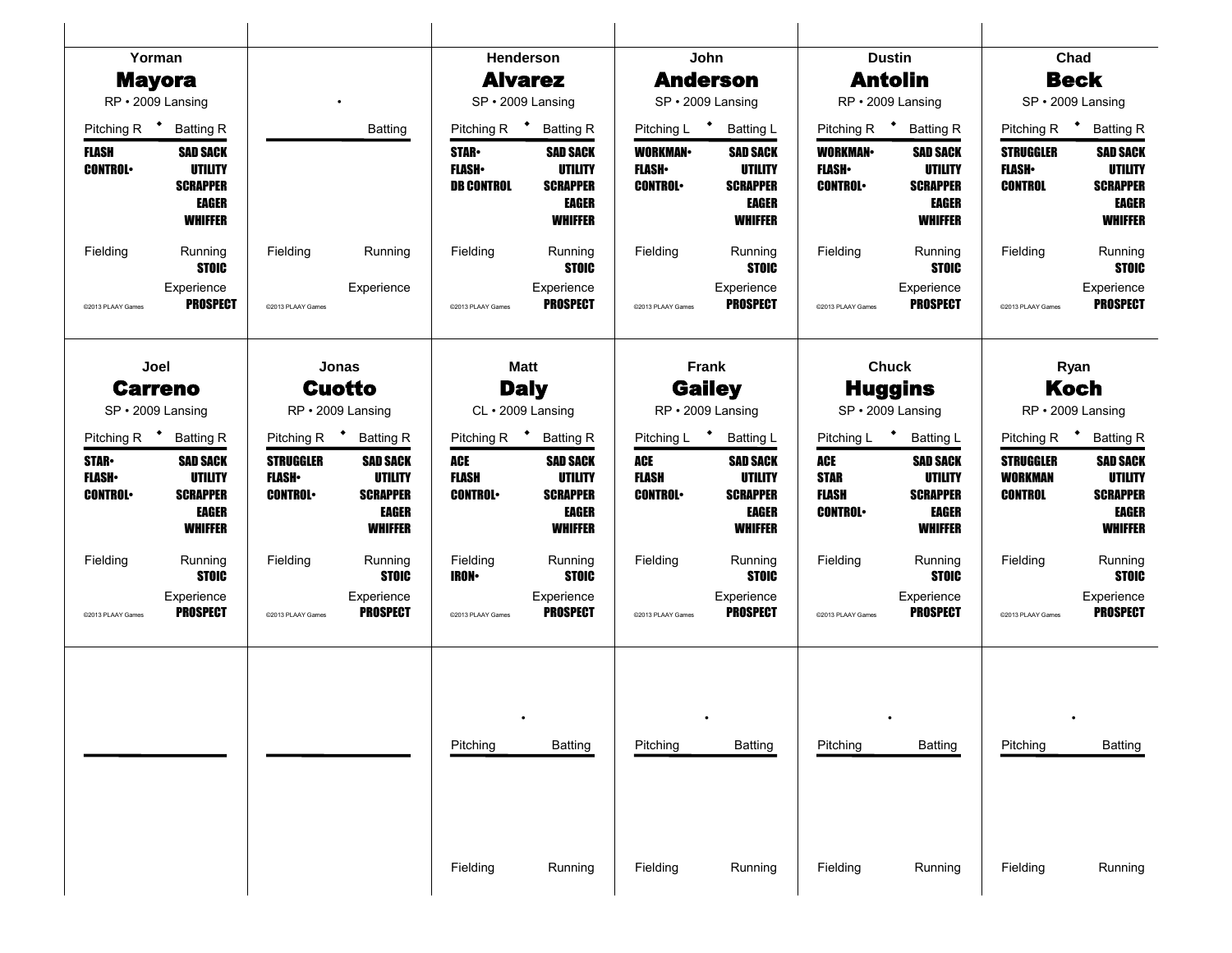|                   | <b>Cliff</b>                         |                                                     | <b>Michael</b>                     |                                  | Kyler                           |                             | <b>Tony</b>                       |                                     | D.J.                               |                   | Ryan                      |  |
|-------------------|--------------------------------------|-----------------------------------------------------|------------------------------------|----------------------------------|---------------------------------|-----------------------------|-----------------------------------|-------------------------------------|------------------------------------|-------------------|---------------------------|--|
|                   | <b>Andsersen</b>                     |                                                     | <b>Brenly</b>                      |                                  | <b>Burke</b>                    |                             | <b>Campana</b>                    |                                     | <b>Fitzgerald</b>                  |                   | <b>Flaherty</b>           |  |
|                   | OF · 2009 Peoria                     |                                                     | $C \cdot 2009$ Peoria              |                                  | 1B/OF · 2009 Peoria             |                             | OF · 2009 Peoria                  |                                     | OF · 2009 Peoria                   |                   | MI · 2009 Peoria          |  |
|                   | ٠<br><b>Batting L</b>                |                                                     | <b>Batting R</b>                   |                                  | ٠<br>Batting L                  |                             | ٠<br><b>Batting L</b>             |                                     | $\bullet$<br><b>Batting R</b>      |                   | ٠<br><b>Batting L</b>     |  |
|                   | <b>·UTILITY</b>                      |                                                     | <b>·HERO</b>                       |                                  | <b>-CHAMPION</b>                |                             | <b>HERO</b>                       |                                     | <b>·UTILITY</b>                    |                   | <b>•HERO</b>              |  |
|                   | <b>SCRAPPER</b>                      |                                                     | <b>-SCRAPPER</b>                   |                                  | <b>•PATIENT</b>                 |                             | <b>SCRAPPER</b>                   |                                     | <b>-SCRAPPER</b>                   |                   | <b>•HR KING</b>           |  |
|                   | EAGER<br><b>WHIFFER</b>              |                                                     | <b>EAGER</b><br><b>-WHIFFER</b>    |                                  | <b>WHIFFER</b>                  |                             |                                   |                                     | <b>EAGER</b><br><b>WHIFFER</b>     |                   | <b>•WHIFFER</b>           |  |
|                   |                                      |                                                     |                                    |                                  |                                 |                             |                                   |                                     |                                    |                   |                           |  |
| Fielding          | Running                              | Fielding                                            | Running                            | Fielding                         | Running                         | Fielding                    | Running                           | Fielding                            | Running                            | Fielding          | Running                   |  |
|                   | <b>STOIC</b>                         |                                                     | <b>STOIC</b>                       |                                  |                                 |                             | <b>DB ACTIVE</b>                  |                                     |                                    |                   |                           |  |
|                   | Experience                           |                                                     | Experience                         |                                  | Experience                      |                             | Experience                        |                                     | Experience                         |                   | Experience                |  |
| @2013 PLAAY Games | <b>PROSPECT</b>                      | @2013 PLAAY Games                                   | <b>PROSPECT</b>                    | @2013 PLAAY Games                | <b>PROSPECT</b>                 | @2013 PLAAY Games           | <b>PROSPECT</b>                   | @2013 PLAAY Games                   | <b>PROSPECT</b>                    | @2013 PLAAY Games | <b>PROSPECT</b>           |  |
|                   |                                      |                                                     |                                    |                                  |                                 |                             |                                   |                                     |                                    |                   |                           |  |
|                   | Josh                                 |                                                     | <b>Brett</b>                       |                                  | Junior                          |                             | <b>DJ</b>                         |                                     | <b>David</b>                       | <b>Mario</b>      |                           |  |
|                   | <b>Harrison</b>                      | <b>Jackson</b>                                      |                                    |                                  | <b>Lake</b>                     | <b>LeMahieu</b>             |                                   |                                     | <b>Macias</b>                      | <b>Mercedes</b>   |                           |  |
|                   | OF · 2009 Peoria                     | OF · 2009 Peoria                                    |                                    | MI/3B • 2009 Peoria              |                                 |                             | SS · 2009 Peoria                  | MI/OF · 2009 Peoria                 |                                    | C · 2009 Peoria   |                           |  |
|                   | ٠<br><b>Batting R</b>                |                                                     | Batting L                          | ٠<br><b>Batting R</b>            |                                 |                             | <b>Batting R</b>                  |                                     | <b>Batting B</b>                   |                   | <b>Batting R</b>          |  |
|                   | <b>•HERO</b>                         |                                                     | <b>HERO</b>                        | <b>-SCRAPPER</b>                 |                                 |                             | <b>•CHAMPION</b>                  |                                     | <b>SCRAPPER</b>                    |                   | <b>·HERO</b>              |  |
|                   | <b>•CHAMPION</b><br><b>•SCRAPPER</b> |                                                     | <b>HR KING</b><br><b>WHIFFER</b>   | EAGER<br><b>WHIFFER</b>          |                                 |                             | <b>SCRAPPER</b><br><b>•EAGER</b>  |                                     | <b>-WHIFFER</b>                    |                   | <b>•SCRAPPER</b><br>EAGER |  |
|                   | EAGER                                |                                                     |                                    |                                  |                                 |                             | <b>-WHIFFER</b>                   |                                     |                                    |                   | <b>•GOOD EYE</b>          |  |
|                   | <b>•GOOD EYE</b>                     |                                                     |                                    |                                  |                                 |                             |                                   |                                     |                                    |                   |                           |  |
| Fielding          | Running<br><b>-ACTIVE</b>            | Fielding                                            | Running<br><b>ACTIVE</b>           | Fielding<br><b>IRON</b>          | Running                         | Fielding                    | Running                           | Fielding                            | Running                            | Fielding          | Running<br><b>STOIC</b>   |  |
|                   | Experience                           |                                                     | Experience                         |                                  | Experience                      |                             | Experience                        |                                     | Experience                         |                   | Experience                |  |
| @2013 PLAAY Games | <b>PROSPECT</b>                      | @2013 PLAAY Games                                   | <b>PROSPECT</b>                    | @2013 PLAAY Games                | <b>PROSPECT</b>                 | @2013 PLAAY Games           | <b>PROSPECT</b>                   | @2013 PLAAY Games                   | <b>PROSPECT</b>                    | @2013 PLAAY Games | <b>PROSPECT</b>           |  |
|                   |                                      |                                                     |                                    |                                  |                                 |                             |                                   |                                     |                                    |                   |                           |  |
|                   | <b>Nelson</b>                        |                                                     | Rebel                              |                                  | Jovan                           |                             | <b>Drew</b>                       |                                     | Josh                               |                   |                           |  |
|                   | <b>Perez</b><br>OF • 2009 Peoria     |                                                     | <b>Ridling</b><br>1B · 2009 Peoria |                                  | <b>Rosa</b><br>CI · 2009 Peoria |                             | <b>Rundle</b><br>OF · 2009 Peoria |                                     | <b>Vitters</b><br>3B · 2009 Peoria |                   |                           |  |
|                   |                                      |                                                     |                                    |                                  |                                 |                             |                                   |                                     |                                    |                   |                           |  |
|                   | Batting L                            |                                                     | <b>Batting R</b>                   |                                  | <b>Batting R</b>                |                             | <b>Batting R</b>                  |                                     | <b>Batting R</b>                   |                   | Batting                   |  |
|                   | <b>WHIFFER</b>                       | <b>EAGER</b><br><b>•CHAMPION</b><br><b>-SLUGGER</b> |                                    | <b>•CHAMPION</b><br><b>EAGER</b> |                                 | UTILITY<br><b>-SCRAPPER</b> |                                   | <b>•CHAMPION</b><br><b>-SLUGGER</b> |                                    |                   |                           |  |
|                   |                                      |                                                     | <b>•EAGER</b>                      |                                  | <b>-WHIFFER</b>                 |                             | <b>•PATIENT</b>                   |                                     | <b>•HR KING</b>                    |                   |                           |  |
|                   |                                      |                                                     | <b>-WHIFFER</b>                    |                                  |                                 |                             | <b>WHIFFER</b>                    |                                     | <b>EAGER</b>                       |                   |                           |  |
|                   |                                      |                                                     |                                    |                                  |                                 |                             | <b>-WHIFFER</b>                   |                                     |                                    |                   |                           |  |
| Fielding          | Running                              | Fielding                                            | Running                            | Fielding                         | Running                         | Fielding                    | Running                           | Fielding                            | Running                            | Fielding          | Running                   |  |
|                   | <b>STOIC</b>                         | <b>IRON-</b>                                        | <b>STOIC</b>                       |                                  |                                 |                             |                                   | IRON                                |                                    |                   |                           |  |
| @2013 PLAAY Games | Experience<br><b>PROSPECT</b>        | @2013 PLAAY Games                                   | Experience<br><b>PROSPECT</b>      | @2013 PLAAY Games                | Experience<br><b>PROSPECT</b>   | @2013 PLAAY Games           | Experience<br><b>PROSPECT</b>     | @2013 PLAAY Games                   | Experience<br><b>PROSPECT</b>      | @2013 PLAAY Games | Experience                |  |
|                   |                                      |                                                     |                                    |                                  |                                 |                             |                                   |                                     |                                    |                   |                           |  |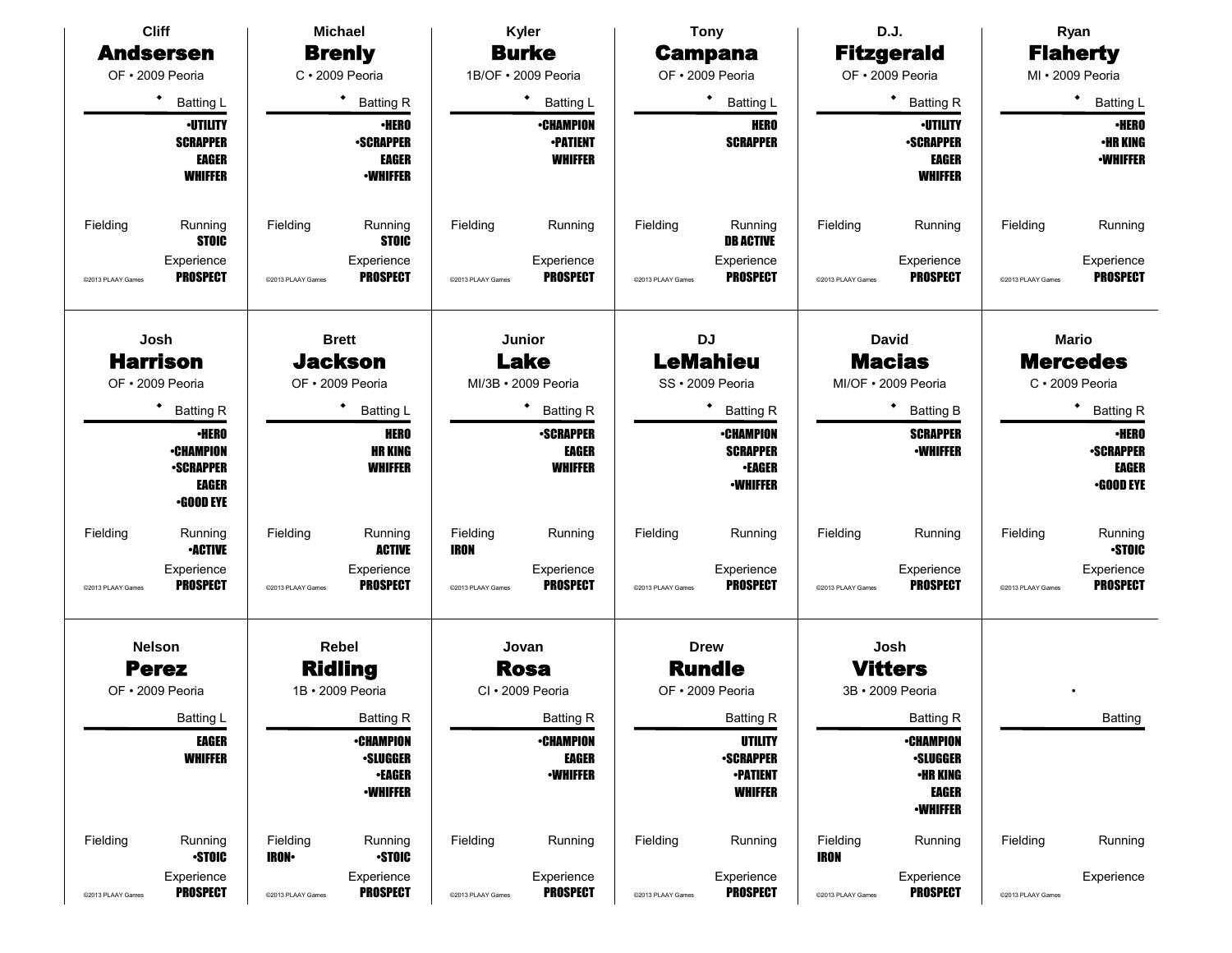|                                              | Kevin                                                                                  |                                                                                                                                                                      | Aaron                                                                                  |                                            | <b>Chris</b>                                                                           |                                               | Jeff                                                                                   |                                                    | <b>Austin</b>                                                                   |                                                  | <b>Justin</b>                                                                          |
|----------------------------------------------|----------------------------------------------------------------------------------------|----------------------------------------------------------------------------------------------------------------------------------------------------------------------|----------------------------------------------------------------------------------------|--------------------------------------------|----------------------------------------------------------------------------------------|-----------------------------------------------|----------------------------------------------------------------------------------------|----------------------------------------------------|---------------------------------------------------------------------------------|--------------------------------------------------|----------------------------------------------------------------------------------------|
|                                              | <b>Kreier</b>                                                                          |                                                                                                                                                                      | <b>Shafer</b>                                                                          |                                            | <b>Archer</b>                                                                          |                                               | <b>Beliveau</b>                                                                        |                                                    | <b>Bibens-Dirkx</b>                                                             |                                                  | <b>Bristow</b>                                                                         |
|                                              | RP · 2009 Peoria                                                                       |                                                                                                                                                                      | SP · 2009 Peoria                                                                       |                                            | SP · 2009 Peoria                                                                       |                                               | RP · 2009 Peoria                                                                       |                                                    | SP/RP · 2009 Peoria                                                             |                                                  | SP · 2009 Peoria                                                                       |
| Pitching R $\bullet$                         | <b>Batting R</b>                                                                       | Pitching R <sup>+</sup>                                                                                                                                              | <b>Batting R</b>                                                                       | Pitching R <sup>+</sup>                    | <b>Batting R</b>                                                                       | Pitching L <sup>+</sup>                       | <b>Batting L</b>                                                                       | Pitching R <sup>+</sup>                            | <b>Batting R</b>                                                                | Pitching R <sup>+</sup>                          | <b>Batting R</b>                                                                       |
| <b>FLASH</b><br><b>CONTROL</b>               | <b>SAD SACK</b><br><b>UTILITY</b><br><b>SCRAPPER</b><br>EAGER<br><b>WHIFFER</b>        | <b>WORKMAN-</b><br><b>SAD SACK</b><br><b>UTILITY</b><br><b>FLASH</b> •<br><b>SCRAPPER</b><br><b>CONTROL</b><br><b>EAGER</b><br><b>WHIFFER</b><br>Fielding<br>Running |                                                                                        | <b>STAR</b><br><b>FLASH</b><br><b>WILD</b> | <b>SAD SACK</b><br><b>UTILITY</b><br><b>SCRAPPER</b><br><b>EAGER</b><br><b>WHIFFER</b> | <b>STAR</b><br>FLASH                          | <b>SAD SACK</b><br><b>UTILITY</b><br><b>SCRAPPER</b><br><b>EAGER</b><br><b>WHIFFER</b> | ACE<br><b>FLASH</b><br><b>DB CONTROL</b>           | <b>SAD SACK</b><br><b>UTILITY</b><br><b>SCRAPPER</b><br>EAGER<br><b>WHIFFER</b> | <b>WORKMAN</b><br><b>FLASH</b><br><b>CONTROL</b> | <b>SAD SACK</b><br><b>UTILITY</b><br><b>SCRAPPER</b><br><b>EAGER</b><br><b>WHIFFER</b> |
| Fielding                                     | Running<br><b>STOIC</b>                                                                |                                                                                                                                                                      | <b>STOIC</b>                                                                           | Fielding                                   | Running<br><b>STOIC</b>                                                                | Fielding                                      | Running<br><b>STOIC</b>                                                                | Fielding                                           | Running<br><b>STOIC</b>                                                         | Fielding                                         | Running<br><b>STOIC</b>                                                                |
| @2013 PLAAY Games                            | Experience<br><b>PROSPECT</b>                                                          | @2013 PLAAY Games                                                                                                                                                    | Experience<br><b>PROSPECT</b>                                                          | @2013 PLAAY Games                          | Experience<br><b>PROSPECT</b>                                                          | @2013 PLAAY Games                             | Experience<br><b>PROSPECT</b>                                                          | @2013 PLAAY Games                                  | Experience<br><b>PROSPECT</b>                                                   | @2013 PLAAY Games                                | Experience<br><b>PROSPECT</b>                                                          |
|                                              | Ryan                                                                                   |                                                                                                                                                                      | <b>Alberto</b>                                                                         |                                            | <b>Chris</b>                                                                           |                                               | <b>Manolin</b>                                                                         |                                                    | <b>Marcus</b>                                                                   |                                                  | <b>Chris</b>                                                                           |
|                                              | <b>Buchter</b><br>RP · 2009 Peoria                                                     | <b>Cabrera</b><br>RP · 2009 Peoria                                                                                                                                   |                                                                                        | <b>Carpenter</b><br>SP · 2009 Peoria       |                                                                                        | <b>De Leon</b><br>RP · 2009 Peoria            |                                                                                        | <b>Hatley</b><br>SP/RP · 2009 Peoria               |                                                                                 | <b>Huseby</b><br>CL · 2009 Peoria                |                                                                                        |
| Pitching L <sup>+</sup>                      | <b>Batting L</b>                                                                       | Pitching R $\bullet$                                                                                                                                                 | <b>Batting R</b>                                                                       | Pitching R <sup>+</sup> Batting R          |                                                                                        | Pitching R <sup>+</sup> Batting R             |                                                                                        | Pitching R <sup>+</sup><br><b>Batting R</b>        |                                                                                 |                                                  | Pitching R * Batting R                                                                 |
| <b>ACE</b><br><b>STAR</b><br><b>DB FLASH</b> | <b>SAD SACK</b><br><b>UTILITY</b><br><b>SCRAPPER</b><br><b>EAGER</b><br><b>WHIFFER</b> | <b>WORKMAN-</b><br><b>FLASH</b>                                                                                                                                      | <b>SAD SACK</b><br><b>UTILITY</b><br><b>SCRAPPER</b><br><b>EAGER</b><br><b>WHIFFER</b> | ACE.<br><b>FLASH</b>                       | <b>SAD SACK</b><br><b>UTILITY</b><br><b>SCRAPPER</b><br><b>EAGER</b><br><b>WHIFFER</b> | <b>STAR</b><br><b>FLASH</b><br><b>CONTROL</b> | <b>SAD SACK</b><br><b>UTILITY</b><br><b>SCRAPPER</b><br><b>EAGER</b><br><b>WHIFFER</b> | <b>WORKMAN</b><br><b>FLASH</b> •<br><b>CONTROL</b> | <b>SAD SACK</b><br>UTILITY<br><b>SCRAPPER</b><br>EAGER<br><b>WHIFFER</b>        | ACE<br><b>DB FLASH</b><br><b>DB CONTROL</b>      | <b>SAD SACK</b><br><b>UTILITY</b><br><b>SCRAPPER</b><br><b>EAGER</b><br><b>WHIFFER</b> |
| Fielding<br><b>IRON-</b>                     | Running<br><b>STOIC</b>                                                                | Fielding                                                                                                                                                             | Running<br><b>STOIC</b>                                                                | Fielding                                   | Running<br><b>STOIC</b>                                                                | Fielding                                      | Running<br><b>STOIC</b>                                                                | Fielding                                           | Running<br><b>STOIC</b>                                                         | Fielding                                         | Running<br><b>STOIC</b>                                                                |
| @2013 PLAAY Games                            | Experience<br><b>PROSPECT</b>                                                          | @2013 PLAAY Games                                                                                                                                                    | Experience<br><b>PROSPECT</b>                                                          | @2013 PLAAY Games                          | Experience<br>PROSPECT                                                                 | @2013 PLAAY Games                             | Experience<br><b>PROSPECT</b>                                                          | @2013 PLAAY Games                                  | Experience<br><b>PROSPECT</b>                                                   | @2013 PLAAY Games                                | Experience<br><b>PROSPECT</b>                                                          |
|                                              |                                                                                        |                                                                                                                                                                      |                                                                                        | Pitching<br>Fielding                       | <b>Batting</b><br>Running                                                              | Pitching<br>Fielding                          | <b>Batting</b><br>Running                                                              | Pitching<br>Fielding                               | <b>Batting</b><br>Running                                                       | Pitching<br>Fielding                             | <b>Batting</b><br>Running                                                              |
|                                              |                                                                                        |                                                                                                                                                                      |                                                                                        |                                            |                                                                                        |                                               |                                                                                        |                                                    |                                                                                 |                                                  |                                                                                        |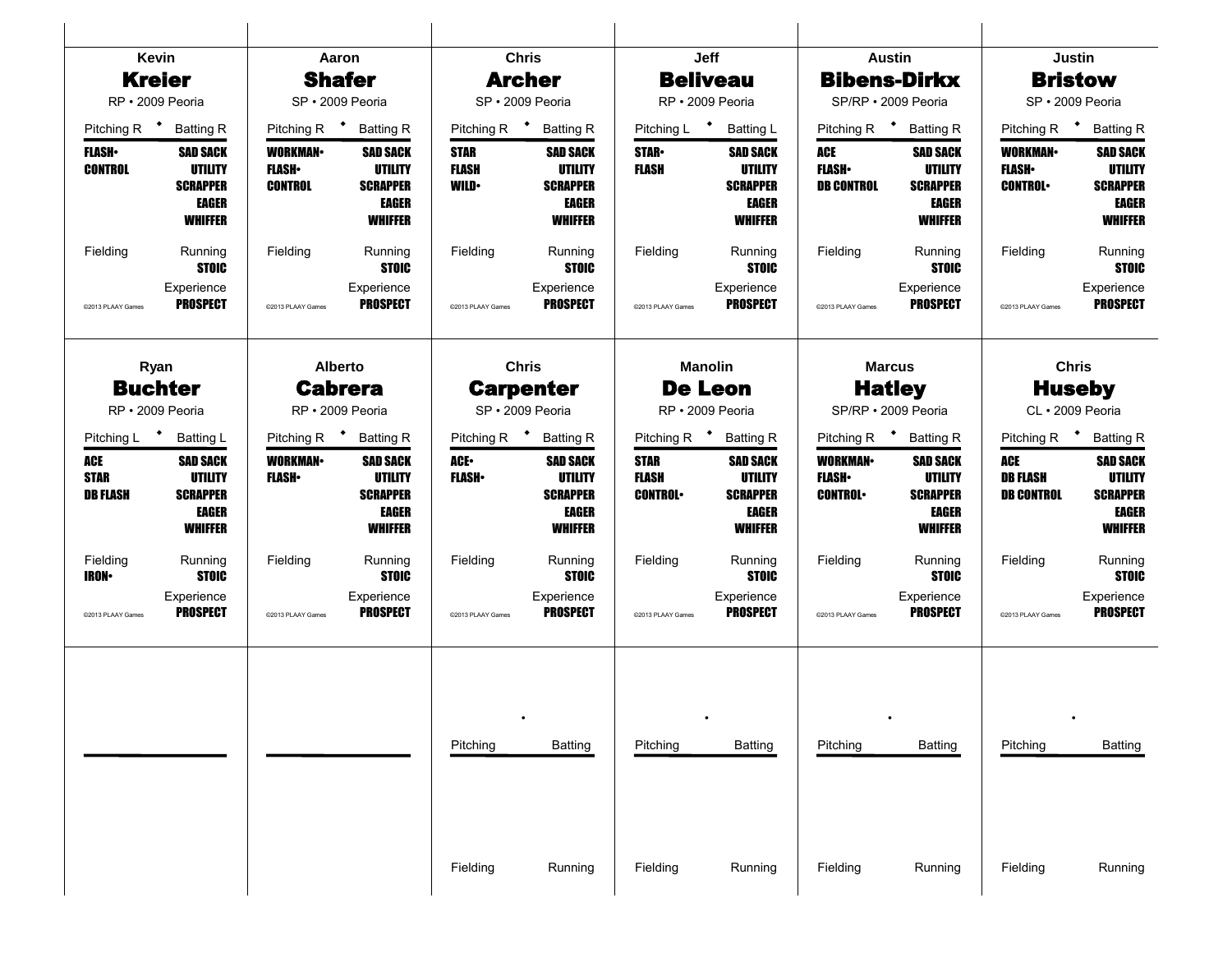| Jarred                                                                                              | <b>Domnit</b>                                                                             | <b>Matt</b>                                                                                                | Alex                                                                                                       | Paul                                                                                        | <b>Charles</b>                                                                            |
|-----------------------------------------------------------------------------------------------------|-------------------------------------------------------------------------------------------|------------------------------------------------------------------------------------------------------------|------------------------------------------------------------------------------------------------------------|---------------------------------------------------------------------------------------------|-------------------------------------------------------------------------------------------|
| <b>Bogany</b>                                                                                       | <b>Bolivar</b>                                                                            | <b>Carpenter</b>                                                                                           | <b>Castellanos</b>                                                                                         | <b>Cruz</b>                                                                                 | <b>Cutler</b>                                                                             |
| OF • 2009 Quad Cities                                                                               | SS · 2009 Quad Cities                                                                     | 3B · 2009 Quad Cities                                                                                      | 2B/3B · 2009 Quad Cities                                                                                   | OF . 2009 Quad Cities                                                                       | C · 2009 Quad Cities                                                                      |
| <b>Batting R</b>                                                                                    | * Batting R                                                                               | <b>Batting L</b>                                                                                           | ٠<br><b>Batting R</b>                                                                                      | <b>Batting L</b>                                                                            | ٠<br><b>Batting L</b>                                                                     |
| <b>•SCRAPPER</b><br><b>WHIFFER</b>                                                                  | UTILITY<br><b>•EAGER</b><br><b>WHIFFER</b>                                                | <b>HERO</b><br><b>SCRAPPER</b><br><b>•PATIENT</b>                                                          | <b>•HERO</b><br><b>•EAGER</b><br><b>WHIFFER</b>                                                            | <b>-SCRAPPER</b>                                                                            | <b>HERO</b><br><b>-CHAMPION</b>                                                           |
| Fielding<br>Running<br><b>•ACTIVE</b><br>IRON<br>Experience<br><b>PROSPECT</b><br>@2013 PLAAY Games | Fielding<br>Running<br><b>IRON</b><br>Experience<br><b>PROSPECT</b><br>@2013 PLAAY Games  | Fielding<br>Running<br>Experience<br><b>PROSPECT</b><br>@2013 PLAAY Games                                  | Fielding<br>Running<br><b>IRON</b><br><b>•ACTIVE</b><br>Experience<br><b>PROSPECT</b><br>@2013 PLAAY Games | Fielding<br>Running<br>Experience<br><b>PROSPECT</b><br>@2013 PLAAY Games                   | Fielding<br>Running<br><b>STOIC</b><br>Experience<br><b>PROSPECT</b><br>@2013 PLAAY Games |
| Jon                                                                                                 | Roberto                                                                                   | Jose                                                                                                       | <b>Brett</b>                                                                                               | <b>Travis</b><br><b>Mitchell</b>                                                            | Osvaldo<br><b>Morales</b>                                                                 |
| <b>Edwards</b><br>OF • 2009 Quad Cities                                                             | <b>Espinoza</b><br>C · 2009 Quad Cities                                                   | <b>Garcia</b><br>SS · 2009 Quad Cities                                                                     | <b>Lilley</b><br>2B/3B · 2009 Quad Cities                                                                  | OF . 2009 Quad Cities                                                                       | 1B · 2009 Quad Cities                                                                     |
| <b>Batting R</b>                                                                                    | <b>Batting R</b>                                                                          | <b>Batting R</b>                                                                                           | ٠<br><b>Batting L</b>                                                                                      | <b>Batting R</b>                                                                            | ٠<br><b>Batting R</b>                                                                     |
| <b>•SAD SACK</b><br><b>•HR KING</b><br><b>WHIFFER</b>                                               | UTILITY<br><b>SCRAPPER</b><br><b>•PATIENT</b><br><b>WHIFFER</b>                           | <b>·HERO</b><br><b>-SCRAPPER</b><br>EAGER<br><b>•WHIFFER</b>                                               | <b>·UTILITY</b><br><b>SCRAPPER</b><br>EAGER<br><b>WHIFFER</b>                                              | <b>SCRAPPER</b><br><b>EAGER</b><br><b>WHIFFER</b>                                           | UTILITY<br><b>•HR KING</b><br><b>WHIFFER</b>                                              |
| Fielding<br>Running<br><b>STOIC</b><br>Experience<br><b>PROSPECT</b><br>@2013 PLAAY Games           | Fielding<br>Running<br><b>STOIC</b><br>Experience<br><b>PROSPECT</b><br>@2013 PLAAY Games | Fielding<br>Running<br><b>•ACTIVE</b><br><b>IRON</b><br>Experience<br><b>PROSPECT</b><br>@2013 PLAAY Games | Fielding<br>Running<br><b>STOIC</b><br>Experience<br><b>PROSPECT</b><br>@2013 PLAAY Games                  | Fielding<br>Running<br><b>•ACTIVE</b><br>Experience<br><b>PROSPECT</b><br>@2013 PLAAY Games | Fielding<br>Running<br><b>STOIC</b><br>Experience<br><b>PROSPECT</b><br>@2013 PLAAY Games |
| <b>Frederick</b><br><b>Parejo</b><br>OF • 2009 Quad Cities                                          | Richard<br><b>Racobaldo</b><br>3B · 2009 Quad Cities                                      | Ryde<br><b>Rodriguez</b><br>OF . 2009 Quad Cities                                                          | <b>Xavier</b><br><b>Scruggs</b><br>1B · 2009 Quad Cities                                                   | Jason<br><b>Stidham</b><br>2B · 2009 Quad Cities                                            | <b>Niko</b><br><b>Vasquez</b><br>SS · 2009 Quad Cities                                    |
| Batting R                                                                                           | <b>Batting R</b>                                                                          | Batting R                                                                                                  | Batting R                                                                                                  | Batting L                                                                                   | <b>Batting R</b>                                                                          |
| <b>•UTILITY</b><br><b>-SCRAPPER</b><br><b>-WHIFFER</b>                                              | <b>-UTILITY</b><br><b>-WHIFFER</b>                                                        | <b>•UTILITY</b><br><b>-SCRAPPER</b><br>EAGER<br><b>WHIFFER</b>                                             | <b>HERO</b><br><b>-SLUGGER</b><br><b>•HR KING</b><br><b>PATIENT</b><br><b>WHIFFER</b>                      | ∙HERO<br><b>SCRAPPER</b><br><b>WHIFFER</b>                                                  | <b>•SAD SACK</b><br><b>SCRAPPER</b><br>EAGER<br><b>WHIFFER</b>                            |
| Fielding<br>Running<br><b>STOIC</b>                                                                 | Fielding<br>Running                                                                       | Fielding<br>Running                                                                                        | Fielding<br>Running                                                                                        | Fielding<br>Running<br><b>-STOIC</b>                                                        | Fielding<br>Running<br><b>STOIC</b><br><b>IRON</b>                                        |
| Experience<br><b>PROSPECT</b><br>@2013 PLAAY Games                                                  | Experience<br><b>PROSPECT</b><br>@2013 PLAAY Games                                        | Experience<br><b>PROSPECT</b><br>@2013 PLAAY Games                                                         | Experience<br><b>PROSPECT</b><br>@2013 PLAAY Games                                                         | Experience<br><b>PROSPECT</b><br>@2013 PLAAY Games                                          | Experience<br><b>PROSPECT</b><br>@2013 PLAAY Games                                        |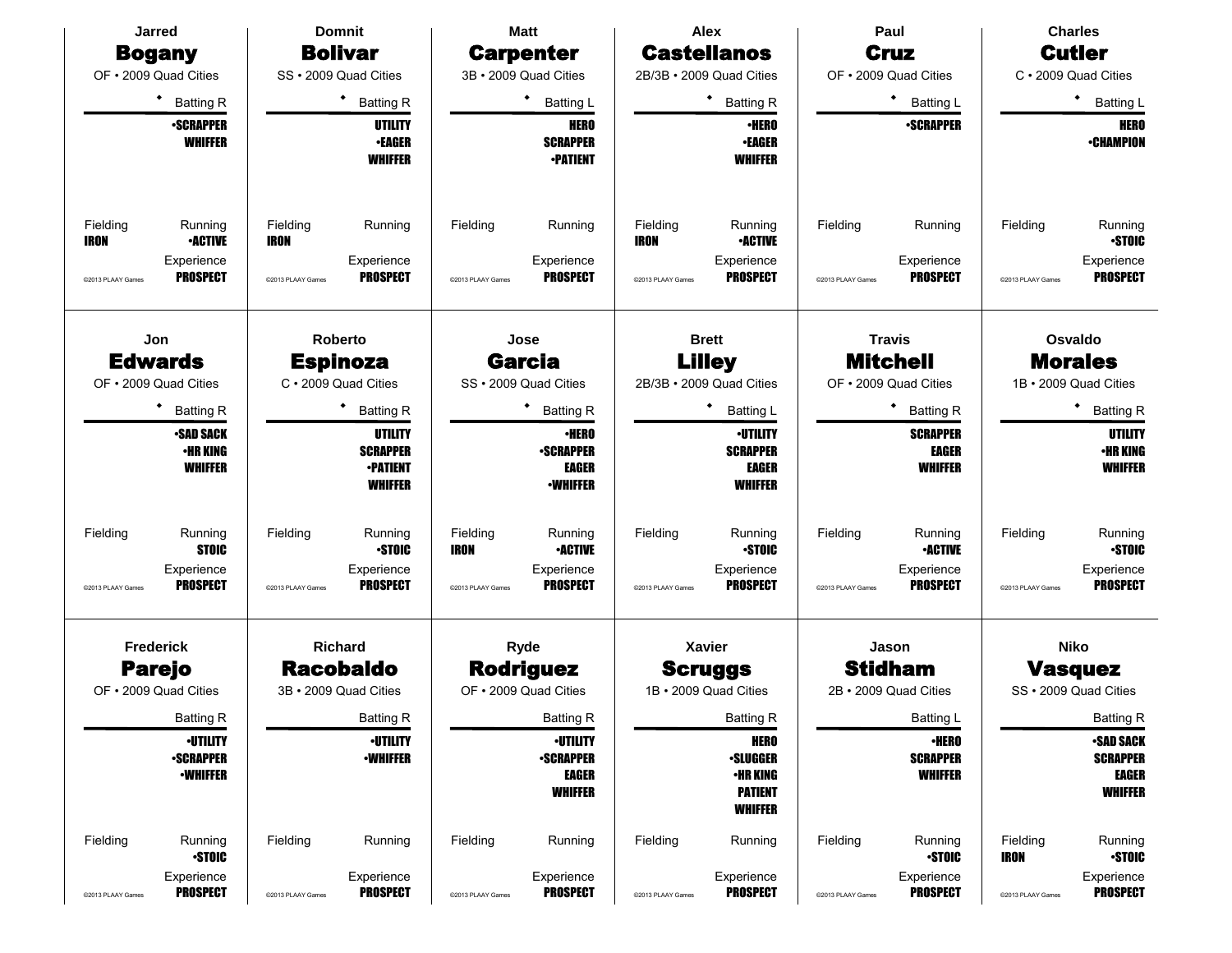|                                                 | Kevin                                                                                  |                                                                                                                                                                                 | Adam                                                                                   |                                               | Hector                                                                   |                                                                               | <b>David</b>                                                                           |                                                                                   | Gary                                                                            |                                                        | Ramon                                                                                  |
|-------------------------------------------------|----------------------------------------------------------------------------------------|---------------------------------------------------------------------------------------------------------------------------------------------------------------------------------|----------------------------------------------------------------------------------------|-----------------------------------------------|--------------------------------------------------------------------------|-------------------------------------------------------------------------------|----------------------------------------------------------------------------------------|-----------------------------------------------------------------------------------|---------------------------------------------------------------------------------|--------------------------------------------------------|----------------------------------------------------------------------------------------|
|                                                 | <b>Thomas</b>                                                                          |                                                                                                                                                                                 | <b>Veres</b>                                                                           |                                               | <b>Cardenas</b>                                                          |                                                                               | <b>Carpenter</b>                                                                       |                                                                                   | <b>Daley</b>                                                                    |                                                        | <b>Delgado</b>                                                                         |
|                                                 | SP/RP · 2009 Quad Cities                                                               |                                                                                                                                                                                 | RP/SP · 2009 Quad Cities                                                               |                                               | SP/RP · 2009 Quad Cities                                                 |                                                                               | RP · 2009 Quad Cities                                                                  |                                                                                   | RP/SP · 2009 Quad Cities                                                        |                                                        | RP · 2009 Quad Cities                                                                  |
| Pitching R <sup>+</sup>                         | <b>Batting R</b>                                                                       | Pitching R <sup>+</sup>                                                                                                                                                         | <b>Batting R</b>                                                                       | Pitching L <sup>+</sup>                       | <b>Batting L</b>                                                         | Pitching R <sup>+</sup>                                                       | <b>Batting R</b>                                                                       | Pitching R <sup>+</sup>                                                           | <b>Batting R</b>                                                                | Pitching R $\bullet$                                   | <b>Batting R</b>                                                                       |
| <b>CONTROL</b>                                  | <b>SAD SACK</b><br><b>UTILITY</b><br><b>SCRAPPER</b><br><b>EAGER</b><br><b>WHIFFER</b> | <b>FLASH</b><br><b>SAD SACK</b><br><b>UTILITY</b><br><b>CONTROL</b><br><b>SCRAPPER</b><br><b>EAGER</b><br><b>WHIFFER</b><br>Fielding<br>Running<br><b>STOIC</b><br><b>IRON-</b> |                                                                                        | <b>STAR</b><br><b>FLASH</b><br><b>CONTROL</b> | <b>SAD SACK</b><br><b>UTILITY</b><br><b>SCRAPPER</b><br>EAGER<br>WHIFFER | <b>WORKMAN-</b><br><b>FLASH</b>                                               | <b>SAD SACK</b><br><b>UTILITY</b><br><b>SCRAPPER</b><br><b>EAGER</b><br><b>WHIFFER</b> | <b>STRUGGLER</b><br><b>WORKMAN</b><br>FLASH<br><b>WILD</b>                        | <b>SAD SACK</b><br><b>UTILITY</b><br><b>SCRAPPER</b><br>EAGER<br><b>WHIFFER</b> | <b>ACE</b><br><b>FLASH</b><br><b>CONTROL</b>           | <b>SAD SACK</b><br><b>UTILITY</b><br><b>SCRAPPER</b><br><b>EAGER</b><br><b>WHIFFER</b> |
| Fielding                                        | Running<br><b>STOIC</b>                                                                |                                                                                                                                                                                 |                                                                                        | Fielding                                      | Running<br><b>STOIC</b>                                                  | Fielding                                                                      | Running<br><b>STOIC</b>                                                                | Fielding                                                                          | Running<br><b>STOIC</b>                                                         | Fielding                                               | Running<br><b>STOIC</b>                                                                |
| @2013 PLAAY Games                               | Experience<br><b>PROSPECT</b>                                                          | @2013 PLAAY Games                                                                                                                                                               | Experience<br><b>PROSPECT</b>                                                          | @2013 PLAAY Games                             | Experience<br><b>PROSPECT</b>                                            | @2013 PLAAY Games                                                             | Experience<br><b>PROSPECT</b>                                                          | @2013 PLAAY Games                                                                 | Experience<br><b>PROSPECT</b>                                                   | @2013 PLAAY Games                                      | Experience<br><b>PROSPECT</b>                                                          |
|                                                 | <b>Matthew</b><br><b>Frevert</b>                                                       | <b>Scott</b><br><b>McGregor</b>                                                                                                                                                 |                                                                                        | <b>Arquimedes</b><br><b>Nieto</b>             |                                                                          | Joel<br><b>Pichardo</b>                                                       |                                                                                        | Jorge<br><b>Rondon</b>                                                            |                                                                                 | <b>Miguel</b><br><b>Tapia</b><br>RP · 2009 Quad Cities |                                                                                        |
|                                                 |                                                                                        | SP/RP . 2009 Quad Cities<br>RP • 2009 Quad Cities                                                                                                                               |                                                                                        | SP/RP · 2009 Quad Cities                      |                                                                          | RP · 2009 Quad Cities                                                         |                                                                                        | SP · 2009 Quad Cities                                                             |                                                                                 | Pitching R <sup>+</sup>                                |                                                                                        |
|                                                 | Pitching R <sup>+</sup> Batting R                                                      | Pitching R $\bullet$                                                                                                                                                            | <b>Batting R</b>                                                                       | Pitching R <sup>+</sup> Batting R             |                                                                          | Pitching R <sup>+</sup><br><b>Batting R</b><br><b>SAD SACK</b><br><b>STAR</b> |                                                                                        | Pitching R <sup>+</sup><br><b>Batting R</b><br><b>WORKMAN-</b><br><b>SAD SACK</b> |                                                                                 |                                                        | <b>Batting R</b>                                                                       |
| <b>ACE</b><br><b>DB FLASH</b><br><b>CONTROL</b> | <b>SAD SACK</b><br><b>UTILITY</b><br><b>SCRAPPER</b><br><b>EAGER</b><br><b>WHIFFER</b> | <b>STRUGGLER</b><br><b>FLASH</b><br><b>CONTROL</b>                                                                                                                              | <b>SAD SACK</b><br><b>UTILITY</b><br><b>SCRAPPER</b><br><b>EAGER</b><br><b>WHIFFER</b> | <b>FLASH</b><br><b>CONTROL</b>                | <b>SAD SACK</b><br><b>UTILITY</b><br><b>SCRAPPER</b><br>EAGER<br>WHIFFER | FLASH<br><b>CONTROL</b>                                                       | <b>UTILITY</b><br><b>SCRAPPER</b><br><b>EAGER</b><br><b>WHIFFER</b>                    | <b>FLASH</b> •<br><b>CONTROL</b>                                                  | <b>UTILITY</b><br><b>SCRAPPER</b><br>EAGER<br><b>WHIFFER</b>                    | <b>WORKMAN</b><br><b>FLASH</b> •                       | <b>SAD SACK</b><br>UTILITY<br><b>SCRAPPER</b><br><b>EAGER</b><br><b>WHIFFER</b>        |
| Fielding                                        | Running<br><b>STOIC</b>                                                                | Fielding                                                                                                                                                                        | Running<br><b>STOIC</b>                                                                | Fielding                                      | Running<br><b>STOIC</b>                                                  | Fielding                                                                      | Running<br><b>STOIC</b>                                                                | Fielding                                                                          | Running<br><b>STOIC</b>                                                         | Fielding<br><b>IRON</b>                                | Running<br><b>STOIC</b>                                                                |
| @2013 PLAAY Games                               | Experience<br><b>PROSPECT</b>                                                          | @2013 PLAAY Games                                                                                                                                                               | Experience<br><b>PROSPECT</b>                                                          | @2013 PLAAY Games                             | Experience<br><b>PROSPECT</b>                                            | @2013 PLAAY Games                                                             | Experience<br><b>PROSPECT</b>                                                          | @2013 PLAAY Games                                                                 | Experience<br><b>PROSPECT</b>                                                   | @2013 PLAAY Games                                      | Experience<br><b>PROSPECT</b>                                                          |
|                                                 |                                                                                        |                                                                                                                                                                                 |                                                                                        | Pitching                                      | <b>Batting</b>                                                           | Pitching                                                                      | <b>Batting</b>                                                                         | Pitching                                                                          | <b>Batting</b>                                                                  | Pitching                                               | <b>Batting</b>                                                                         |
|                                                 |                                                                                        |                                                                                                                                                                                 |                                                                                        | Fielding                                      | Running                                                                  | Fielding                                                                      | Running                                                                                | Fielding                                                                          | Running                                                                         | Fielding                                               | Running                                                                                |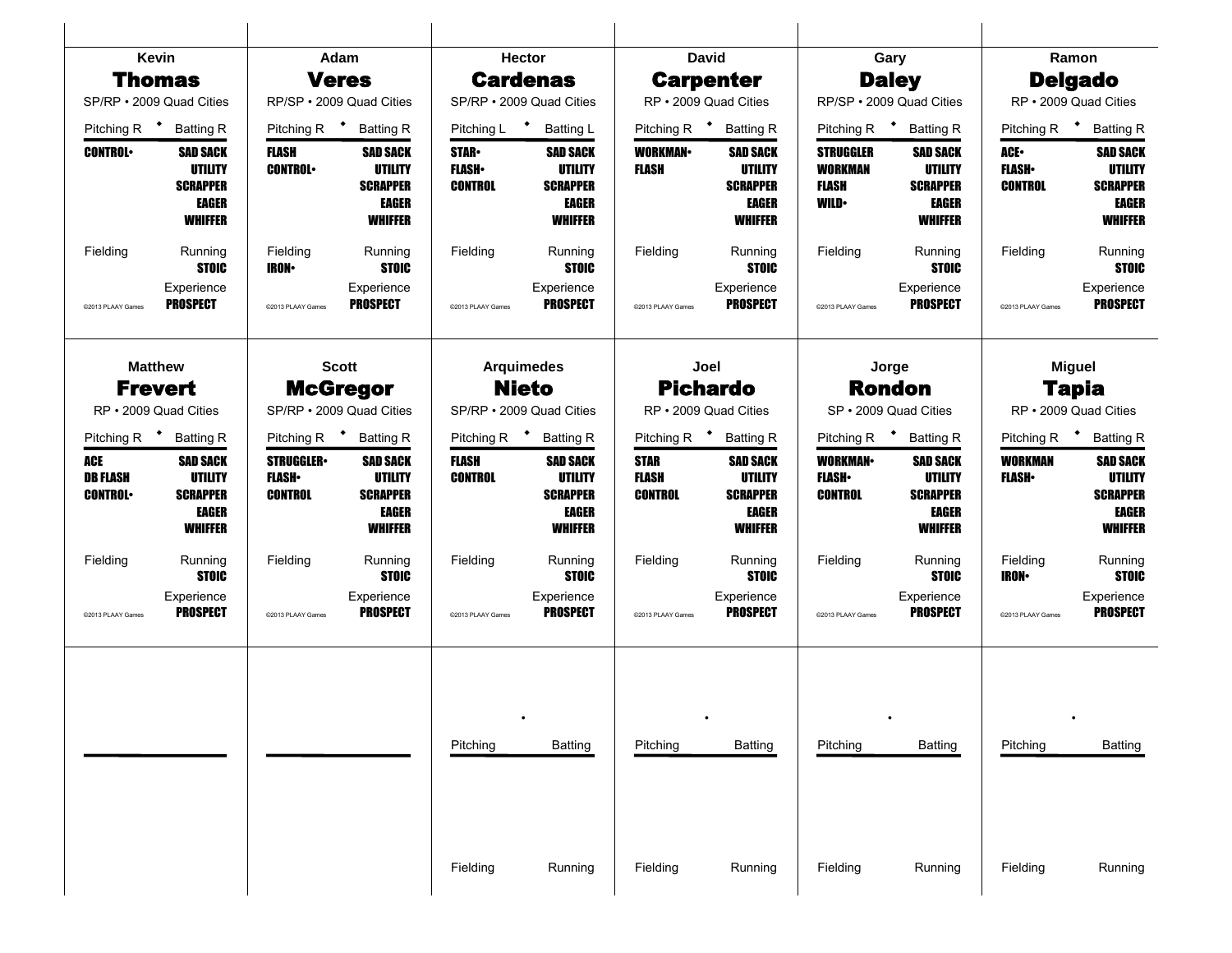|                         | <b>Isaias</b>                                                        |                                                                                                               | Clayton                                                                                  |                   | <b>Chris</b>                                                           |                                                                         | <b>Alberto</b>                                     |                                                      | <b>Brendan</b>                                                           |                                                 | Jake                                                   |
|-------------------------|----------------------------------------------------------------------|---------------------------------------------------------------------------------------------------------------|------------------------------------------------------------------------------------------|-------------------|------------------------------------------------------------------------|-------------------------------------------------------------------------|----------------------------------------------------|------------------------------------------------------|--------------------------------------------------------------------------|-------------------------------------------------|--------------------------------------------------------|
|                         | <b>Asencio</b>                                                       |                                                                                                               | <b>Conner</b>                                                                            |                   | <b>Davis</b>                                                           |                                                                         | <b>Diaz</b>                                        |                                                      | <b>Duffy</b>                                                             |                                                 | <b>Elmore</b>                                          |
|                         | OF . 2009 South Bend                                                 |                                                                                                               | 1B · 2009 South Bend                                                                     |                   | C · 2009 South Bend                                                    |                                                                         | OF . 2009 South Bend                               |                                                      | OF . 2009 South Bend                                                     |                                                 | 2B · 2009 South Bend                                   |
|                         | $\bullet$<br><b>Batting R</b>                                        |                                                                                                               | $\bullet$<br><b>Batting R</b>                                                            |                   | $\bullet$<br><b>Batting R</b>                                          |                                                                         | ٠<br><b>Batting R</b>                              |                                                      | ٠<br>Batting L                                                           |                                                 | ٠<br><b>Batting R</b>                                  |
|                         | <b>UTILITY</b><br><b>•SCRAPPER</b><br><b>EAGER</b><br><b>WHIFFER</b> |                                                                                                               | UTILITY<br><b>-SCRAPPER</b><br><b>EAGER</b><br><b>WHIFFER</b>                            |                   | <b>-SAD SACK</b><br><b>·UTILITY</b><br><b>•EAGER</b><br><b>WHIFFER</b> |                                                                         | <b>·UTILITY</b><br><b>•EAGER</b><br><b>WHIFFER</b> |                                                      | <b>•CHAMPION</b><br><b>SCRAPPER</b><br><b>•PATIENT</b><br><b>WHIFFER</b> |                                                 | <b>-SCRAPPER</b><br><b>-PATIENT</b><br><b>-WHIFFER</b> |
| Fielding                | Running                                                              | Fielding                                                                                                      | Running                                                                                  | Fielding          | Running                                                                | Fielding                                                                | Running<br><b>STOIC</b>                            | Fielding                                             | Running<br><b>•ACTIVE</b>                                                | Fielding                                        | Running                                                |
| @2013 PLAAY Games       | Experience<br><b>PROSPECT</b>                                        | @2013 PLAAY Games                                                                                             | Experience<br><b>PROSPECT</b>                                                            | @2013 PLAAY Games | Experience<br><b>PROSPECT</b>                                          | @2013 PLAAY Games                                                       | Experience<br><b>PROSPECT</b>                      | @2013 PLAAY Games                                    | Experience<br><b>PROSPECT</b>                                            | @2013 PLAAY Games                               | Experience<br><b>PROSPECT</b>                          |
|                         | <b>Victor</b><br><b>Estevez</b><br>MI/3B · 2009 South Bend           | <b>Nelson</b><br><b>Marc</b><br><b>Krauss</b><br><b>Gomez</b><br>1B · 2009 South Bend<br>OF . 2009 South Bend |                                                                                          |                   |                                                                        | Alfredo<br><b>Marte</b><br>OF . 2009 South Bend                         |                                                    | <b>Rey</b><br><b>Navarro</b><br>SS · 2009 South Bend |                                                                          | Justin<br><b>Parker</b><br>3B · 2009 South Bend |                                                        |
|                         | ٠<br><b>Batting R</b>                                                |                                                                                                               | ٠<br><b>Batting R</b>                                                                    | Batting L         |                                                                        |                                                                         | ٠                                                  |                                                      | ٠<br><b>Batting B</b>                                                    |                                                 | <b>Batting R</b>                                       |
|                         | <b>•HERO</b><br><b>-SCRAPPER</b><br><b>•EAGER</b><br><b>WHIFFER</b>  |                                                                                                               | <b>UTILITY</b><br><b>-SCRAPPER</b><br><b>•EAGER</b><br><b>WHIFFER</b>                    |                   | <b>•CHAMPION</b><br><b>•WHIFFER</b>                                    | <b>Batting R</b><br><b>-SCRAPPER</b><br><b>EAGER</b><br><b>•WHIFFER</b> |                                                    |                                                      | <b>•HERO</b><br><b>SCRAPPER</b><br><b>EAGER</b><br><b>•WHIFFER</b>       |                                                 | <b>-SCRAPPER</b><br><b>-PATIENT</b><br><b>WHIFFER</b>  |
| Fielding                | Running                                                              | Fielding                                                                                                      | Running<br><b>STOIC</b>                                                                  | Fielding          | Running<br><b>STOIC</b>                                                | Fielding                                                                | Running                                            | Fielding<br><b>IRON</b>                              | Running                                                                  | Fielding<br><b>IRON</b>                         | Running<br><b>STOIC</b>                                |
| @2013 PLAAY Games       | Experience<br><b>PROSPECT</b>                                        | @2013 PLAAY Games                                                                                             | Experience<br><b>PROSPECT</b>                                                            | @2013 PLAAY Games | Experience<br><b>PROSPECT</b>                                          | @2013 PLAAY Games                                                       | Experience<br><b>PROSPECT</b>                      | @2013 PLAAY Games                                    | Experience<br><b>PROSPECT</b>                                            | @2013 PLAAY Games                               | Experience<br><b>PROSPECT</b>                          |
|                         | <b>Rossmel</b><br><b>Perez</b><br>C · 2009 South Bend                |                                                                                                               | A.J.<br><b>Pollock</b><br>OF . 2009 South Bend                                           |                   | Ramon<br><b>Ramirez</b><br>1B · 2009 South Bend                        |                                                                         |                                                    |                                                      |                                                                          |                                                 |                                                        |
|                         | Batting L<br><b>•HERO</b><br><b>SCRAPPER</b><br>$-$ GOOD EYE         |                                                                                                               | <b>Batting R</b><br><b>•HERO</b><br><b>•SCRAPPER</b><br><b>•EAGER</b><br><b>-WHIFFER</b> |                   | Batting L<br><b>-UTILITY</b><br><b>SCRAPPER</b><br><b>WHIFFER</b>      |                                                                         | Batting                                            |                                                      | Batting                                                                  |                                                 | <b>Batting</b>                                         |
| Fielding<br><b>IRON</b> | Running<br><b>STOIC</b>                                              | Fielding                                                                                                      | Running                                                                                  | Fielding          | Running<br><b>STOIC</b>                                                | Fielding                                                                | Running                                            | Fielding                                             | Running                                                                  | Fielding                                        | Running                                                |
| @2013 PLAAY Games       | Experience<br><b>PROSPECT</b>                                        | @2013 PLAAY Games                                                                                             | Experience<br><b>PROSPECT</b>                                                            | @2013 PLAAY Games | Experience<br><b>PROSPECT</b>                                          | @2013 PLAAY Games                                                       | Experience                                         | @2013 PLAAY Games                                    | Experience                                                               | @2013 PLAAY Games                               | Experience                                             |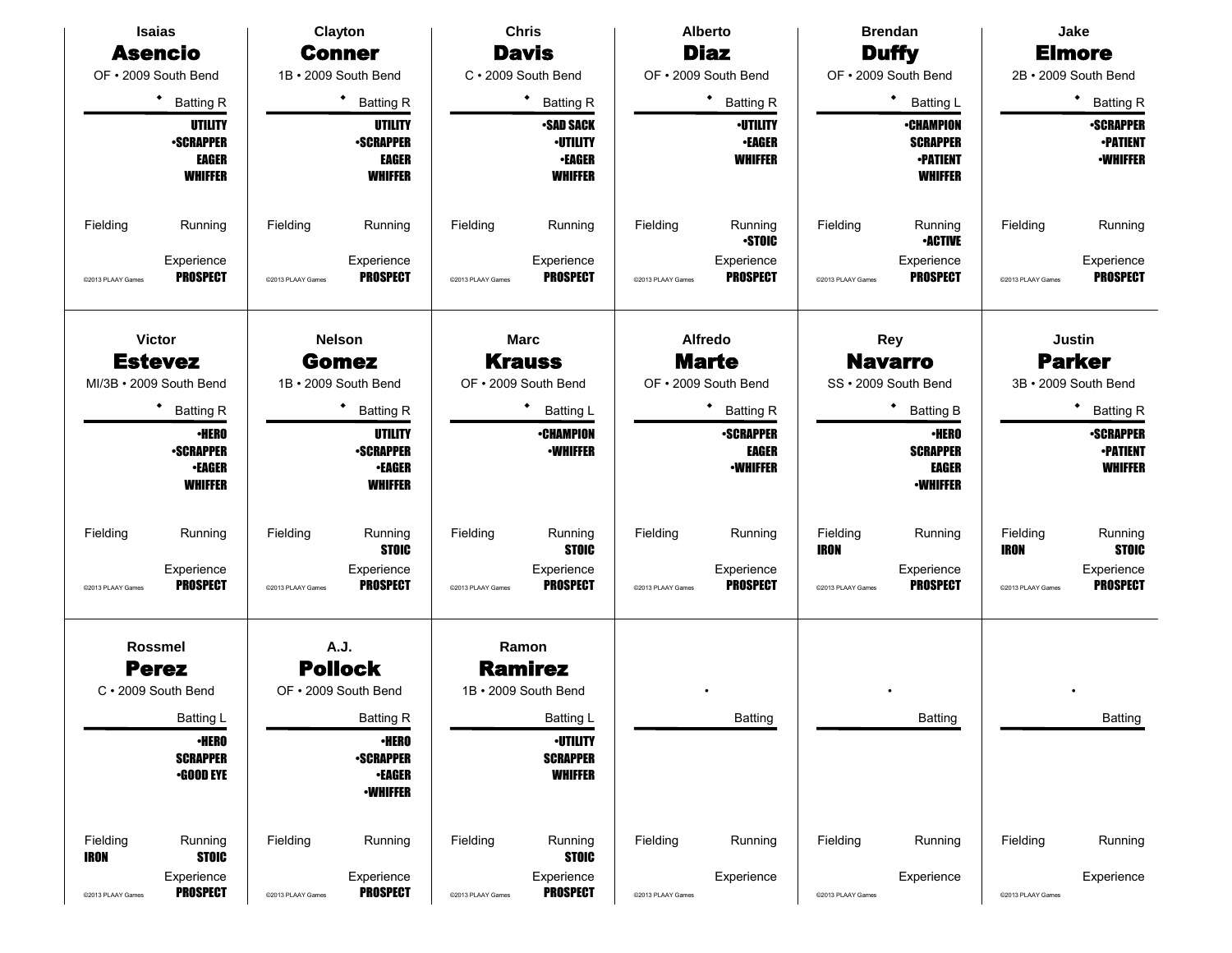|                                        | <b>Bryan</b>                                                                           |                                                   | <b>Bayron</b>                                                                                                                                 |                                | Ryan                                                                                   |                                                      | <b>T.J.</b>                                                                            |                                                 | Justin                                                                   |                                                     | Jordan                                                                                 |
|----------------------------------------|----------------------------------------------------------------------------------------|---------------------------------------------------|-----------------------------------------------------------------------------------------------------------------------------------------------|--------------------------------|----------------------------------------------------------------------------------------|------------------------------------------------------|----------------------------------------------------------------------------------------|-------------------------------------------------|--------------------------------------------------------------------------|-----------------------------------------------------|----------------------------------------------------------------------------------------|
|                                        | <b>Woodall</b>                                                                         |                                                   | <b>Zepeda</b>                                                                                                                                 |                                | <b>Cook</b>                                                                            |                                                      | <b>Hose</b>                                                                            |                                                 | <b>Mace</b>                                                              |                                                     | <b>Meaker</b>                                                                          |
|                                        | RP · 2009 South Bend                                                                   |                                                   | RP · 2009 South Bend                                                                                                                          |                                | SP · 2009 South Bend                                                                   |                                                      | RP · 2009 South Bend                                                                   |                                                 | CL · 2009 South Bend                                                     |                                                     | RP · 2009 South Bend                                                                   |
|                                        | Pitching R <sup>+</sup> Batting R                                                      | Pitching L <sup>+</sup>                           | <b>Batting L</b>                                                                                                                              | Pitching R <sup>+</sup>        | <b>Batting R</b>                                                                       |                                                      | Pitching R <sup>+</sup> Batting R                                                      | Pitching R <sup>+</sup>                         | <b>Batting R</b>                                                         | Pitching R <sup>+</sup>                             | <b>Batting R</b>                                                                       |
| STAR<br><b>FLASH</b><br><b>CONTROL</b> | <b>SAD SACK</b><br><b>UTILITY</b><br><b>SCRAPPER</b><br>EAGER<br><b>WHIFFER</b>        | <b>WORKMAN</b><br><b>FLASH</b><br><b>CONTROL</b>  | <b>SAD SACK</b><br><b>UTILITY</b><br><b>SCRAPPER</b><br><b>EAGER</b><br><b>WHIFFER</b><br>Fielding<br>Running<br><b>STOIC</b><br><b>IRON-</b> |                                | <b>SAD SACK</b><br><b>UTILITY</b><br><b>SCRAPPER</b><br><b>EAGER</b><br><b>WHIFFER</b> | ACE<br><b>STAR</b><br><b>FLASH</b><br><b>CONTROL</b> | <b>SAD SACK</b><br><b>UTILITY</b><br><b>SCRAPPER</b><br>EAGER<br><b>WHIFFER</b>        | ACE<br><b>FLASH</b><br><b>CONTROL</b>           | SAD SACK<br><b>UTILITY</b><br><b>SCRAPPER</b><br>EAGER<br><b>WHIFFER</b> | <b>STRUGGLER</b><br><b>FLASH</b><br><b>WILD</b>     | <b>SAD SACK</b><br><b>UTILITY</b><br><b>SCRAPPER</b><br><b>EAGER</b><br><b>WHIFFER</b> |
| Fielding                               | Running<br><b>STOIC</b>                                                                |                                                   |                                                                                                                                               | Fielding                       | Running<br><b>STOIC</b>                                                                | Fielding                                             | Running<br><b>STOIC</b>                                                                | Fielding                                        | Running<br><b>STOIC</b>                                                  | Fielding                                            | Running<br><b>STOIC</b>                                                                |
| @2013 PLAAY Games                      | Experience<br><b>PROSPECT</b>                                                          | @2013 PLAAY Games                                 | Experience<br><b>PROSPECT</b>                                                                                                                 | @2013 PLAAY Games              | Experience<br><b>PROSPECT</b>                                                          | @2013 PLAAY Games                                    | Experience<br><b>PROSPECT</b>                                                          | @2013 PLAAY Games                               | Experience<br><b>PROSPECT</b>                                            | @2013 PLAAY Games                                   | Experience<br><b>PROSPECT</b>                                                          |
|                                        | Wade                                                                                   |                                                   | <b>Brett</b>                                                                                                                                  |                                | Sean                                                                                   |                                                      | Randy                                                                                  |                                                 | <b>Taylor</b>                                                            |                                                     | <b>Daniel</b>                                                                          |
|                                        | <b>Miley</b><br>SP · 2009 South Bend                                                   |                                                   | <b>Moorhouse</b><br>SP · 2009 South Bend                                                                                                      |                                | <b>Morgan</b><br>RP/SP · 2009 South Bend                                               |                                                      | <b>Rodriguez</b><br>SP · 2009 South Bend                                               |                                                 | <b>Sinclair</b><br>SP/RP · 2009 South Bend                               |                                                     | <b>Vasquez</b><br>RP · 2009 South Bend                                                 |
|                                        | Pitching L <sup>+</sup> Batting L                                                      |                                                   | Pitching R $\bullet$<br><b>Batting R</b>                                                                                                      |                                | Pitching R <sup>+</sup> Batting R                                                      |                                                      | Pitching R <sup>+</sup> Batting R                                                      |                                                 | Pitching L <sup>+</sup><br><b>Batting L</b>                              |                                                     | Pitching R $\bullet$<br><b>Batting R</b>                                               |
| <b>FLASH</b><br><b>CONTROL</b>         | <b>SAD SACK</b><br><b>UTILITY</b><br><b>SCRAPPER</b><br><b>EAGER</b><br><b>WHIFFER</b> | <b>WORKMAN-</b><br><b>FLASH</b><br><b>CONTROL</b> | <b>SAD SACK</b><br><b>UTILITY</b><br><b>SCRAPPER</b><br><b>EAGER</b><br><b>WHIFFER</b>                                                        | <b>FLASH</b><br><b>CONTROL</b> | <b>SAD SACK</b><br><b>UTILITY</b><br><b>SCRAPPER</b><br><b>EAGER</b><br><b>WHIFFER</b> | <b>STRUGGLER</b><br><b>CONTROL</b>                   | <b>SAD SACK</b><br><b>UTILITY</b><br><b>SCRAPPER</b><br><b>EAGER</b><br><b>WHIFFER</b> | <b>STAR</b><br><b>FLASH</b> •<br><b>CONTROL</b> | <b>SAD SACK</b><br>UTILITY<br><b>SCRAPPER</b><br>EAGER<br><b>WHIFFER</b> | <b>WORKMAN-</b><br><b>FLASH</b> •<br><b>CONTROL</b> | <b>SAD SACK</b><br>UTILITY<br><b>SCRAPPER</b><br><b>EAGER</b><br><b>WHIFFER</b>        |
| Fielding                               | Running<br><b>STOIC</b>                                                                | Fielding                                          | Running<br><b>STOIC</b>                                                                                                                       | Fielding                       | Running<br><b>STOIC</b>                                                                | Fielding                                             | Running<br><b>STOIC</b>                                                                | Fielding                                        | Running<br><b>STOIC</b>                                                  | Fielding                                            | Running<br><b>STOIC</b>                                                                |
| @2013 PLAAY Games                      | Experience<br><b>PROSPECT</b>                                                          | @2013 PLAAY Games                                 | Experience<br><b>PROSPECT</b>                                                                                                                 | @2013 PLAAY Games              | Experience<br><b>PROSPECT</b>                                                          | @2013 PLAAY Games                                    | Experience<br><b>PROSPECT</b>                                                          | @2013 PLAAY Games                               | Experience<br><b>PROSPECT</b>                                            | @2013 PLAAY Games                                   | Experience<br><b>PROSPECT</b>                                                          |
|                                        |                                                                                        |                                                   |                                                                                                                                               | Pitching                       | <b>Batting</b>                                                                         | Pitching                                             | <b>Batting</b>                                                                         | Pitching                                        | <b>Batting</b>                                                           | Pitching                                            | <b>Batting</b>                                                                         |
|                                        |                                                                                        |                                                   |                                                                                                                                               | Fielding                       | Running                                                                                | Fielding                                             | Running                                                                                | Fielding                                        | Running                                                                  | Fielding                                            | Running                                                                                |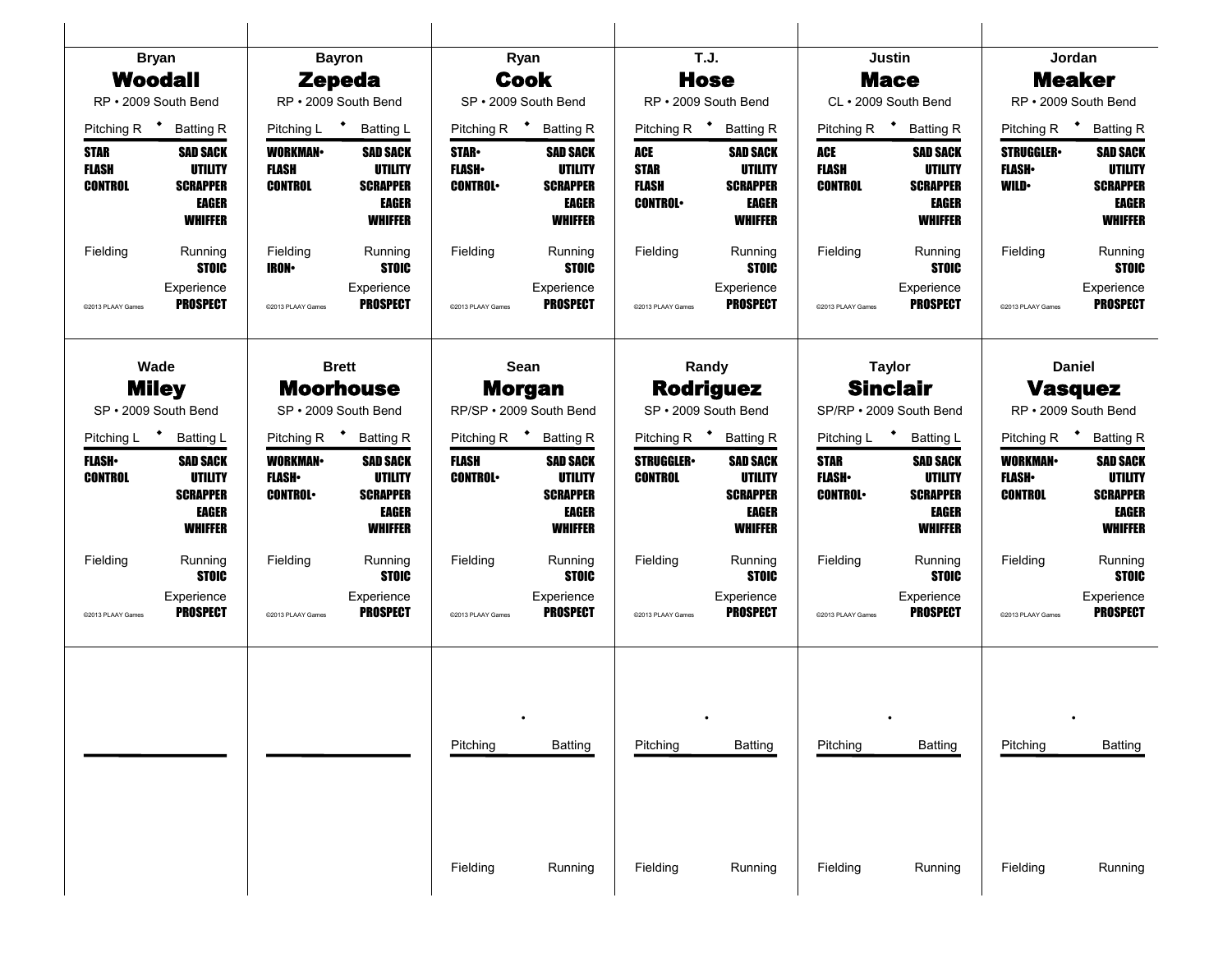|                         | John                                                                   |                   | <b>Chris</b>                                          |                         | Jose                                                                    |                         | <b>Cutter</b>                                                          |                   | Peter                                                                   |                   | Corey                                                                 |
|-------------------------|------------------------------------------------------------------------|-------------------|-------------------------------------------------------|-------------------------|-------------------------------------------------------------------------|-------------------------|------------------------------------------------------------------------|-------------------|-------------------------------------------------------------------------|-------------------|-----------------------------------------------------------------------|
|                         | <b>Delaney</b>                                                         |                   | <b>Dennis</b>                                         |                         | <b>Duran</b>                                                            |                         | <b>Dykstra</b>                                                         |                   | <b>Fatse</b>                                                            |                   | <b>Kemp</b>                                                           |
|                         | 3B · 2009 Wisconsin                                                    |                   | OF . 2009 Wisconsin                                   |                         | 3B/2B · 2009 Wisconsin                                                  |                         | OF · 2009 Wisconsin                                                    |                   | OF • 2009 Wisconsin                                                     |                   | C/1B · 2009 Wisconsin                                                 |
|                         | ٠<br><b>Batting R</b>                                                  |                   | $\bullet$<br><b>Batting L</b>                         |                         | ٠<br><b>Batting R</b>                                                   |                         | ٠<br><b>Batting R</b>                                                  |                   | $\bullet$<br><b>Batting L</b>                                           |                   | ٠<br><b>Batting R</b>                                                 |
|                         | <b>UTILITY</b><br><b>SCRAPPER</b><br><b>•PATIENT</b><br><b>WHIFFER</b> |                   | <b>•CHAMPION</b><br><b>•PATIENT</b><br><b>WHIFFER</b> |                         | <b>·UTILITY</b><br><b>SCRAPPER</b><br><b>WHIFFER</b>                    |                         | <b>UTILITY</b><br><b>•SCRAPPER</b><br><b>WHIFFER</b>                   |                   | <b>-UTILITY</b><br><b>SCRAPPER</b><br><b>•PATIENT</b><br><b>WHIFFER</b> |                   | <b>HERO</b><br><b>-SCRAPPER</b><br><b>-PATIENT</b><br><b>-WHIFFER</b> |
| Fielding<br><b>IRON</b> | Running                                                                | Fielding          | Running                                               | Fielding<br><b>IRON</b> | Running                                                                 | Fielding                | Running<br><b>•ACTIVE</b>                                              | Fielding          | Running                                                                 | Fielding          | Running<br><b>STOIC</b>                                               |
| @2013 PLAAY Games       | Experience<br><b>PROSPECT</b>                                          | @2013 PLAAY Games | Experience<br><b>PROSPECT</b>                         | @2013 PLAAY Games       | Experience<br><b>PROSPECT</b>                                           | @2013 PLAAY Games       | Experience<br><b>PROSPECT</b>                                          | @2013 PLAAY Games | Experience<br><b>PROSPECT</b>                                           | @2013 PLAAY Games | Experience<br><b>PROSPECT</b>                                         |
|                         | <b>Brock</b><br>Kjeldgaard<br>1B · 2009 Wisconsin                      |                   | <b>Brett</b><br>Lawrie<br>2B · 2009 Wisconsin         |                         | <b>Michael</b><br><b>Marseco</b><br>SS · 2009 Wisconsin                 |                         | Sean<br><b>McCraw</b><br>C · 2009 Wisconsin                            |                   | <b>Derrick</b><br><b>McPhearson</b><br>OF · 2009 Wisconsin              |                   | Erik<br><b>Miller</b><br>OF · 2009 Wisconsin                          |
|                         | <b>Batting R</b>                                                       |                   | <b>Batting R</b>                                      |                         | ٠<br><b>Batting L</b>                                                   |                         | <b>Batting L</b>                                                       |                   | ٠<br><b>Batting R</b>                                                   |                   | <b>Batting R</b>                                                      |
|                         | <b>-SLUGGER</b><br><b>WHIFFER</b>                                      |                   | <b>•HERO</b><br><b>•HR KING</b><br><b>-WHIFFER</b>    |                         | <b>-SAD SACK</b><br><b>SCRAPPER</b><br><b>•EAGER</b><br><b>•WHIFFER</b> |                         | <b>UTILITY</b><br><b>SCRAPPER</b><br><b>-PATIENT</b><br><b>WHIFFER</b> |                   | <b>•SAD SACK</b><br>UTILITY<br><b>SCRAPPER</b><br><b>WHIFFER</b>        |                   | <b>-SCRAPPER</b><br><b>•EAGER</b><br><b>WHIFFER</b>                   |
| Fielding                | Running                                                                | Fielding          | Running<br><b>•ACTIVE</b>                             | Fielding                | Running                                                                 | Fielding<br><b>IRON</b> | Running<br><b>STOIC</b>                                                | Fielding          | Running<br><b>-ACTIVE</b>                                               | Fielding          | Running<br><b>-ACTIVE</b>                                             |
| @2013 PLAAY Games       | Experience<br><b>PROSPECT</b>                                          | @2013 PLAAY Games | Experience<br><b>PROSPECT</b>                         | @2013 PLAAY Games       | Experience<br><b>PROSPECT</b>                                           | @2013 PLAAY Games       | Experience<br><b>PROSPECT</b>                                          | @2013 PLAAY Games | Experience<br><b>PROSPECT</b>                                           | @2013 PLAAY Games | Experience<br><b>PROSPECT</b>                                         |
|                         | Josh<br><b>Prince</b>                                                  |                   | Juan<br><b>Sanchez</b>                                |                         | Edgar<br><b>Trejo</b>                                                   |                         | <b>Michael</b><br><b>Vass</b>                                          |                   |                                                                         |                   |                                                                       |
|                         | SS · 2009 Wisconsin                                                    |                   | 3B/SS · 2009 Wisconsin                                |                         | 1B · 2009 Wisconsin                                                     |                         | OF • 2009 Wisconsin                                                    |                   |                                                                         |                   |                                                                       |
|                         | <b>Batting R</b>                                                       |                   | <b>Batting R</b>                                      |                         | <b>Batting R</b>                                                        |                         | <b>Batting R</b>                                                       |                   | Batting                                                                 |                   | Batting                                                               |
|                         | <b>-UTILITY</b><br><b>-SCRAPPER</b><br><b>•WHIFFER</b>                 |                   | <b>SCRAPPER</b><br><b>•EAGER</b><br><b>WHIFFER</b>    |                         | <b>-SAD SACK</b><br><b>EAGER</b><br><b>WHIFFER</b>                      |                         | <b>-UTILITY</b><br><b>WHIFFER</b>                                      |                   |                                                                         |                   |                                                                       |
| Fielding                | Running<br><b>ACTIVE</b>                                               | Fielding          | Running                                               | Fielding                | Running<br><b>STOIC</b>                                                 | Fielding                | Running                                                                | Fielding          | Running                                                                 | Fielding          | Running                                                               |
| @2013 PLAAY Games       | Experience<br><b>PROSPECT</b>                                          | @2013 PLAAY Games | Experience<br><b>PROSPECT</b>                         | @2013 PLAAY Games       | Experience<br><b>PROSPECT</b>                                           | @2013 PLAAY Games       | Experience<br><b>PROSPECT</b>                                          | @2013 PLAAY Games | Experience                                                              | @2013 PLAAY Games | Experience                                                            |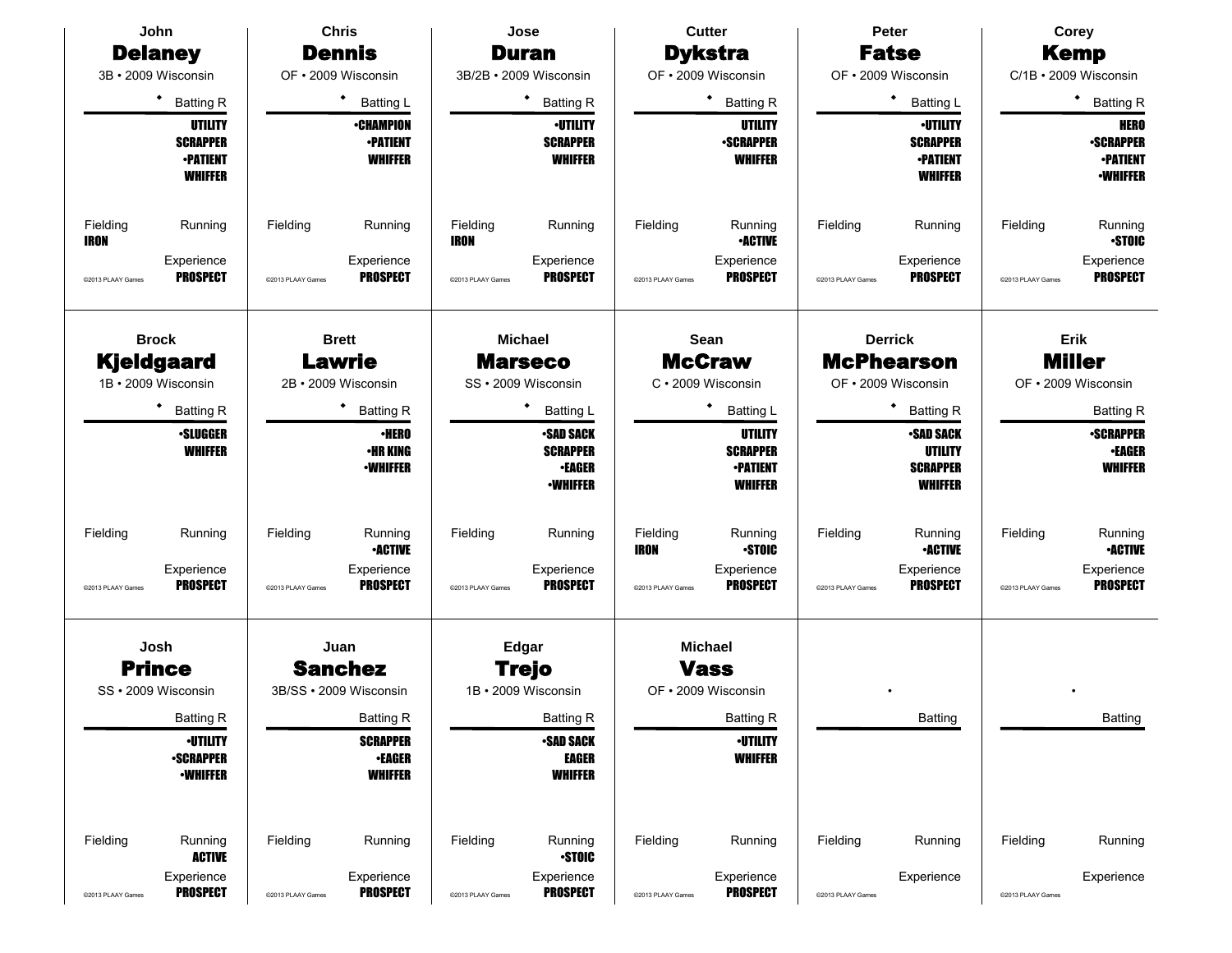|                                                    |                                                                                 |                                                 | <b>Trey</b>                                                                     | Evan                                     |                                                                                 |                                                      | Jim                                                                                    |                                | Dan                                                                             |                                                 | Dan                                                                             |
|----------------------------------------------------|---------------------------------------------------------------------------------|-------------------------------------------------|---------------------------------------------------------------------------------|------------------------------------------|---------------------------------------------------------------------------------|------------------------------------------------------|----------------------------------------------------------------------------------------|--------------------------------|---------------------------------------------------------------------------------|-------------------------------------------------|---------------------------------------------------------------------------------|
|                                                    |                                                                                 |                                                 | <b>Watten</b>                                                                   | <b>Frederickson</b>                      |                                                                                 |                                                      | <b>Henderson</b>                                                                       |                                | <b>Meadows</b>                                                                  |                                                 | <b>Merklinger</b>                                                               |
|                                                    |                                                                                 |                                                 | SP · 2009 Wisconsin                                                             | SP/RP · 2009 Wisconsin                   |                                                                                 |                                                      | CL · 2009 Wisconsin                                                                    |                                | RP/SP · 2009 Wisconsin                                                          |                                                 | SP/RP · 2009 Wisconsin                                                          |
|                                                    | <b>Batting</b>                                                                  | Pitching R                                      | <b>Batting R</b>                                                                | Pitching L <sup>+</sup>                  | <b>Batting L</b>                                                                | Pitching R <sup>+</sup>                              | <b>Batting R</b>                                                                       | Pitching L <sup>+</sup>        | <b>Batting L</b>                                                                | Pitching L <sup>+</sup>                         | <b>Batting L</b>                                                                |
|                                                    |                                                                                 | <b>WORKMAN</b><br><b>FLASH</b> •                | <b>SAD SACK</b><br><b>UTILITY</b><br><b>SCRAPPER</b><br>EAGER<br><b>WHIFFER</b> | <b>STRUGGLER</b><br><b>FLASH</b><br>WILD | <b>SAD SACK</b><br>UTILITY<br><b>SCRAPPER</b><br>EAGER<br><b>WHIFFER</b>        | ACE<br><b>STAR</b><br>FLASH<br><b>CONTROL</b>        | SAD SACK<br><b>UTILITY</b><br><b>SCRAPPER</b><br><b>EAGER</b><br><b>WHIFFER</b>        | <b>FLASH</b><br><b>CONTROL</b> | <b>SAD SACK</b><br><b>UTILITY</b><br><b>SCRAPPER</b><br>EAGER<br><b>WHIFFER</b> | ACE-<br><b>FLASH</b><br><b>CONTROL</b>          | <b>SAD SACK</b><br><b>UTILITY</b><br><b>SCRAPPER</b><br>EAGER<br><b>WHIFFER</b> |
| Fielding                                           | Running                                                                         | Fielding                                        | Running<br><b>STOIC</b>                                                         | Fielding                                 | Running<br><b>STOIC</b>                                                         | Fielding                                             | Running<br><b>STOIC</b>                                                                | Fielding                       | Running<br><b>STOIC</b>                                                         | Fielding                                        | Running<br><b>STOIC</b>                                                         |
| @2013 PLAAY Games                                  | Experience                                                                      | @2013 PLAAY Games                               | Experience<br><b>PROSPECT</b>                                                   | @2013 PLAAY Games                        | Experience<br><b>PROSPECT</b>                                                   | @2013 PLAAY Games                                    | Experience<br><b>PROSPECT</b>                                                          | @2013 PLAAY Games              | Experience<br><b>PROSPECT</b>                                                   | @2013 PLAAY Games                               | Experience<br><b>PROSPECT</b>                                                   |
| Efrain                                             |                                                                                 | Liam                                            |                                                                                 | <b>Wily</b>                              |                                                                                 |                                                      | <b>Brandon</b>                                                                         |                                | Cody                                                                            |                                                 | <b>Nick</b>                                                                     |
| <b>Nieves</b>                                      |                                                                                 |                                                 | <b>Ohlmann</b>                                                                  | <b>Peralta</b>                           |                                                                                 |                                                      | <b>Ritchie</b>                                                                         |                                | <b>Scarpetta</b>                                                                |                                                 | Tyson                                                                           |
| RP/SP · 2009 Wisconsin                             |                                                                                 | RP · 2009 Wisconsin                             |                                                                                 | SP/RP · 2009 Wisconsin                   |                                                                                 |                                                      | RP · 2009 Wisconsin                                                                    |                                | SP/RP · 2009 Wisconsin                                                          |                                                 | RP · 2009 Wisconsin                                                             |
| Pitching L <sup>+</sup>                            | <b>Batting L</b>                                                                | Pitching R <sup>+</sup>                         | <b>Batting R</b>                                                                | Pitching R $\bullet$                     | <b>Batting R</b>                                                                | Pitching L <sup>+</sup>                              | <b>Batting L</b>                                                                       |                                | Pitching R <sup>+</sup> Batting R                                               | Pitching R <b>*</b> Batting R                   |                                                                                 |
| <b>STRUGGLER</b><br><b>FLASH</b><br><b>CONTROL</b> | <b>SAD SACK</b><br><b>UTILITY</b><br><b>SCRAPPER</b><br><b>EAGER</b><br>WHIFFER | <b>STRUGGLER</b><br><b>FLASH</b><br><b>WILD</b> | <b>SAD SACK</b><br><b>UTILITY</b><br><b>SCRAPPER</b><br>EAGER<br><b>WHIFFER</b> | <b>STAR</b><br><b>FLASH</b>              | <b>SAD SACK</b><br><b>UTILITY</b><br><b>SCRAPPER</b><br>EAGER<br><b>WHIFFER</b> | ACE<br><b>STAR</b><br><b>FLASH</b><br><b>CONTROL</b> | <b>SAD SACK</b><br><b>UTILITY</b><br><b>SCRAPPER</b><br><b>EAGER</b><br><b>WHIFFER</b> | <b>STAR</b><br><b>FLASH</b>    | <b>SAD SACK</b><br><b>UTILITY</b><br><b>SCRAPPER</b><br>EAGER<br>WHIFFER        | <b>STAR</b><br><b>FLASH</b> •<br><b>CONTROL</b> | <b>SAD SACK</b><br><b>UTILITY</b><br><b>SCRAPPER</b><br>EAGER<br><b>WHIFFER</b> |
| Fielding                                           | Running<br><b>STOIC</b>                                                         | Fielding                                        | Running<br><b>STOIC</b>                                                         | Fielding                                 | Running<br><b>STOIC</b>                                                         | Fielding                                             | Running<br><b>STOIC</b>                                                                | Fielding                       | Running<br><b>STOIC</b>                                                         | Fielding                                        | Running<br><b>STOIC</b>                                                         |
| @2013 PLAAY Games                                  | Experience<br>PROSPECT                                                          | @2013 PLAAY Games                               | Experience<br><b>PROSPECT</b>                                                   | @2013 PLAAY Games                        | Experience<br><b>PROSPECT</b>                                                   | @2013 PLAAY Games                                    | Experience<br><b>PROSPECT</b>                                                          | @2013 PLAAY Games              | Experience<br><b>PROSPECT</b>                                                   | @2013 PLAAY Games                               | Experience<br><b>PROSPECT</b>                                                   |
|                                                    |                                                                                 | Pitching                                        | Batting                                                                         | Pitching                                 | <b>Batting</b>                                                                  | Pitching                                             | <b>Batting</b>                                                                         | Pitching                       | <b>Batting</b>                                                                  | Pitching                                        | <b>Batting</b>                                                                  |
|                                                    |                                                                                 | Fielding                                        | Running                                                                         | Fielding                                 |                                                                                 | Fielding                                             | Running                                                                                | Fielding                       | Running                                                                         | Fielding                                        | Running                                                                         |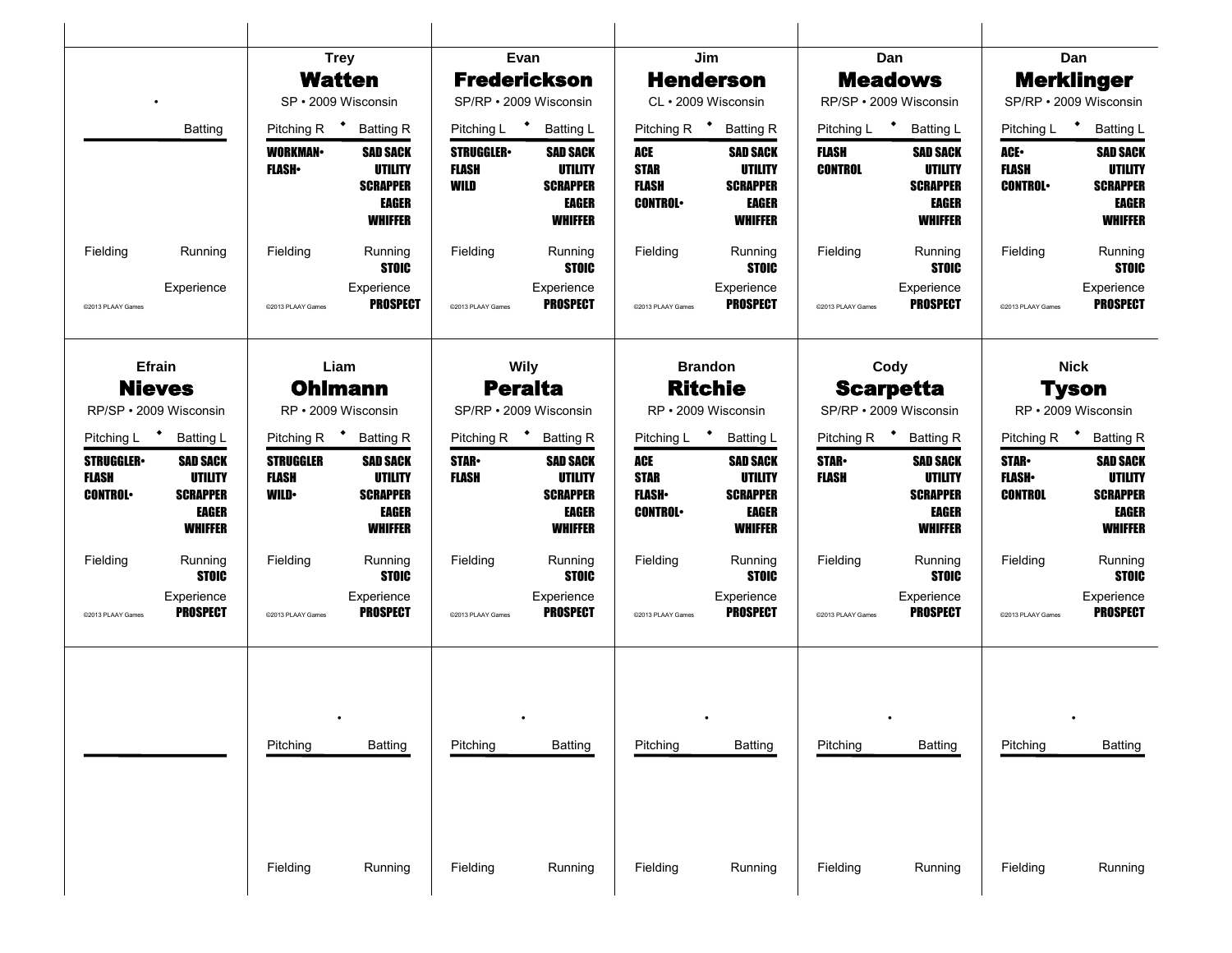| Ron                                  | Joe                                  | Alden                                | <b>Brandon</b>                       | Angel                                | <b>Avisail</b>                       |
|--------------------------------------|--------------------------------------|--------------------------------------|--------------------------------------|--------------------------------------|--------------------------------------|
| <b>Bourguin</b>                      | <b>Bowen</b>                         | <b>Carrithers</b>                    | <b>Douglas</b>                       | <b>Flores</b>                        | <b>Garcia</b>                        |
| CI · 2009 West Michigan              | C · 2009 West Michigan               | 'B/OF . 2009 West Michiga            | 2B · 2009 West Michigan              | C · 2009 West Michigan               | OF · 2009 West Michigan              |
| ٠<br><b>Batting L</b>                | Batting L                            | Batting L                            | <b>Batting R</b>                     | <b>Batting R</b>                     | <b>Batting R</b>                     |
| <b>HERO</b>                          | <b>SCRAPPER</b>                      | <b>•CHAMPION</b>                     | <b>•HERO</b>                         | <b>UTILITY</b>                       | <b>•HERO</b>                         |
| <b>•SCRAPPER</b>                     | <b>WHIFFER</b>                       | <b>SCRAPPER</b>                      | <b>•CHAMPION</b>                     | <b>SCRAPPER</b>                      | <b>SCRAPPER</b>                      |
| <b>•PATIENT</b><br><b>WHIFFER</b>    |                                      | <b>•PATIENT</b><br><b>-WHIFFER</b>   | <b>SCRAPPER</b>                      | <b>•EAGER</b><br><b>•WHIFFER</b>     | <b>EAGER</b><br><b>WHIFFER</b>       |
|                                      |                                      |                                      |                                      |                                      |                                      |
| Fielding<br>Running                  | Fielding<br>Running                  | Fielding<br>Running                  | Fielding<br>Running                  | Fielding<br>Running                  | Fielding<br>Running                  |
|                                      | <b>STOIC</b>                         | <b>•ACTIVE</b>                       |                                      | <b>-STOIC</b>                        |                                      |
| Experience<br><b>PROSPECT</b>        | Experience<br><b>PROSPECT</b>        | Experience<br><b>PROSPECT</b>        | Experience<br><b>PROSPECT</b>        | Experience<br><b>PROSPECT</b>        | Experience<br><b>PROSPECT</b>        |
| @2013 PLAAY Games                    | @2013 PLAAY Games                    | @2013 PLAAY Games                    | @2013 PLAAY Games                    | @2013 PLAAY Games                    | @2013 PLAAY Games                    |
|                                      |                                      |                                      |                                      |                                      |                                      |
| <b>Mike</b><br><b>Gosse</b>          | <b>Ben</b><br><b>Guez</b>            | Jordan<br><b>Lennerton</b>           | Jordan<br><b>Newton</b>              | <b>Billy</b><br><b>Nowlin</b>        | Gustavo<br><b>Nunez</b>              |
| 2B · 2009 West Michigan              | OF · 2009 West Michigan              | 1B · 2009 West Michigan              | C · 2009 West Michigan               | B/OF · 2009 West Michiga             | SS · 2009 West Michigan              |
| ٠<br><b>Batting L</b>                | <b>Batting R</b>                     | ٠<br><b>Batting L</b>                | <b>Batting R</b>                     | <b>Batting R</b>                     | <b>Batting B</b>                     |
| <b>•HERO</b>                         | $\cdot$ HERO                         | <b>HERO</b>                          | <b>•HERO</b>                         | <b>•CHAMPION</b>                     | <b>•CHAMPION</b>                     |
| <b>-SCRAPPER</b>                     | <b>EAGER</b>                         | <b>•PATIENT</b>                      | <b>CHAMPION</b>                      | <b>•WHIFFER</b>                      | <b>-SCRAPPER</b>                     |
| <b>•EAGER</b>                        | <b>WHIFFER</b>                       | <b>WHIFFER</b>                       | <b>•SLUGGER</b>                      |                                      | <b>•EAGER</b>                        |
|                                      |                                      |                                      | •HR KING<br>EAGER                    |                                      | <b>•WHIFFER</b>                      |
|                                      |                                      |                                      | <b>WHIFFER</b>                       |                                      |                                      |
| Fielding<br>Running<br><b>STOIC</b>  | Fielding<br>Running                  | Fielding<br>Running<br><b>STOIC</b>  | Fielding<br>Running<br><b>STOIC</b>  | Fielding<br>Running                  | Fielding<br>Running<br><b>ACTIVE</b> |
| Experience                           | Experience                           | Experience                           | Experience                           | Experience                           | Experience                           |
| <b>PROSPECT</b><br>@2013 PLAAY Games | <b>PROSPECT</b><br>@2013 PLAAY Games | <b>PROSPECT</b><br>@2013 PLAAY Games | <b>PROSPECT</b><br>@2013 PLAAY Games | <b>PROSPECT</b><br>@2013 PLAAY Games | <b>PROSPECT</b><br>@2013 PLAAY Games |
|                                      |                                      |                                      |                                      |                                      |                                      |
| Luis                                 | <b>Bryan</b>                         | Luis                                 | <b>Chao-Ting</b>                     | <b>Brent</b>                         |                                      |
| <b>Palacios</b>                      | <b>Pounds</b>                        | <b>Salas</b>                         | <b>Tang</b>                          | <b>Wyatt</b>                         |                                      |
| B/SS · 2009 West Michiga             | 3B · 2009 West Michigan              | OF · 2009 West Michigan              | OF • 2009 West Michigan              | OF · 2009 West Michigan              |                                      |
| <b>Batting R</b>                     | <b>Batting R</b>                     | <b>Batting R</b>                     | Batting L                            | <b>Batting B</b>                     | Batting                              |
| <b>•SAD SACK</b><br><b>-SCRAPPER</b> | <b>HERO</b><br><b>•SCRAPPER</b>      | <b>-UTILITY</b><br><b>-SCRAPPER</b>  | <b>•SAD SACK</b><br><b>SCRAPPER</b>  | <b>-SCRAPPER</b><br><b>•PATIENT</b>  |                                      |
| EAGER                                | <b>-PATIENT</b>                      | <b>EAGER</b>                         | <b>EAGER</b>                         | <b>-WHIFFER</b>                      |                                      |
| <b>WHIFFER</b>                       | <b>WHIFFER</b>                       | <b>WHIFFER</b>                       | <b>WHIFFER</b>                       |                                      |                                      |
| Fielding<br>Running                  | Fielding<br>Running                  | Fielding<br>Running                  | Fielding<br>Running                  | Fielding<br>Running                  | Fielding<br>Running                  |
| <b>STOIC</b>                         | <b>STOIC</b><br><b>IRON-</b>         |                                      | <b>STOIC</b>                         | <b>•ACTIVE</b>                       |                                      |
| Experience                           | Experience                           | Experience                           | Experience                           | Experience                           | Experience                           |
| <b>PROSPECT</b><br>@2013 PLAAY Games | <b>PROSPECT</b><br>@2013 PLAAY Games | <b>PROSPECT</b><br>@2013 PLAAY Games | <b>PROSPECT</b><br>@2013 PLAAY Games | <b>PROSPECT</b><br>@2013 PLAAY Games | @2013 PLAAY Games                    |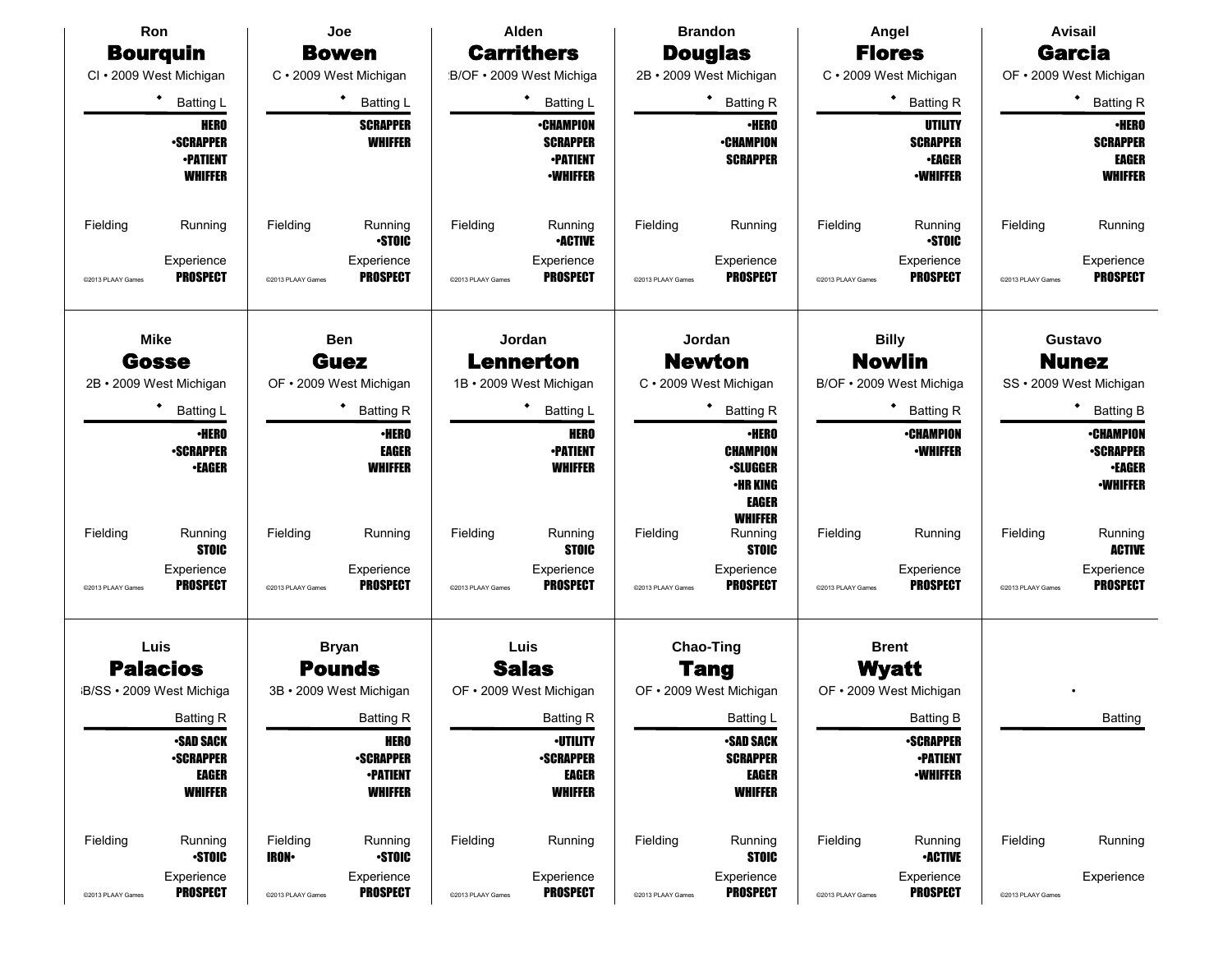| <b>Brayan</b>                  |                                     | <b>Mauricio</b>         |                                         | <b>Tyler</b>                   |                                   | Erik                    |                                   | Casey                |                                            | Jared                          |                                   |  |
|--------------------------------|-------------------------------------|-------------------------|-----------------------------------------|--------------------------------|-----------------------------------|-------------------------|-----------------------------------|----------------------|--------------------------------------------|--------------------------------|-----------------------------------|--|
| <b>Villarreal</b>              |                                     | <b>Robles</b>           |                                         | <b>Conn</b>                    |                                   | <b>Chrichton</b>        |                                   | <b>Crosby</b>        |                                            | <b>Gayhart</b>                 |                                   |  |
|                                | RP · 2009 West Michigan             |                         | SP · 2009 West Michigan                 |                                | RP · 2009 West Michigan           |                         | RP · 2009 West Michigan           |                      | SP · 2009 West Michigan                    |                                | RP · 2009 West Michigan           |  |
| Pitching R $\bullet$           | <b>Batting R</b>                    | Pitching L <sup>+</sup> | <b>Batting L</b>                        | Pitching L                     | $\bullet$<br>Batting L            | Pitching R $\bullet$    | <b>Batting R</b>                  | Pitching L           | $\bullet$<br><b>Batting L</b>              | Pitching R <sup>+</sup>        | <b>Batting R</b>                  |  |
| <b>STAR</b>                    | <b>SAD SACK</b>                     | <b>WORKMAN</b>          | <b>SAD SACK</b>                         | STAR                           | <b>SAD SACK</b>                   | <b>FLASH</b> •          | <b>SAD SACK</b>                   | ACE-                 | <b>SAD SACK</b>                            | ACE                            | <b>SAD SACK</b>                   |  |
| <b>FLASH</b><br><b>CONTROL</b> | <b>UTILITY</b><br><b>SCRAPPER</b>   | <b>DB FLASH</b>         | <b>UTILITY</b><br><b>SCRAPPER</b>       | <b>FLASH</b><br><b>CONTROL</b> | <b>UTILITY</b><br><b>SCRAPPER</b> | <b>CONTROL</b>          | <b>UTILITY</b><br><b>SCRAPPER</b> | FLASH                | <b>UTILITY</b><br><b>SCRAPPER</b>          | <b>FLASH</b><br><b>CONTROL</b> | <b>UTILITY</b><br><b>SCRAPPER</b> |  |
|                                | EAGER                               |                         | <b>EAGER</b>                            |                                | <b>EAGER</b>                      |                         | <b>EAGER</b>                      |                      | EAGER                                      |                                | <b>EAGER</b>                      |  |
|                                | <b>WHIFFER</b>                      |                         | <b>WHIFFER</b>                          |                                | <b>WHIFFER</b>                    |                         | <b>WHIFFER</b>                    |                      | <b>WHIFFER</b>                             |                                | <b>WHIFFER</b>                    |  |
| Fielding                       | Running<br><b>STOIC</b>             | Fielding                | Running<br><b>STOIC</b>                 | Fielding                       | Running<br><b>STOIC</b>           | Fielding                | Running<br><b>STOIC</b>           | Fielding             | Running<br><b>STOIC</b>                    | Fielding                       | Running<br><b>STOIC</b>           |  |
|                                | Experience<br><b>PROSPECT</b>       |                         | Experience<br><b>PROSPECT</b>           |                                | Experience<br><b>PROSPECT</b>     |                         | Experience<br><b>PROSPECT</b>     |                      | Experience<br><b>PROSPECT</b>              |                                | Experience<br><b>PROSPECT</b>     |  |
| @2013 PLAAY Games              |                                     | @2013 PLAAY Games       |                                         | @2013 PLAAY Games              |                                   | @2013 PLAAY Games       |                                   | @2013 PLAAY Games    |                                            | @2013 PLAAY Games              |                                   |  |
|                                |                                     |                         |                                         |                                |                                   |                         |                                   |                      |                                            |                                |                                   |  |
|                                | <b>Brandon</b><br><b>Hamilton</b>   |                         | <b>Victor</b>                           |                                | Luke<br><b>Putkonen</b>           |                         | Anthony<br><b>Shawler</b>         |                      | <b>Mark</b>                                |                                | <b>Tyler</b><br><b>Stohr</b>      |  |
|                                | P/RP · 2009 West Michiga            |                         | <b>Larez</b><br>RP · 2009 West Michigan |                                | SP · 2009 West Michigan           |                         | RP · 2009 West Michigan           |                      | <b>Sorensen</b><br>SP · 2009 West Michigan |                                | CL · 2009 West Michigan           |  |
| Pitching R <sup>+</sup>        |                                     | Pitching R              |                                         |                                | Pitching R <sup>+</sup> Batting R | Pitching R <sup>+</sup> | <b>Batting R</b>                  | Pitching R $\bullet$ |                                            |                                | Pitching R <b>*</b> Batting R     |  |
| <b>STRUGGLER</b>               | <b>Batting R</b><br><b>SAD SACK</b> | <b>WORKMAN</b>          | <b>Batting R</b><br><b>SAD SACK</b>     | <b>STAR</b>                    | <b>SAD SACK</b>                   | FLASH                   | <b>SAD SACK</b>                   | ACE-                 | <b>Batting R</b><br><b>SAD SACK</b>        | <b>STAR-</b>                   | <b>SAD SACK</b>                   |  |
| <b>WORKMAN</b>                 | UTILITY                             | <b>FLASH</b>            | UTILITY                                 | <b>FLASH</b> •                 | UTILITY                           | <b>CONTROL</b>          | UTILITY                           | <b>CONTROL</b>       | UTILITY                                    | <b>FLASH</b>                   | UTILITY                           |  |
| <b>FLASH</b> •                 | <b>SCRAPPER</b>                     | <b>CONTROL</b>          | <b>SCRAPPER</b>                         | <b>CONTROL</b>                 | <b>SCRAPPER</b>                   |                         | <b>SCRAPPER</b>                   |                      | <b>SCRAPPER</b>                            | <b>CONTROL</b>                 | <b>SCRAPPER</b>                   |  |
| <b>WILD•</b>                   | EAGER<br><b>WHIFFER</b>             |                         | <b>EAGER</b><br><b>WHIFFER</b>          |                                | <b>EAGER</b><br><b>WHIFFER</b>    |                         | <b>EAGER</b><br><b>WHIFFER</b>    |                      | <b>EAGER</b><br><b>WHIFFER</b>             |                                | EAGER<br><b>WHIFFER</b>           |  |
| Fielding                       | Running                             | Fielding                | Running                                 | Fielding                       | Running                           | Fielding                | Running                           | Fielding             | Running                                    | Fielding                       | Running                           |  |
| <b>IRON•</b>                   | <b>STOIC</b><br>Experience          |                         | <b>STOIC</b><br>Experience              |                                | <b>STOIC</b><br>Experience        |                         | <b>STOIC</b><br>Experience        |                      | <b>STOIC</b><br>Experience                 |                                | <b>STOIC</b><br>Experience        |  |
| @2013 PLAAY Games              | <b>PROSPECT</b>                     | @2013 PLAAY Games       | <b>PROSPECT</b>                         | @2013 PLAAY Games              | <b>PROSPECT</b>                   | @2013 PLAAY Games       | <b>PROSPECT</b>                   | @2013 PLAAY Games    | <b>PROSPECT</b>                            | @2013 PLAAY Games              | <b>PROSPECT</b>                   |  |
|                                |                                     |                         |                                         |                                |                                   |                         |                                   |                      |                                            |                                |                                   |  |
|                                |                                     |                         |                                         |                                |                                   |                         |                                   |                      |                                            |                                |                                   |  |
|                                |                                     |                         |                                         |                                |                                   |                         |                                   |                      |                                            |                                |                                   |  |
|                                |                                     |                         |                                         |                                |                                   |                         |                                   |                      |                                            |                                |                                   |  |
|                                |                                     |                         |                                         | Pitching                       | <b>Batting</b>                    | Pitching                | Batting                           | Pitching             | <b>Batting</b>                             | Pitching                       | <b>Batting</b>                    |  |
|                                |                                     |                         |                                         |                                |                                   |                         |                                   |                      |                                            |                                |                                   |  |
|                                |                                     |                         |                                         |                                |                                   |                         |                                   |                      |                                            |                                |                                   |  |
|                                |                                     |                         |                                         |                                |                                   |                         |                                   |                      |                                            |                                |                                   |  |
|                                |                                     |                         |                                         |                                |                                   |                         |                                   |                      |                                            |                                |                                   |  |
|                                |                                     |                         |                                         | Fielding                       | Running                           | Fielding                | Running                           | Fielding             | Running                                    | Fielding                       | Running                           |  |
|                                |                                     |                         |                                         |                                |                                   |                         |                                   |                      |                                            |                                |                                   |  |